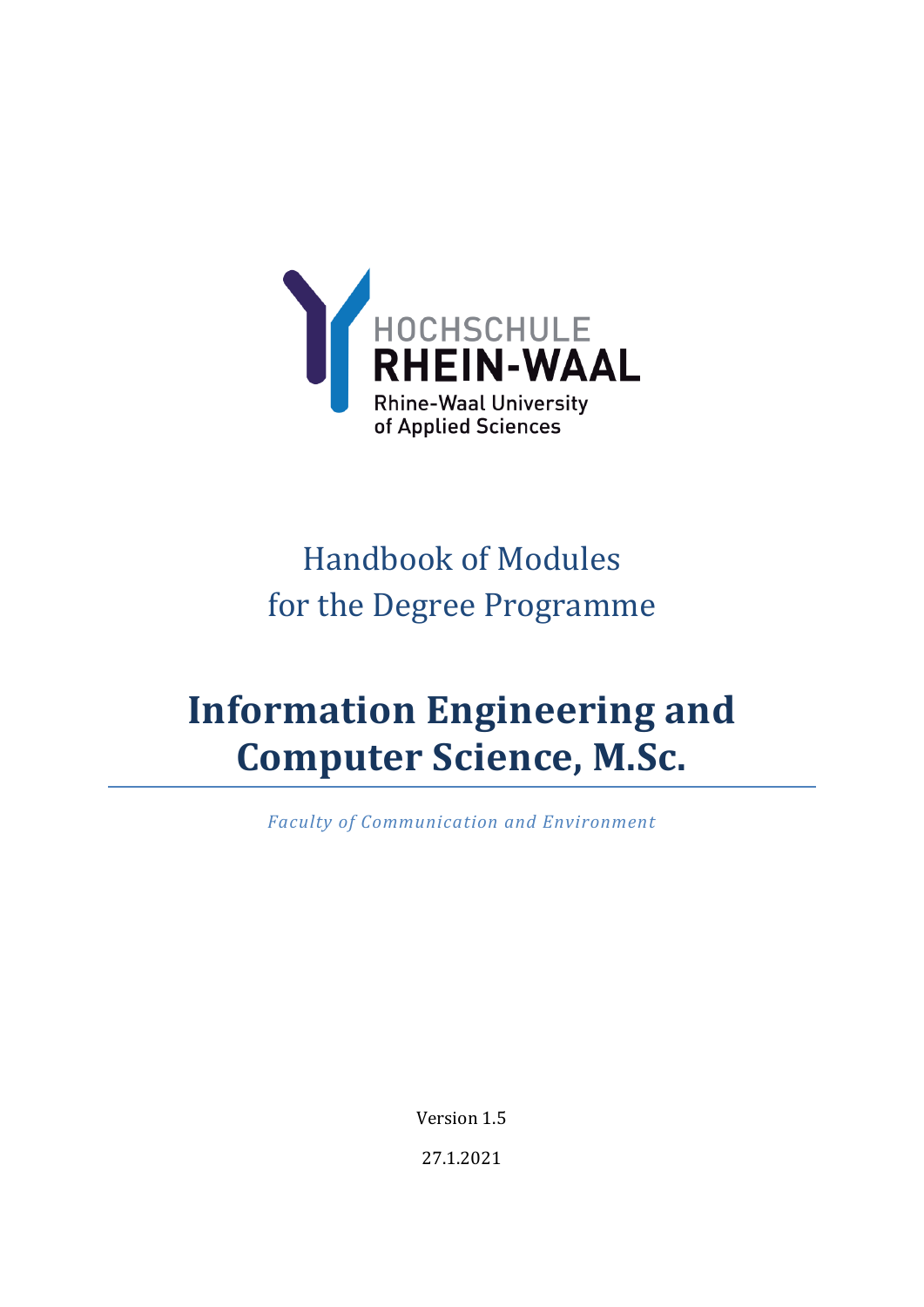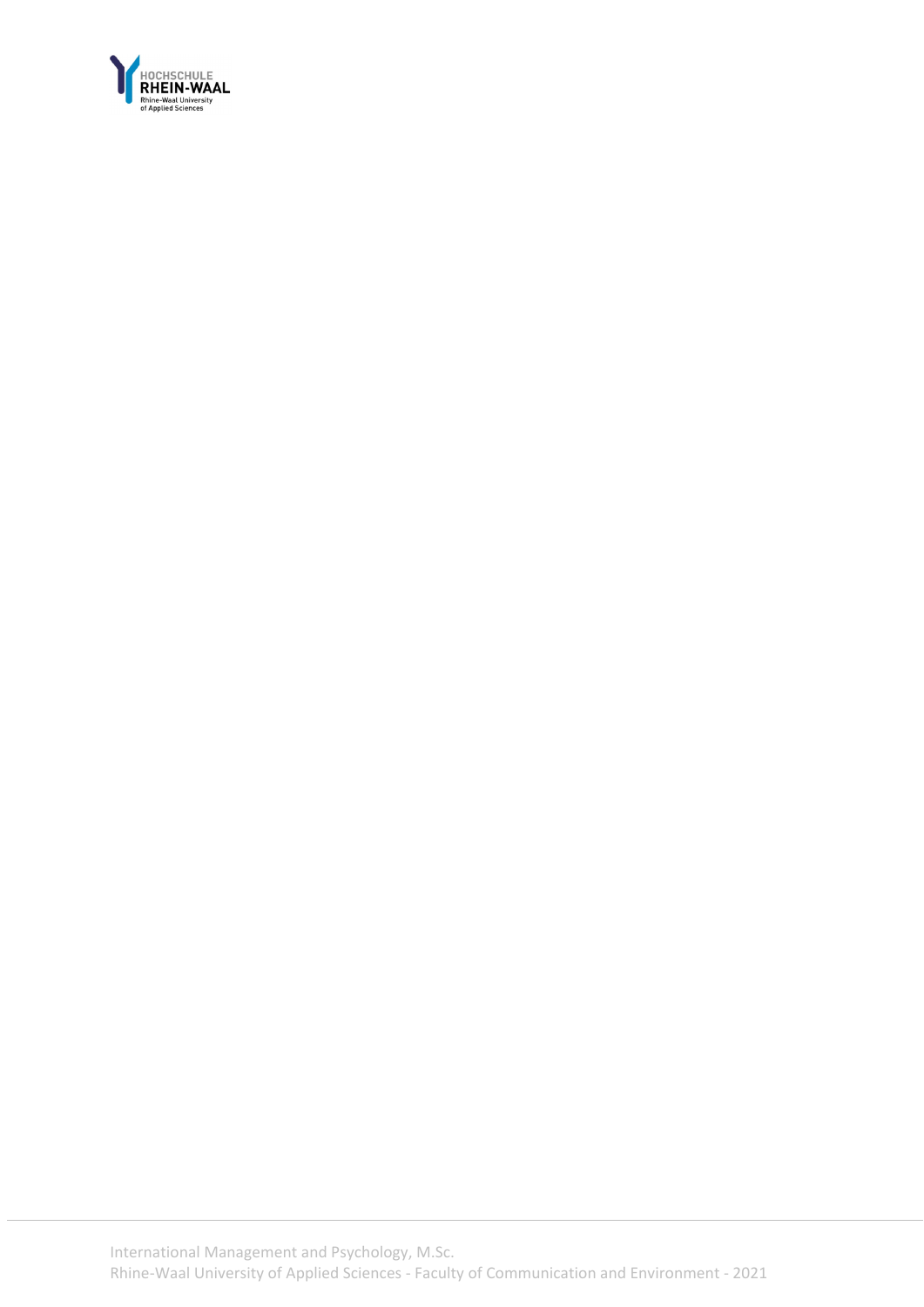# **Dokumentenhistorie**

| <b>Version</b> | Datum      | Verantw.   | <b>Bemerkung</b>                                 |
|----------------|------------|------------|--------------------------------------------------|
| 0.1            | 2013-12-13 | тн         | Initialversion                                   |
| 0.2            | 2013-12-16 | тн         | "Weight towards final grade" angepasst           |
| 0.3            | 2013-12-17 | тн         | Module M-IE EA.02 und M-IE 3.01 eingefügt        |
| 1.0            | 2014-01-13 | тн         | Version zur Veröffentlichung                     |
| 1.1            | 2014-09-24 | тн         | Bearbeitungszeit Masterarbeit laut PO angepasst  |
| 1.2            | 2015-10-19 | <b>SLE</b> | Modulbeschreibungen gem. Akkreditierungsauflagen |
|                |            |            | angepasst                                        |
| 1.3            | 2015-10-19 | TН         | deutsche Bezeichnungen ins Curriculum eingeführt |
|                |            |            | redaktionelle Änderungen                         |
| 1.4            | 2019-04-25 | <b>MS</b>  | Bearbeitung für Reakkreditierungszwecke          |
| 1.5            | 2021-1-27  | <b>MS</b>  | Bearbeitung zur Auflagenerfüllung                |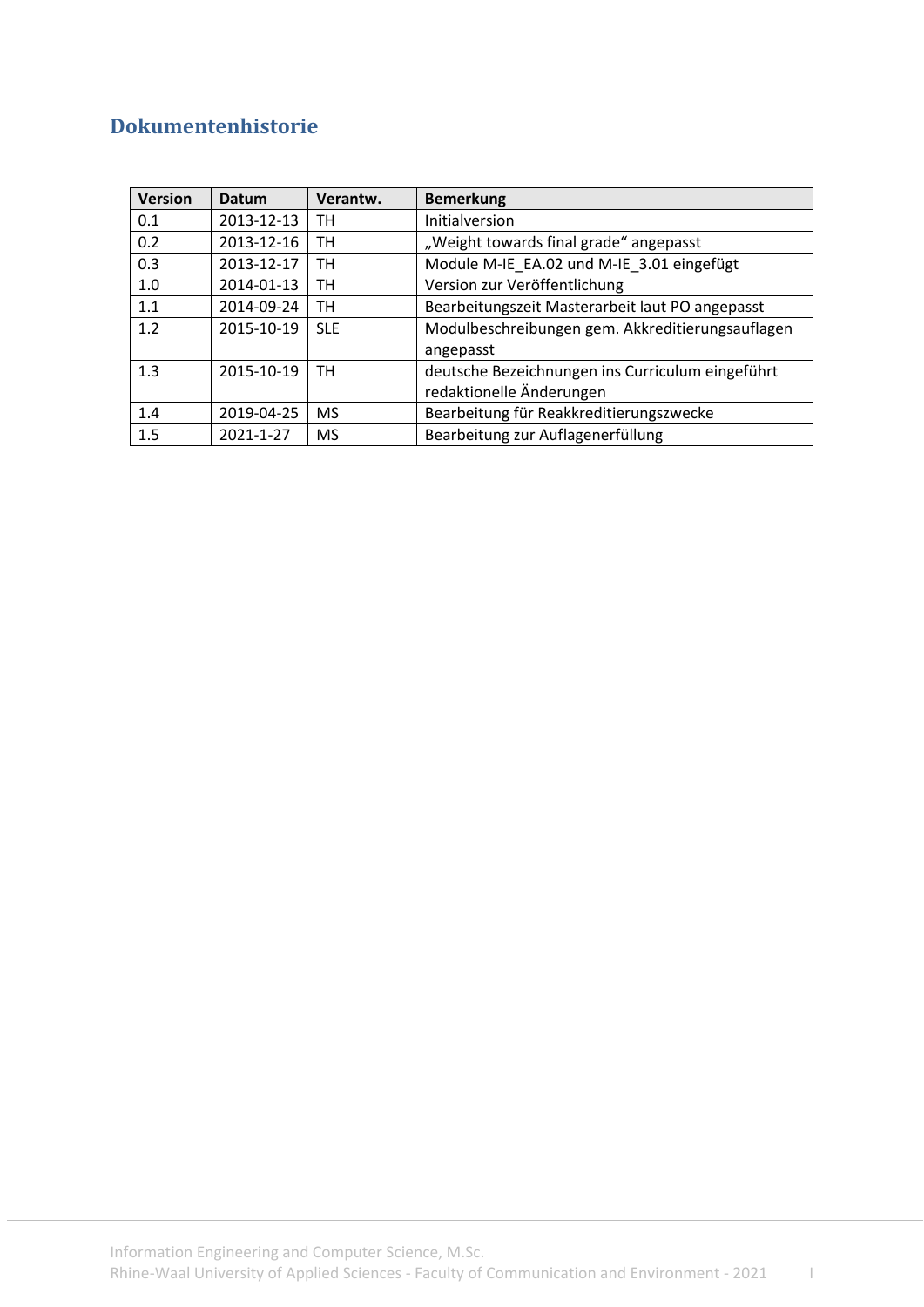# **Explanation**

# **Specification of the types of assessment**

Assessments are regulated in the "general examination regulations for Bachelor's and Master's degree programmes at Rhein-Waal University of Applied Science" (RPO Rahmenprüfungsordnung der Hochschule Rhein-Waal). According to RPO there are two types of assessments: Certificates (according RPO §20) and Examinations (according to RPO §14). The Master's degree program "Information Engineering and Computer Science" makes only use of graded examinations according to RPO §20. Examinations are also regulated in the examination regulation of the Master's degree program "Information Engineering and Computer Science" (PO Prüfungsordnung für den Masterstudiengang Information Engineering and Computer Science an der Hochschule Rhein‐Waal) in §§ 10 to 18 in accordance to the RPO.

**Examinations (according RPO §14 and PO §§16,17,18**): The purpose of course examinations is to assess whether students have become proficient in the essential content and methodology of a specific subject area and are able to autonomously and correctly apply their acquired knowledge and skills. Examinations are planned according to learning outcomes and usually take the form of written or electronic examinations (RPO §17, §17b, PO §16), multiple choice examinations (RPO §17a), oral examinations (RPO §18, PO §17) or assignments, term papers or projects (RPO §19, PO §18). A combination thereof is also possible with approval of the Examination Board. For periods abroad considered relevant to the degree programme, a written examination may be substituted for an oral examination with approval of the Examination Board.

According to the examination regulation the Examination Board will generally specify and notify students of the type of examination, as well as of the duration in the case of written examinations, before the start of the corresponding course in consultation with the examiner(s), and in a uniform and binding manner for all participating students. The weight of grading of composite examination types is also announced at the beginning of the semester.

The following assessment scale is used for examinations (RPO §11(3), PO §10(3)):

| $1 = V$ ery Good   | $=$ Excellent                                                |
|--------------------|--------------------------------------------------------------|
| $2 = Good$         | = Well above average                                         |
| $3 =$ Satisfactory | $=$ Average                                                  |
| $4 = Sufficient$   | = Meets all requirements despite shortcomings                |
| $5 =$ Failed       | = Does not meet requirements due to significant shortcomings |
|                    |                                                              |

Marks can be raised or lowered by 0.3 points for more precise assessment; 0.7, 4.3, 4.7 and 5.3 are not valid marks.

In the event of any discrepancy or doubt between the RPO and this document, the RPO version takes precedence.

| Graded examination          | according to RPO $§14$ (3) and according |
|-----------------------------|------------------------------------------|
| Oral / Written examination  | PO §16/17                                |
| Case study and presentation | according to PO §18                      |

RPO Rahmenprüfungsordnung für die Studiengänge an der Hochschule Rhein-Waal.

PO Prüfungsordnung des Studiengangs Information Engineering & Computer Science.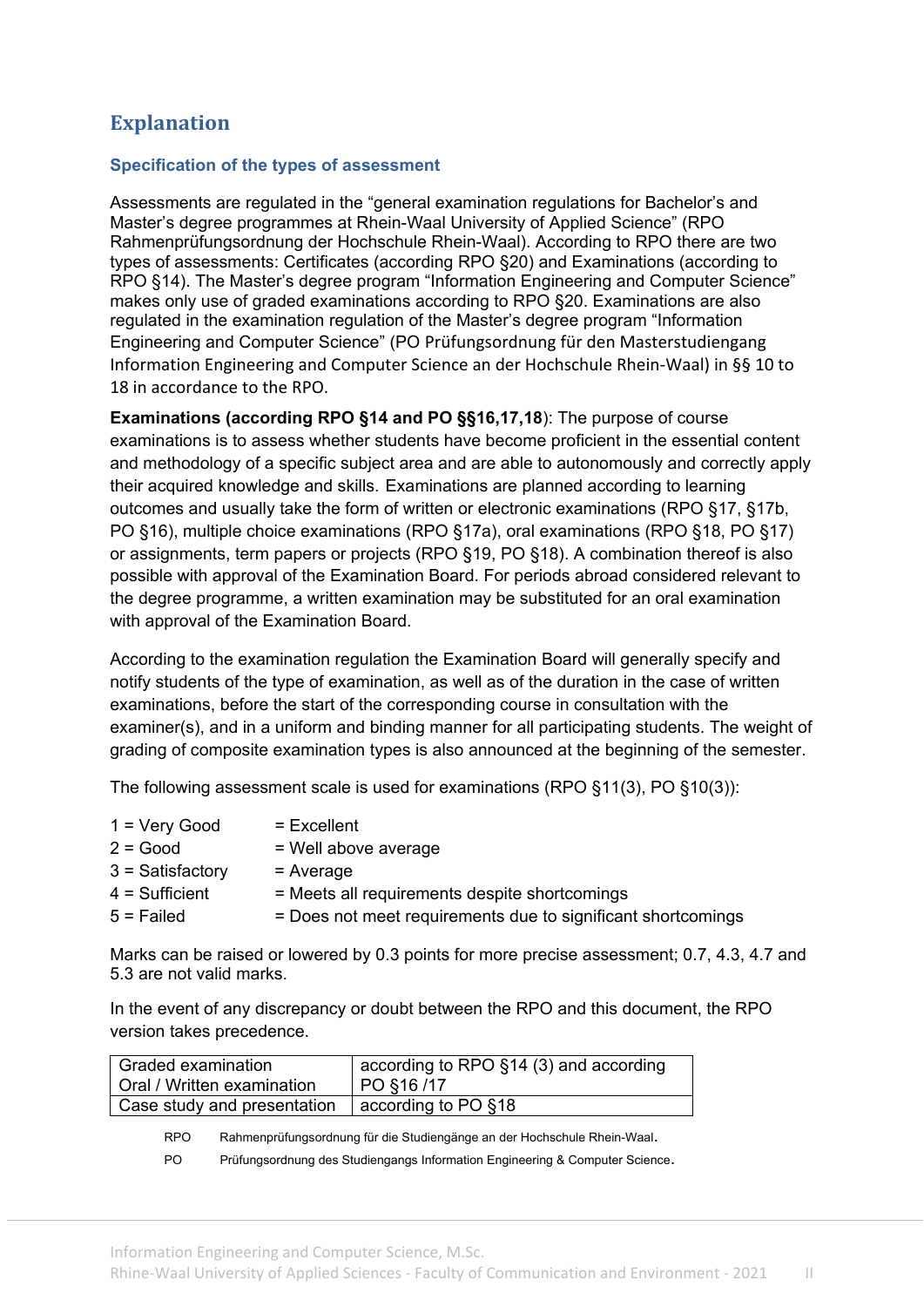# **Index**

| Curriculum of the Master Degree Programme Information Engineering and Computer Science, M.Sc. |  |
|-----------------------------------------------------------------------------------------------|--|
|                                                                                               |  |
|                                                                                               |  |
|                                                                                               |  |
|                                                                                               |  |
|                                                                                               |  |
|                                                                                               |  |
|                                                                                               |  |
|                                                                                               |  |
|                                                                                               |  |
|                                                                                               |  |
|                                                                                               |  |
|                                                                                               |  |
|                                                                                               |  |
|                                                                                               |  |
|                                                                                               |  |
|                                                                                               |  |
|                                                                                               |  |
|                                                                                               |  |
|                                                                                               |  |
|                                                                                               |  |
|                                                                                               |  |
|                                                                                               |  |
|                                                                                               |  |
|                                                                                               |  |
|                                                                                               |  |
|                                                                                               |  |
|                                                                                               |  |
|                                                                                               |  |
|                                                                                               |  |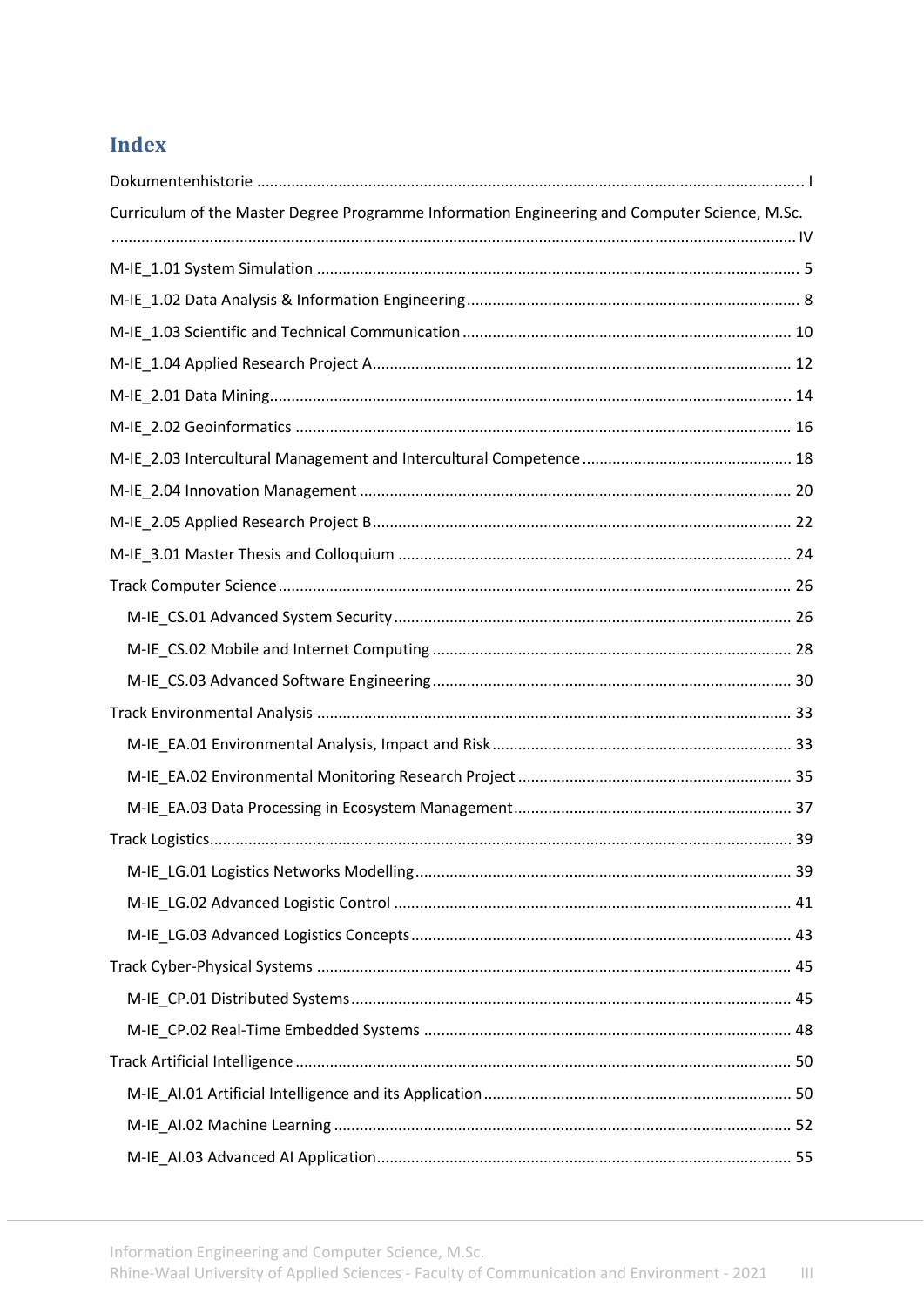# **Curriculum of the Master Degree Programme Information Engineering and Computer Science, M.Sc.**

| (Kennnummer)<br>Code No                                       | Module                                                                              | និ             | 5L                       | Type (Veranstaltungsart)<br>S) | ĔX             | F                         | Pro | ٣                                                                            | ზ              | Sum<br>ů                                                                        | ۰<br>SS         | $\mathbf{\tilde{z}}$<br>χg | c<br>SS                                                                           |
|---------------------------------------------------------------|-------------------------------------------------------------------------------------|----------------|--------------------------|--------------------------------|----------------|---------------------------|-----|------------------------------------------------------------------------------|----------------|---------------------------------------------------------------------------------|-----------------|----------------------------|-----------------------------------------------------------------------------------|
| $M$ -IE_1.01                                                  | System Simulation                                                                   | $\mathfrak{S}$ | $\sim$                   |                                | $\sim$         | $\overline{\phantom{a}}$  |     | ш                                                                            | $\mathfrak{S}$ | LO.                                                                             | S               |                            |                                                                                   |
| $M - E_1.02$                                                  | Data Analysis & Information Engineering                                             | 4              | $\sim$                   |                                | $\sim$         |                           |     | ш                                                                            | $\mathfrak{S}$ | s.                                                                              | 4               |                            |                                                                                   |
| $MHE$ $1.03$                                                  | Scientific and Technical Communication                                              | ო              | $\infty$                 |                                |                |                           |     | ш                                                                            | $\mathfrak{S}$ | 5                                                                               | S               |                            |                                                                                   |
| $MHE_1.04$                                                    | Applied Research Project A                                                          | 4              |                          |                                |                | 4                         |     | ш                                                                            | ъ              | 5                                                                               | 4               |                            |                                                                                   |
| $M$ -IE_2.01                                                  | Data Mining                                                                         | 4              | $\sim$                   |                                | $\sim$         |                           |     | ш                                                                            | S              | Б                                                                               |                 | 4                          |                                                                                   |
| $M$ -IE 2.02                                                  | Geoinformatics                                                                      | 4              | $\sim$                   |                                | $\sim$         |                           |     | ш                                                                            | S              | ဖ                                                                               |                 | 4                          |                                                                                   |
| $M$ -IE $_2$ 03                                               | Intercultural Management and Intercultural Competence                               | 4              |                          |                                |                |                           |     | ш                                                                            | Б              | ဖ                                                                               |                 |                            |                                                                                   |
|                                                               | Intercultural Management and Intercultural Competence                               |                | $\sim$                   |                                | $\overline{ }$ |                           |     |                                                                              |                |                                                                                 |                 | $\infty$                   | and Colloquium/Kolloquium (3 CP)<br>M-IE_3.01 Master Thesis /Masterarbeit (27 CP) |
|                                                               | Localisation and Internationalisation                                               |                |                          |                                |                | $\overline{\phantom{0}}$  |     |                                                                              |                |                                                                                 |                 | $\overline{ }$             |                                                                                   |
| M-IE_2.04                                                     | <b>Innovation Management</b>                                                        | က              |                          |                                |                |                           |     | ш                                                                            | $\mathfrak{S}$ | ဖာ                                                                              |                 |                            |                                                                                   |
|                                                               | User-Centred Innovation and Design Management                                       |                | $\sim$                   |                                |                |                           |     |                                                                              |                |                                                                                 |                 | $\sim$                     |                                                                                   |
|                                                               | Digital Culture and New Markets                                                     |                | $\overline{\phantom{a}}$ |                                |                |                           |     |                                                                              |                |                                                                                 |                 | $\overline{ }$             |                                                                                   |
| M-IE_2.05                                                     | Applied Research Project B                                                          | 4              |                          |                                |                | 4                         |     | ш                                                                            | Ю              | LO.                                                                             |                 | $\overline{\phantom{a}}$   |                                                                                   |
|                                                               | Specialisation Track (1st semester)                                                 | $^\infty$      |                          |                                |                |                           |     |                                                                              | $\frac{1}{2}$  | ۽                                                                               |                 |                            |                                                                                   |
|                                                               | Course <sub>1</sub>                                                                 |                | $\sim$                   |                                | $\sim$         |                           |     | ш                                                                            |                |                                                                                 | $\overline{4}$  |                            |                                                                                   |
|                                                               | Course <sub>2</sub>                                                                 |                | $\sim$                   |                                | $\sim$         |                           |     | ш                                                                            |                |                                                                                 | 4               |                            |                                                                                   |
|                                                               | Specialisation Track (2nd semester)                                                 | 4              |                          |                                |                |                           |     |                                                                              | $\mathfrak{S}$ | ဖ                                                                               |                 |                            |                                                                                   |
|                                                               | Course 3                                                                            |                | $\sim$                   |                                | $\sim$         |                           |     | ш                                                                            |                |                                                                                 |                 | 4                          |                                                                                   |
|                                                               | Semester hours per week (Semesterwochenstunden)                                     | 47             |                          |                                |                |                           |     |                                                                              | \$             | 60                                                                              | $\overline{24}$ | ឌ                          | <b>ន</b>                                                                          |
|                                                               |                                                                                     |                |                          |                                |                |                           |     |                                                                              |                |                                                                                 | 47              | ္တ<br>§₩                   | ဇိ                                                                                |
| Specialisation Tracks                                         |                                                                                     |                |                          |                                |                |                           |     |                                                                              |                |                                                                                 |                 |                            |                                                                                   |
|                                                               | Module<br>hoei.                                                                     | SW             | ဇ                        |                                |                | <b>Abbreviations</b>      |     |                                                                              |                |                                                                                 |                 |                            |                                                                                   |
| M-IE_CS.01                                                    | Advanced System Security                                                            | 4              | မာ                       |                                |                |                           |     |                                                                              |                | Semester hours per week (Semesterwochenstunden)                                 |                 |                            |                                                                                   |
| M-IE_CS.02<br>M-IE_CS.03                                      | 6uµəəul6u∃ əιεмµos pəoue∧p∀<br>6uµnduo⊝ pəurəµl pue əliqoW                          | 4              | Б                        |                                |                |                           |     | Winter semester (Wintersemester)                                             |                |                                                                                 |                 |                            |                                                                                   |
|                                                               | Track Environmental Analy                                                           | 4              | S                        |                                |                |                           |     |                                                                              |                | Summer semester (Sommersemester)<br>Type of examination (Prüfungsform)          |                 |                            |                                                                                   |
| M-IE_EA.01<br>M-IE_EA.02<br>M-IE_EA.03                        | Environmental Analysis, Impact and Risk                                             | 4              | 40                       |                                |                | % % % 뉴 요 ㄱ 억 ∾ 맛 돈 동 ㄲ ㅇ |     | Credit points (Kreditpunkte)                                                 |                |                                                                                 |                 |                            |                                                                                   |
|                                                               | Environmental Monitoring Research Project<br>Data Processing in Ecosystem Managemen | 4<br>4         | S<br>S                   |                                |                |                           |     |                                                                              |                | Lecture (Vorlesung)<br>Seminaristic lecture (seminaristische Lehrveranstaltung) |                 |                            |                                                                                   |
|                                                               | Track Logistics                                                                     |                |                          |                                |                |                           |     | Seminar (Seminar)                                                            |                |                                                                                 |                 |                            |                                                                                   |
| M-IE_LG.02<br>M-IE_LG.01                                      | Logistics Networks Modeling                                                         | 4              | LO<br>5                  |                                |                |                           |     | Exercise (Übung)                                                             |                |                                                                                 |                 |                            |                                                                                   |
| MHE LG.03                                                     | Advanced Logistic Control<br>Advanced Logistics Concepts                            | 4<br>4         | 40                       |                                |                |                           |     | Practical training (Praktikum)<br>Project (Projekt)<br>Examination (Prüfung) |                |                                                                                 |                 |                            |                                                                                   |
|                                                               | Track Cyber-Physical Systems<br>Distributed Systems                                 |                |                          |                                |                |                           |     |                                                                              |                |                                                                                 |                 |                            |                                                                                   |
| M-IE_CP.01<br>M-IE_CP.02                                      | Real-Time Embedded System                                                           | 4              | <b>in</b> in             |                                |                |                           |     | Certificate (Testat)                                                         |                |                                                                                 |                 |                            |                                                                                   |
|                                                               | Track Artificial Intelligence                                                       |                |                          |                                |                |                           |     |                                                                              |                |                                                                                 |                 |                            |                                                                                   |
| $\frac{\text{W-E} - \text{A1.01}}{\text{W-E} - \text{A1.02}}$ | Artificial Intelligence and its Application<br>Machine Learning                     | 44             | ဖြေ ဖြ                   |                                |                |                           |     |                                                                              |                |                                                                                 |                 |                            |                                                                                   |

M-IE\_AI.03  $\,$  Advanced Topics of Artificilal Intelligence  $\,$ 

**Information Engineering and Computer Science, M.Sc. M<sub>Sc</sub>** ś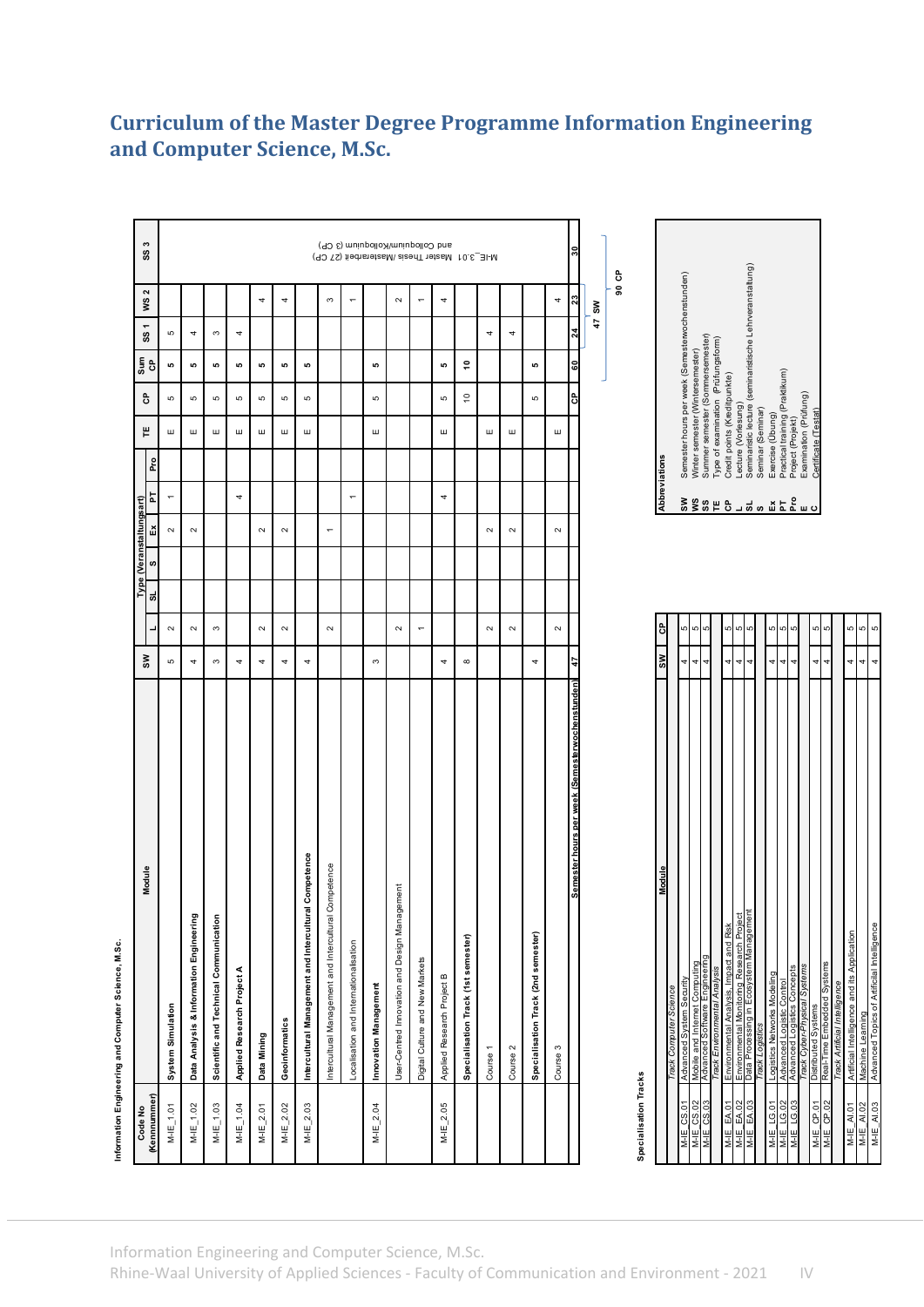# **M‐IE\_1.01 System Simulation**

| Code                     | <b>Workload</b>                    | <b>Credits</b>       | Level of module | Frequency | of | <b>Duration</b>                 |
|--------------------------|------------------------------------|----------------------|-----------------|-----------|----|---------------------------------|
| M-IE 1.01                | 150h                               | 5 CP                 | $1st$ semester  | offer     |    | 1 semester                      |
|                          |                                    |                      |                 | Summer    |    |                                 |
|                          |                                    |                      |                 | semester  |    |                                 |
|                          |                                    |                      |                 |           |    |                                 |
| <b>Courses</b>           |                                    | <b>Teaching time</b> | Self-study      |           |    | Planned<br>group                |
|                          | Lecture: 22,5 h / 2 semester hours | 45 h / 4 SWS         | 105h            |           |    | size                            |
| per week (SWS)           |                                    |                      |                 |           |    | Lecture: open                   |
| Exercise: 22,5 h / 2 SWS |                                    |                      |                 |           |    | Exercise:                       |
|                          |                                    |                      |                 |           |    | 25<br>students<br>working group |

**Learning outcomes / Competences and qualifications profile**

This module enables students to create models of realsystems, such as technical, natural or economical systems and to analyze them via simulations. It provides basic methods of modelling and simulation and their applications in different contexts. In detail, the students are able to apply modelling and simulation techniques to technical, natural and/or economic problems, i.e. they are able to describe the problems mathematically and to find solutions. They know the appropriate use of models and simulations as well as their limitations and understand the steps of the simulation process. Students are familiar with a range of modern modelling and simulation techniques as well as common tools and they can apply the learned methods to different problems in practice, for example to make predictions, to find general rules and to raise new questions. They are able to develop or apply their own ideas in this field. They understand modelling and simulation as a useful tool to analyze real systems, in particular technical systems, and they can apply them in different contexts.

# **Content**

**Introduction:** to modelling and simulation, motivation, meaning of modelling and simulation in the context of technical, natural or economical systems, practical examples from everyday life, typical questions, different categories of simulations, steps of the simulation process

# **Continuous simulations**

- ‐ e.g. Growth processes (exponential, logistic), predator‐prey relationships, stepwise extension (e.g. by intraspecific competition, different predator or prey species),
- ‐ Introduction of dimensionless variables
- Implementation e.g. with Octave/Matlab, Scilab/Xcos, R, Python, Arena, or Dosimis (e.g. signal processing, queuing systems, optimization)
- ‐ Transfer of the learned methods to other situations and technical systems
- ‐ Fundamentals of numerical methods in the context of differential equations:
- ‐ Repetition: Ordinary differential equations (ODE): discretization, Euler method, Runge‐Kutta method and subsequent implementation of examples, stability of methods, built-in solvers in modern tools
- Partial differential equations (e.g. heat conduction equation via FEM or FDM, solution of the onedimensional advection‐diffusion equation via FDM)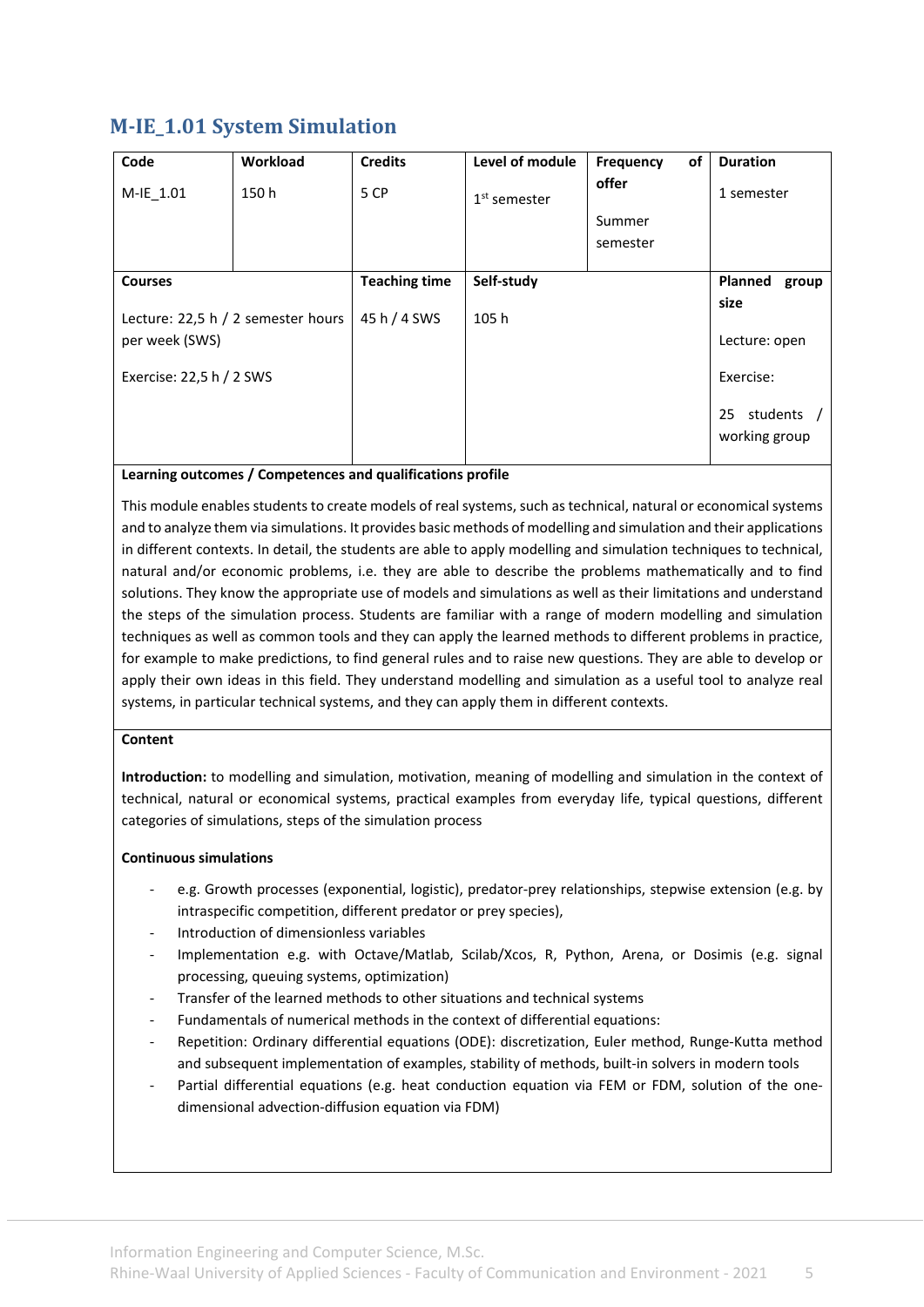#### **Discrete and Stochastic Simulations**

‐ e.g. Monte Carlo simulations (e.g. radioactive decay)

Modelling and simulations in **data science** and **machine learning.**

Modelling and Simulation in **3D‐Tools**, such as **Houdini** etc.

#### **Teaching methods**

Tuition in seminars, lectures and (partially self‐organized) practical trainings. Students work individually and in teams.

#### **Entry requirements**

None

#### **Types of assessment**

Graded examination

#### **Requirements for the award of credit points**

Passed assessment

**Use of module ( in other study programs )**

‐‐

#### **Weight towards final grade**

5,42%

#### **Person in charge of module**

Prof. Dr. Frank Zimmer

#### **Additional information**

Recommended readings:

Campbell, S.L., Chancelier, J.‐P., & Nikoukhah, R. (2009). *Modeling and Simulation in Scilab/Scicos with ScicosLab* 4.4. (2<sup>nd</sup> ed.). Berlin: Springer.

Chapra, S.C., & Canale, R.P. (2014). *Numerical Methods for Engineers* (7th ed.). Europe: McGraw‐Hill Education.

Gilat, A., & Subramaniam, V. (2013). *Numerical Methods for Engineers and Scientists: An Introduction with Applications Using MATLAB* (3rd ed.). John Wiley & Sons Inc.

Hill, C. (2016). *Learning Scientific Programming with Python*. Cambridge University Press.

Jones, O., Maillardet, R., & Robinson, A. (2014). *Introduction to Scientific Programming and Simulation Using R* (2<sup>nd</sup> new ed.). Boca Raton, FL: CRC Press, Taylor & Francis Group.

Kreyszig, E. (2015). *Advanced Engineering Mathematics* (10th ed.). John Wiley & Sons.

Quarteroni, A. M., Saleri, F., & Gervasio, P. (2014). *Scientific Computing with MATLAB and Octave* (4th ed.). Berlin: Springer.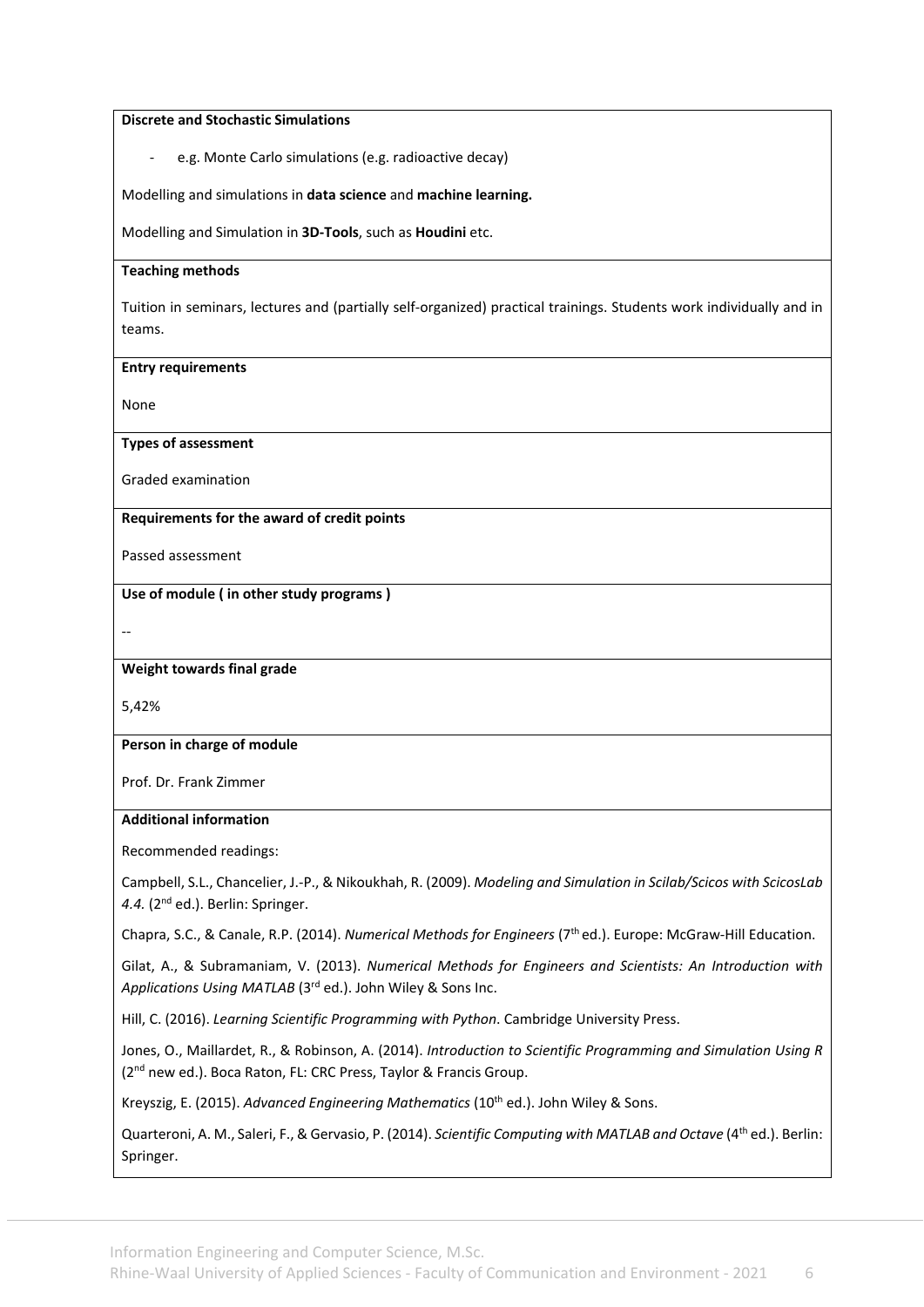Stroud, K.A., & Booth, D. J. (2011). *Advanced Engineering Mathematics* (5th ed.). Red Globe Press.

Stroud, K.A., & Booth, D. J. (2013). *Engineering Mathematics* (7th ed.). Red Globe Press.

Turner, P.R., Arildsen, T., & Kavanagh, K. (2018*). Applied Scientific Computing: With Python*. Berlin: Springer.

Tyagi, A.K. (2011). *MATLAB and Simulink for Engineers.* Oxford University Press, Pap/Cdr.

Wouwer, A.V., Saucez, P., & Vilas, C. (2014). *Simulation of ODE/PDE Models with MATLAB®, OCTAVE and SCILAB: Scientific and Engineering Applications.* Berlin: Springer.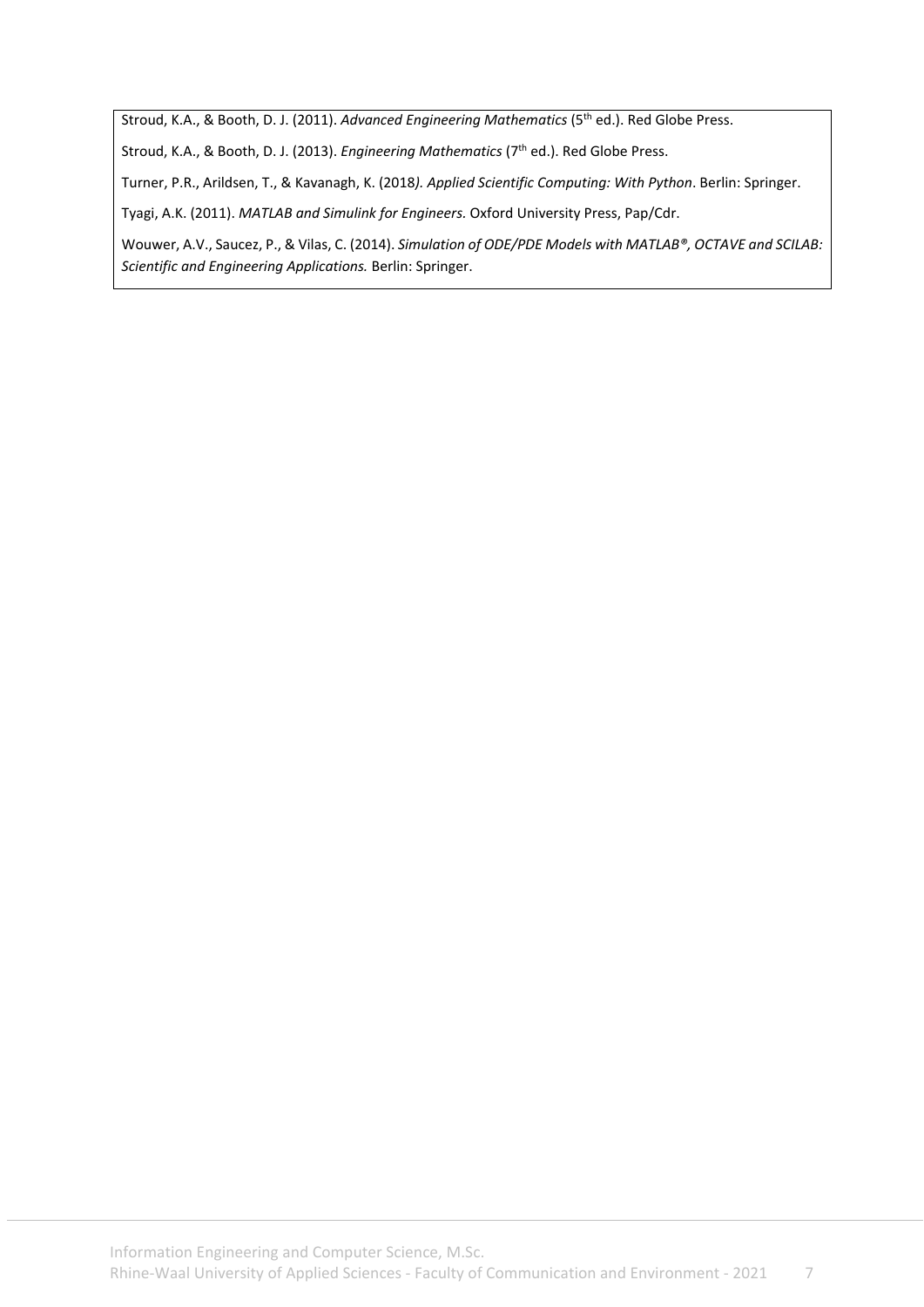# **M‐IE\_1.02 Data Analysis & Information Engineering**

| Code                     | Workload                           | <b>Credits</b>       | Level of module | Frequency | οf | <b>Duration</b>                 |
|--------------------------|------------------------------------|----------------------|-----------------|-----------|----|---------------------------------|
| M-IE 1.02                | 150 h                              | 5 CP                 | $1st$ semester  | offer     |    | 1 semester                      |
|                          |                                    |                      |                 | Summer    |    |                                 |
|                          |                                    |                      |                 | semester  |    |                                 |
|                          |                                    |                      |                 |           |    |                                 |
| <b>Courses</b>           |                                    | <b>Teaching time</b> | Self-study      |           |    | <b>Planned</b><br>group         |
|                          | Lecture: 22,5 h / 2 semester hours | 45 h / 4 SWS         | 105h            |           |    | size                            |
| per week (SWS)           |                                    |                      |                 |           |    | Lecture: open                   |
| Exercise: 22,5 h / 2 SWS |                                    |                      |                 |           |    | Exercise:                       |
|                          |                                    |                      |                 |           |    | 25<br>students<br>working group |

**Learning outcomes / Competences and qualifications profile**

Students have learned about the philosophical foundations of Information Theory based on Epistemology. They have also been introduced in the statistical basics of Information Theory (Shannon Entropy). They know about the relevance of Markov Chains for the modelling of stochastic processes for Information Processing. They have learned about the value‐adding process of refining data into information and finally retrieving knowledge from the information (Pyramid of Knowledge).

On the practical side students learned which criteria and methods are suitable to collect proper quality data from the source as an input for the information gaining process based on classical statistical methods. Students are able to use R and Python programming tools to analyze and interpret statistical data through fundamental and selected advanced statistical data analysis methods. Students are able to understand the complexity of Information Engineering as a system science making use of the skills acquired in this course.

Prerequisites:

Good understanding of fundamental descriptive statistics, probability theory and inferential statistics, including Random Variables and Probability Distributions, Moments of One Random Variable, Parametric Distributions, Sampling Distributions.

# **Content**

- ‐ Philosophical Foundations of Information Theory
- ‐ Basics of Information Theory
- ‐ Markov Chains and Processes
- Data & Information Retrieval
- ‐ Gaining Quality Data from different sources
- Data Processing and Analysis with R / Python

# **Teaching methods**

Tuition in seminars, lectures and (partially self‐organized) practical trainings. Students work individually and in teams.

# **Entry requirements**

Information Engineering and Computer Science, M.Sc. Rhine‐Waal University of Applied Sciences ‐ Faculty of Communication and Environment ‐ 2021 8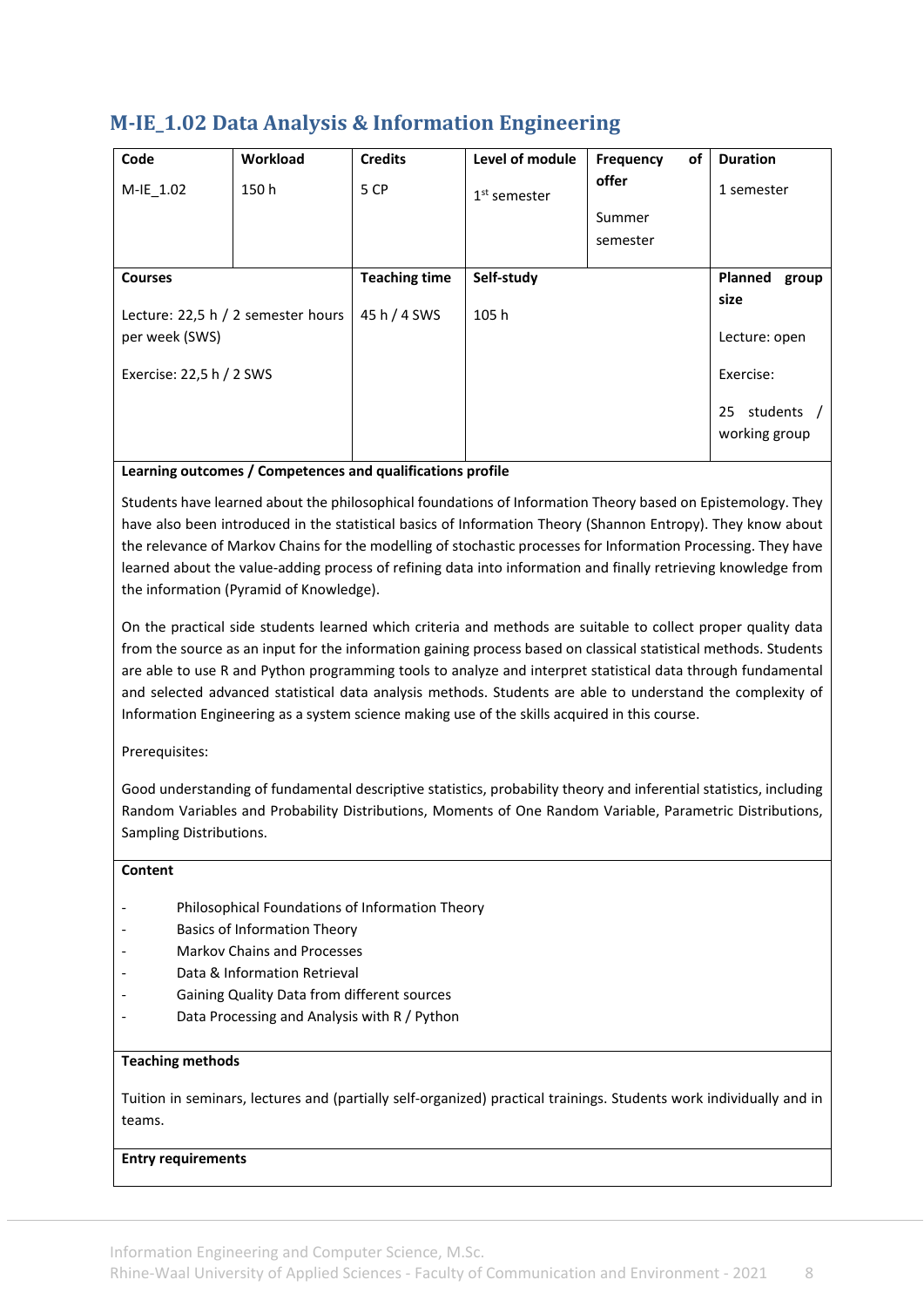None

**Types of assessment**

Graded examination

**Requirements for the award of credit points**

Passed assessment

**Use of module ( in other study programs )**

‐‐

# **Weight towards final grade**

5,42%

**Person in charge of module**

Prof. Dr. Michael Schwind

# **Additional information**

Recommended readings:

Batini, C. et al. (2016). *Data and Information Quality*, Springer

Brookes C. B. (1980) *The foundations of information science. Part I. Philosophical aspects*. Journal of Information Science, 2 (3‐4), 125‐133. SAGE.

Fan , J. Li, R. Zhang C., Zou H. (2020) *Statistical Foundations of Data Science,* CRC Press

Field A., Miles J., & Field Z. (2012). *Discovering Statistics with R.* SAGE*.*

Hastie T., Tibshirani R., & Friedman J. (2017). *The Elements of Statistical Learning: Data Mining, Inference, and Prediction.* Springer.

James G., Witten D., Hastie T., & Tibshirani R. (2017). *An Introduction to Statistical Learning with Applications in R.* Springer.

Mc Kinney, Wes (2017). *Python for Data Analysis: Data Wrangling with Pandas, NumPy, and IPython.* (2nd ed.) O'Reilly.

Pardoux, E. (2008) *Markov Processes and Applications: Algorithms, Networks, Genome and Finance. Wiley* 

Shannon, C.E. (1948), *A Mathematical Theory of Communication*, Bell System Technical Journal, 27 (July & October), pp. 379–423 & 623–656.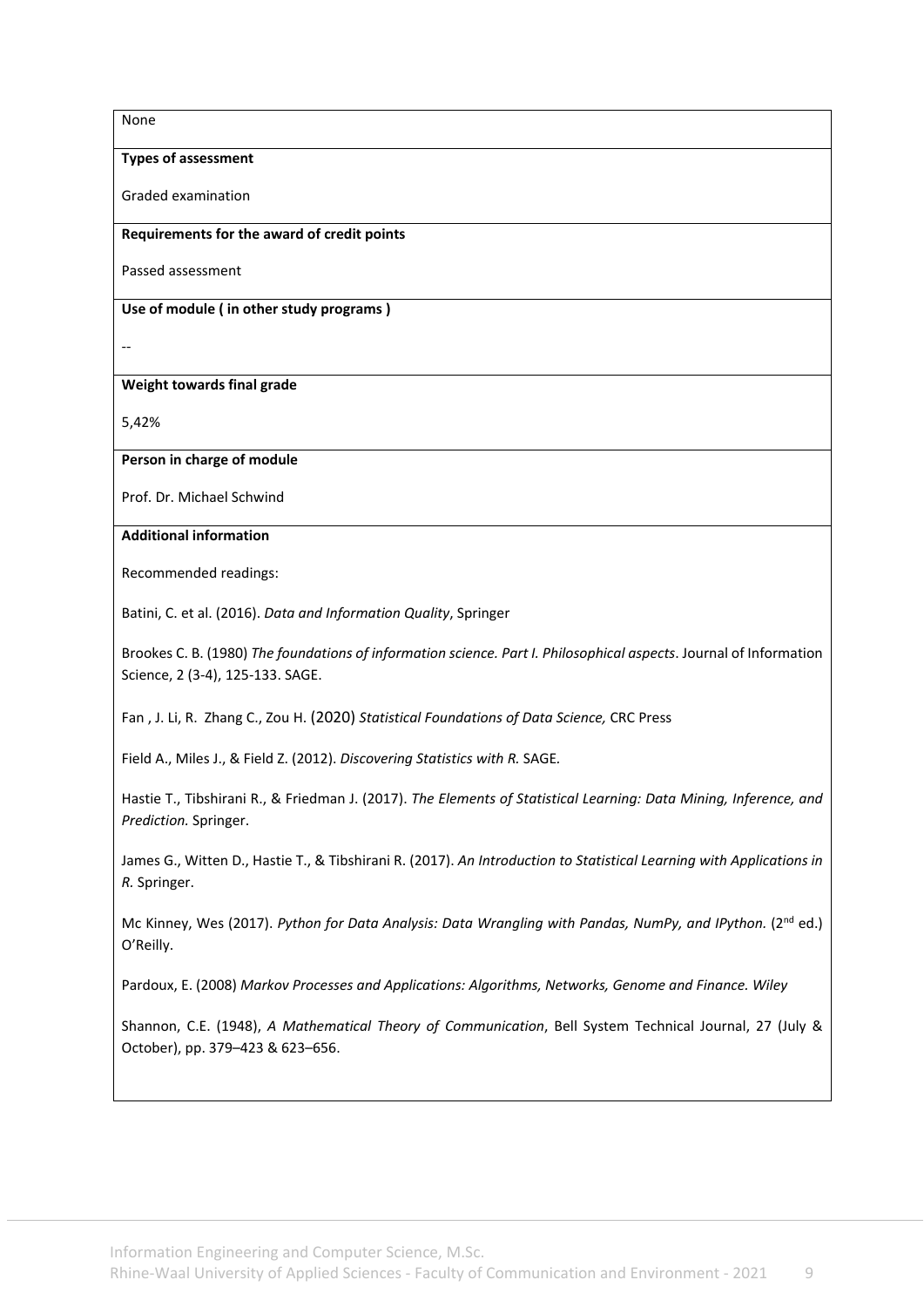# **M‐IE\_1.03 Scientific and Technical Communication**

| Code           | Workload                            | <b>Credits</b>       | Level of module | οf<br>Frequency | <b>Duration</b>  |
|----------------|-------------------------------------|----------------------|-----------------|-----------------|------------------|
| M-IE 1.03      | 150h                                | 5 CP                 | $1st$ semester  | offer           | 1 semester       |
|                |                                     |                      |                 | Summer          |                  |
|                |                                     |                      |                 | semester        |                  |
|                |                                     |                      |                 |                 |                  |
| <b>Courses</b> |                                     | <b>Teaching time</b> | Self-study      |                 | Planned<br>group |
|                | Lecture: 33,75 h / 3 semester hours | 33,75 h / 3 SWS      | 116,25h         |                 | size             |
| per week (SWS) |                                     |                      |                 |                 | Lecture:<br>open |
|                |                                     |                      |                 |                 | 25 students      |
|                |                                     |                      |                 |                 | working group    |
|                |                                     |                      |                 |                 |                  |

## **Learning outcomes / Competences and qualifications profile**

Students have learned to communicate technical information in an easily understandable language. They have internalized the fundamentals of effective scientific writing. They have deepened their knowledge of how to write and revise (technical) reports and manuals and have practiced their skills by completing different handson assignments. Students have learned to plan and edit documentation materials and to estimate the effort needed to include illustrations, photographs, charts and diagrams. In addition to the ability to communicate technical knowledge. Students have learned how to document and present research in information engineering and computer science (especially complex systems) in adequate ways to a diverse audience. Students also know about risk of plagiarism and are aware how to cite appropriately in order to avoid any suspicious use sources. Students are also trained to do in depth literature research in library systems (journal catalogs) to procure input for PhD‐appropriate procurement of scientific input literature.

#### **Content**

- ‐ Writing style
- ‐ Creative and technical writing
- ‐ Illustrations, charts and diagrams
- ‐ Presentation techniques
- ‐ Editing and publishing
- ‐ Experimental design, analysis and documentation
- Scientific use of sources and appropriate way of citing
- ‐ Avoiding plagiarism

# **Teaching methods**

Tuition in lectures and practical trainings. Students work individually and in teams.

#### **Entry requirements**

None

# **Types of assessment**

Graded examination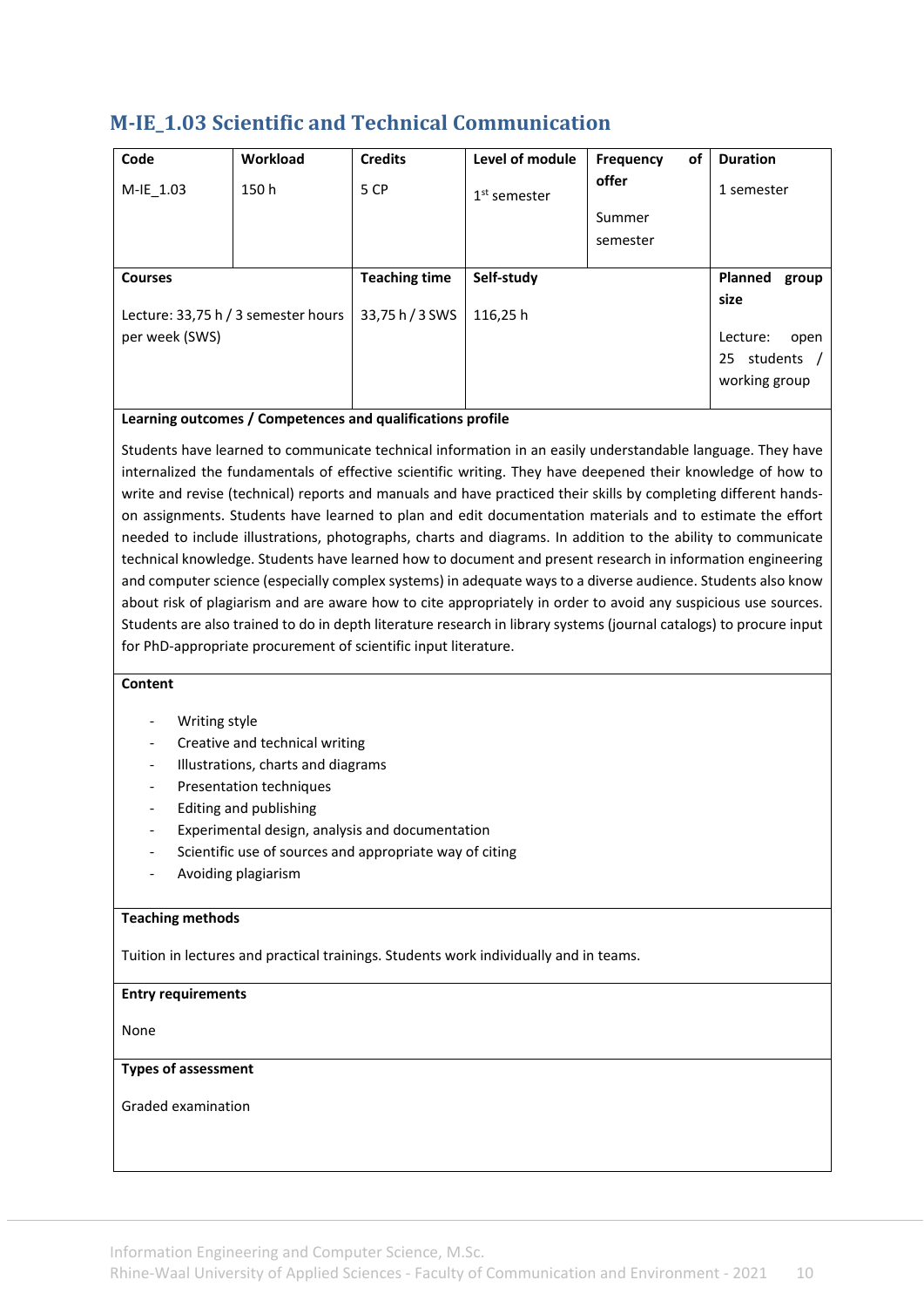**Requirements for the award of credit points**

Passed assesment

**Use of module ( in other study programs )**

‐‐

#### **Weight towards final grade**

5,42%

#### **Person in charge of module**

Prof. Dr. Michael Schwind

#### **Additional information**

Recommended readings:

Agarwal, B. L. (2010). *Theory & Analysis of Experimental Designs.* CBS Publishers & Distributors Private Limited.

Albers, M. J., & Mazur M. B. (2003). *Content and Complexity: The Role of Content in Information Design*. Routledge.

Alley, M. (1998). *The Craft of Scientific Writing* (3rd ed.). Springer.

Anderson, P. V. (1998). *Technical Communication: A Reader‐centered Approach* (4th ed.). Heinle & Heinle Publishing.

Cargill, M., & O'Connor P. (2009). *Writing Scientific Research Articles: Strategy and Steps*. Wiley‐Blackwell.

Hofmann, A. H. (2010). *Scientific Writing and Communication: Papers, Proposals, and Presentations*. OUP USA.

Katz, M. J. (2009). *From Research to Manuscript: A Guide to Scientific Writing* (2nd ed.). Springer.

Meenakshi R., & Sharma S. (2012). *Technical Communication: Principles and Practice* (2nd ed.). OUP India.

Menager‐Beeley, R., & Paulos L. (2010). *Quick Coach Guide to Avoiding Plagiarism: with 2009 MLA and APA Update.* Cengage Learning.

Miller, F. P., Vandome A. F., & McBrewster J. (2010). *Illustration: Information Drawing, Painting, Photograph, Art, Technical illustration.* Alphascript Publishing.

Surhone, L. M., Timpledon, M. T., & Marseken, S. F. (2010). *Technical Illustration: Technical Drawing, Diagram, Line Drawing, Exploded View Drawing, Cutaway Drawing, Clip‐Art, Parallel Projection, Perspective Projection.* Betascript Publishing.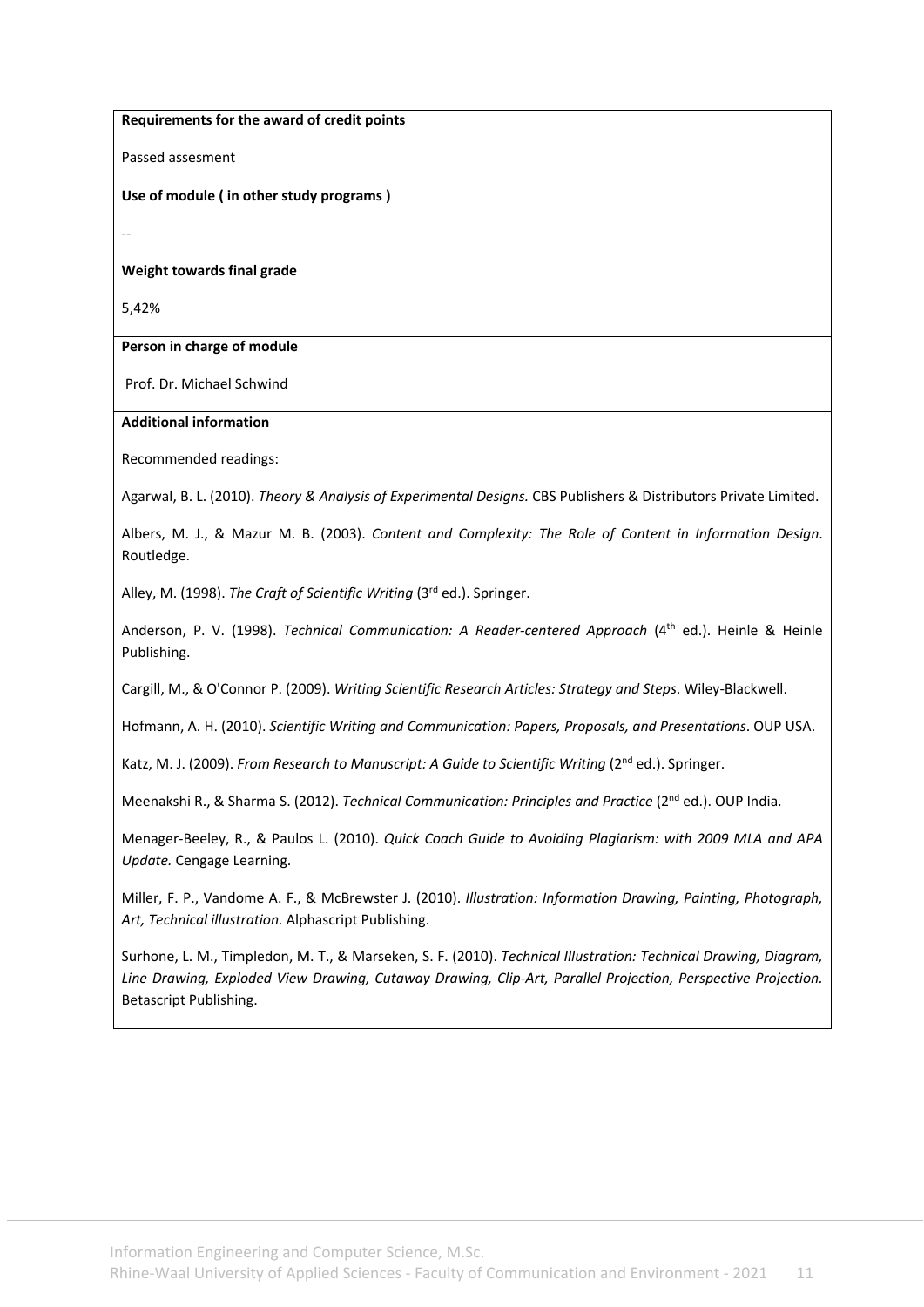# **M‐IE\_1.04 Applied Research Project A**

| Code                                                         | <b>Workload</b> | <b>Credits</b>                      | Level of module | Frequency | οf | <b>Duration</b>                 |
|--------------------------------------------------------------|-----------------|-------------------------------------|-----------------|-----------|----|---------------------------------|
| M-IE 1.04                                                    | 150h            | 5 CP                                | $1st$ semester  | offer     |    | 1 semester                      |
|                                                              |                 |                                     |                 | Summer    |    |                                 |
|                                                              |                 |                                     |                 | semester  |    |                                 |
|                                                              |                 |                                     |                 |           |    |                                 |
| <b>Courses</b>                                               |                 | <b>Teaching time</b>                | Self-study      |           |    | Planned<br>group                |
| Practical Training: 45h /<br>4 semester hours per week (SWS) |                 | Depending on<br>individual<br>needs | 105 h           |           |    | size<br>25<br>students<br>group |

# **Learning outcomes / Competences and qualifications profile**

Students have worked in small groups on a specific topic in applied research from information engineering and computer science in depth. They have experience in finding interesting and realistically to answer research questions, in conducting research, in shaping a plan how to work on the topic in a team, and in how to present and document the results to an audience.

As such students have learned to apply the knowledge they have gained in other courses to their project work. They are able to write a convincing project report and to communicate project results in a professional way. They are used to project management and to procedures of scientific technical gatherings such as company presentations, conference talks, and poster sessions.

Due to this project experience students have improved also their soft skills and their ability to work in a team.

Students are able to apply information engineering and computer science methods in different self-chosen fields such as technical, natural or economical systems in different contexts. They are able to develop or apply their own ideas in this field in different contexts.

Students have learnt to work as a team reflecting all organizational and social hurdles, they now how to solve conflicts in teams and how to attribute the profit from collaboration to the team members including social responsibility.

# **Content**

Students have to plan, realize, document and present their own projects by applying the knowledge they have gained in accompanying courses. The projects students choose should be related to current research projects of the faculty or can be realized by doing industrial internships.

A focus on information modeling aspects is mandatory.

Students have to analyze the project topic, propose applied research questionsthat feature a certain complexity, plan how to answer them, conduct applied research in team work, and communicate the results.

In order to communicate, project teams have to prepare a project proposal for a sponsor that hasto be approved by the teacher, in regular status meetings project progress is discussed, preliminary findings are presented during a mid‐term meeting, the final results are presented in a final meeting when also scientific posters are displayed. Finally the project is documented in a report. In the report there are mandatory sections such as "related work", "data/information model", "methodology", or "discussion of design decisions".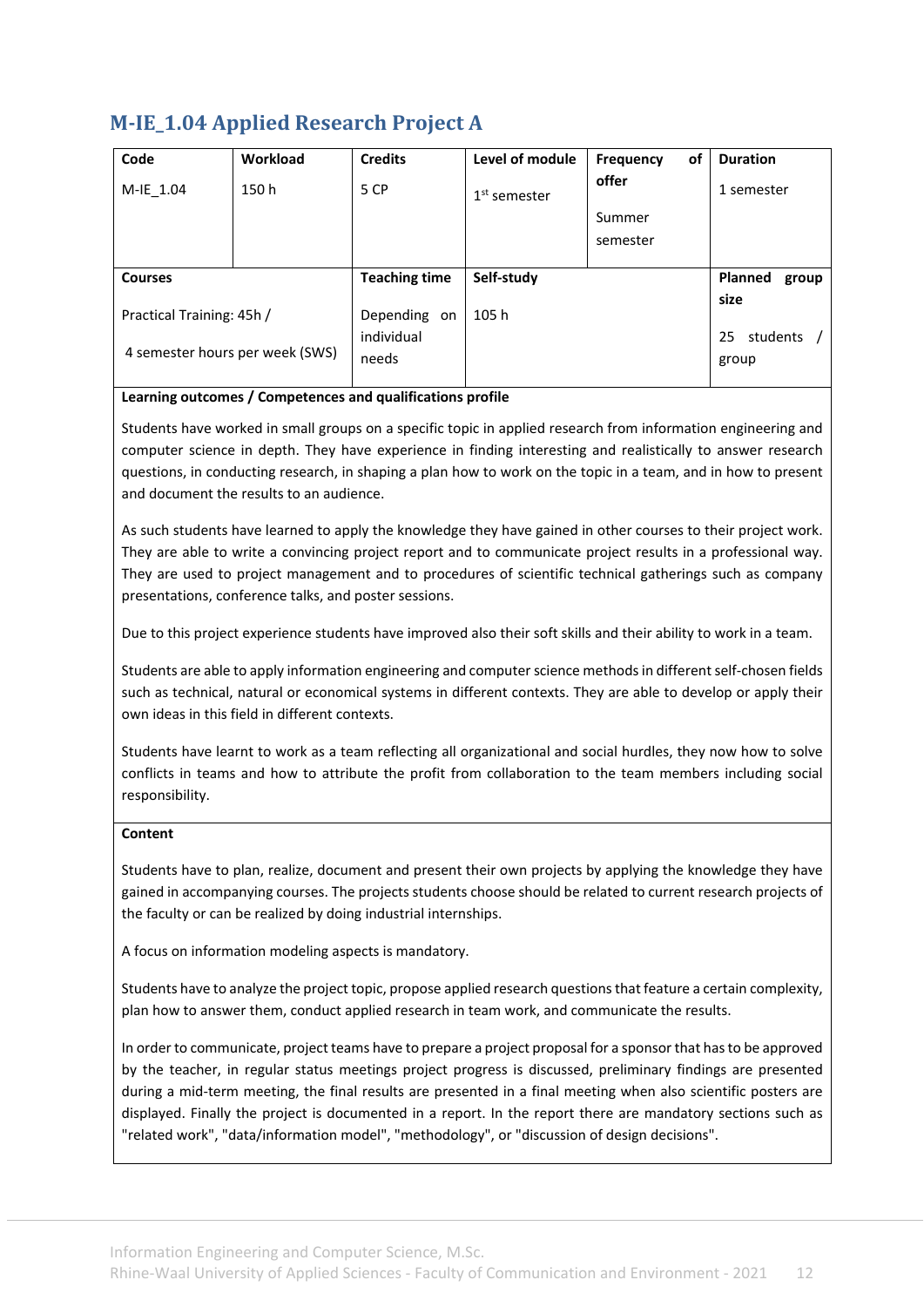#### **Teaching methods**

At the beginning of the semester the different project ideas are developed by students and teams are built. The teacher acts as a facilitator and moderator during this process. Afterwards the teacher becomes project sponsor and needs to approve project proposals and design decisions. He or she also controls deviations from plan or schedule and modifications of the project scope. In the end of this course the teacher acts as external audience and offers constructive critique as well as feedback according to the process.

#### **Entry requirements**

None

#### **Types of assessment**

Graded examination

### **Requirements for the award of credit points**

Passed assessment

#### **Use of module ( in other study programs )**

‐‐

# **Weight towards final grade**

5,42%

### **Person in charge of module**

Prof. Dr. Timo Kahl

# **Additional information**

Same as Applied Research Project B

Literature depending on project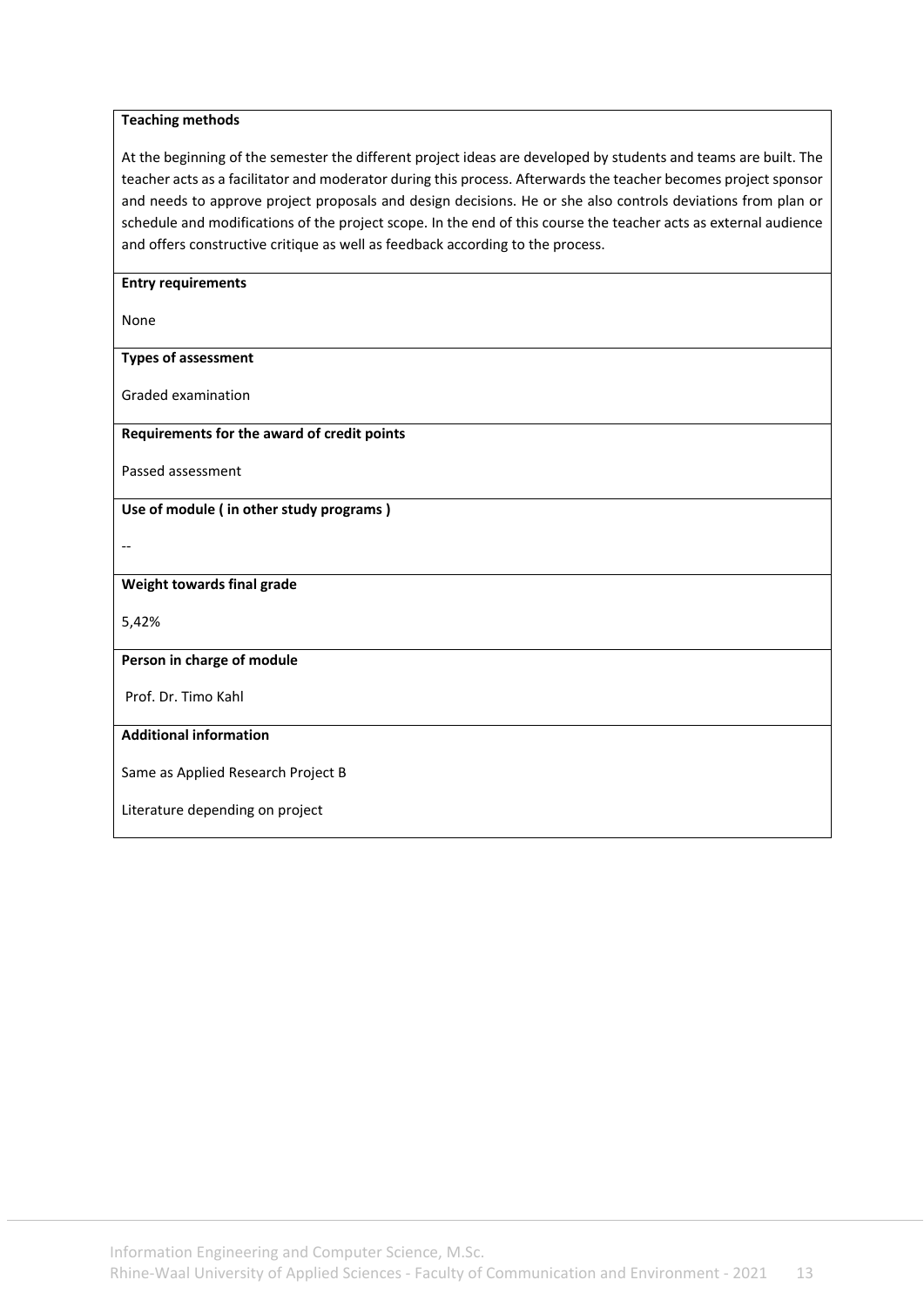# **M‐IE\_2.01 Data Mining**

| Code                       | Workload                           | <b>Credits</b>       | Level of module          | of<br>Frequency | <b>Duration</b>         |
|----------------------------|------------------------------------|----------------------|--------------------------|-----------------|-------------------------|
| M-IE 2.01                  | 150 h                              | 5 CP                 | 2 <sup>nd</sup> semester | offer           | 1 semester              |
|                            |                                    |                      |                          | Winter semester |                         |
| <b>Courses</b>             |                                    | <b>Teaching time</b> | Self-study               |                 | Planned<br>group        |
|                            | Lecture: 22,5 h / 2 semester hours | 45 h / 4 SWS         | 105h                     |                 | size                    |
| per week (SWS)             |                                    |                      |                          |                 | Lecture: open           |
| Exercise: $22,5 h / 2$ SWS |                                    |                      |                          |                 | Exercise:               |
|                            |                                    |                      |                          |                 | 25<br>students<br>group |

**Learning outcomes / Competences and qualifications profile**

Students have been introduced to typical tasks in which data mining techniques can be used effectively. They know about basic data types, the methods and the models for the data mining process. They are familiar with data mining projects and know how to use at least one software system in order to solve data mining tasks. Students have gained an in‐depth understanding of concepts, methods, and limitations as well as practical experience in the area of scalable data analysis and data mining. Students are also able to organize data such that they can engineer big database models supporting high‐performance data mining tasks.

Students are able to apply data mining methods in different fields such as technical, natural or economical systems in different contexts. They know the appropriate use of data mining methods as well as their limitations. Students are familiar with a range of modern data mining technologies as well as common tools. They are able to develop or apply their own ideas in this field in different contexts. Student have learnt to assess the risk of uncontrolled collection and use of data. They are able to make a trade‐off between usefulness and harm of exploiting available data sources in the data mining context. 

# **Content**

Recent advances in technology have led to rapid growth of data. This resulted in a need for cost efficient and scalable techniques to analyze data.

A special focus is put on the impact of data models for data mining and accordingly on the extraction, transformation, and loading steps (ETL) in data mining processes.

- ‐ Data mining process (standards and typical tasks of data mining such as anomaly detection, association rule learning (dependency modeling), search for relationships between variables, clustering, classification, regression, summarization)
- ‐ Learning methods in data mining e.g. Statistical Learning, Random Forest, Support Vector Machines, Artificial Neural Networks
- ‐ Data mining and text mining, data mining and web mining, data mining and information retrieval
- ‐ Algorithms and tools (e.g. R, Weka)
- ‐ Data mining trends research frontiers and applications
- Data mining and society, big data and privacy
- ‐ Massive Parallel Data Mining Tasks using distributed computing such as "Hadoop" project allows for running on different Web Servers.
- ‐ Data mining in Knowledge Management and Semantic Web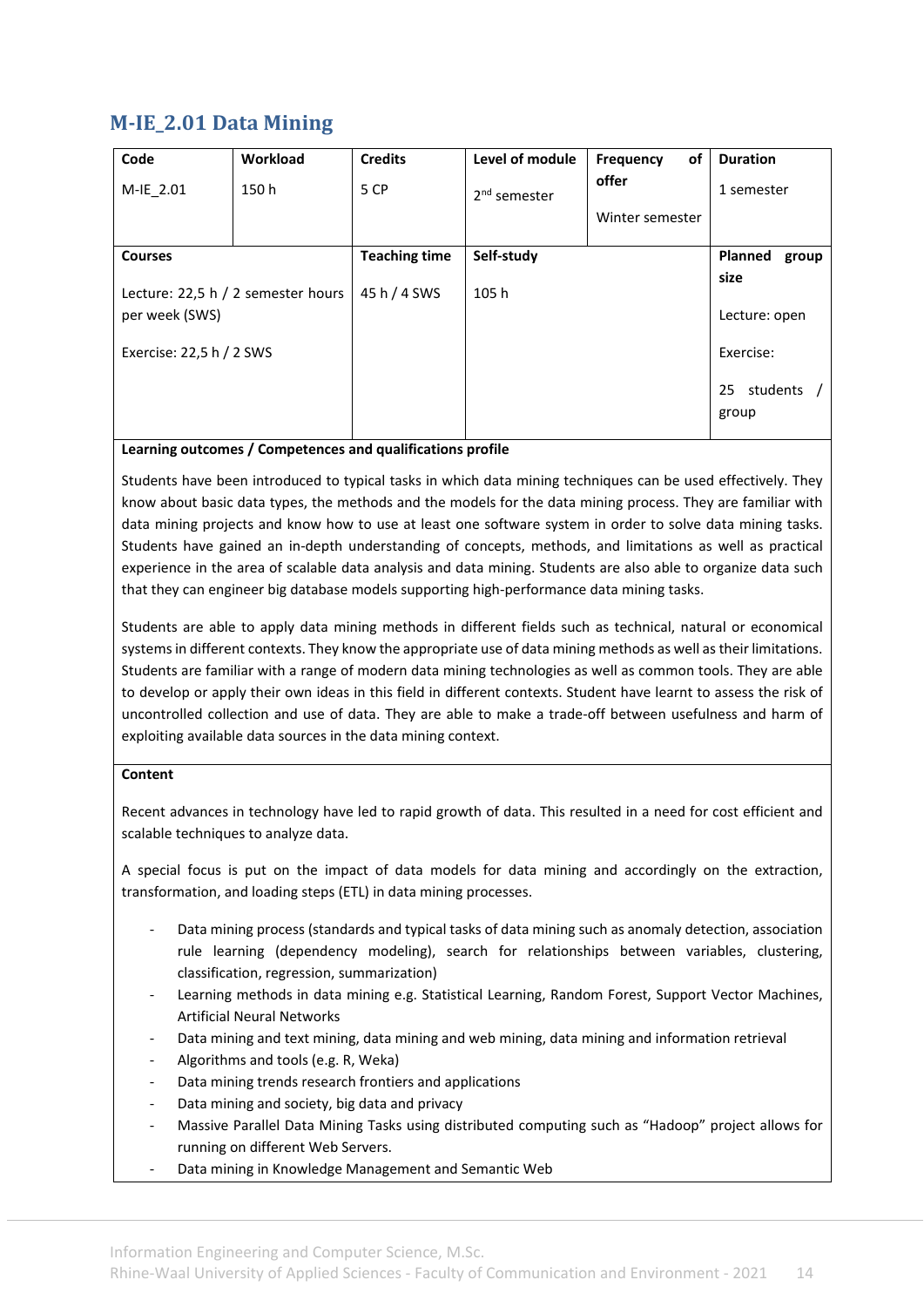- ‐ Data mining and Social Network Analysis
- ‐ Data mining and the responsible use of data

#### **Teaching methods**

Tuition in seminars, lectures and (partially self‐organized) practical trainings. Students work individually and in teams.

#### **Entry requirements**

None

## **Types of assessment**

Graded examination

#### **Requirements for the award of credit points**

Passed assessment

# **Use of module ( in other study programs )**

#### **Weight towards final grade**

5,42%

‐‐

#### **Person in charge of module**

Prof. Dr. Michael Schwind

#### **Additional information**

Recommended readings:

Dunham, M. H. (2003). *Data Mining Introductory and Advanced Topics*. New Jersey: Prentice Hall.

Han, J., Kamber, M., & Pei, J. (2011). *Data Mining: Concepts and Techniques* (3rd revised ed.). Morgan Kaufmann.

Nisbet, R., Elder, J., & Miner, G. (2009). *Handbook of Statistical Analysis and Data Mining Applications.* Academic Press, Elsevier Inc.

Russel, M.A. (2013). *Mining the Social Web: Data Mining Facebook, Twitter, LinkedIn, Google+, GitHub, and More.* O'Reilly Media.

Tan, P.‐N., Steinbach, M., & Kumar, V. (2006*). Introduction to Data Mining*. Boston: Addison Wesley.

White T. (2015). *Hadoop: The Definitive Guide* (4th ed.). O'Reilly Media, Inc.

Wickham, H., & Grolemund, G. (2017). *R for Data Science: Import, Tidy, Transform, Visualize, and Model Data*. O'Reilly Media.

Witten, I.H., Frank, E., & Hall, M.A. (2011). *Data Mining: Practical Machine Learning Tools and Techniques* (3rd ed.). Morgan Kaufmann.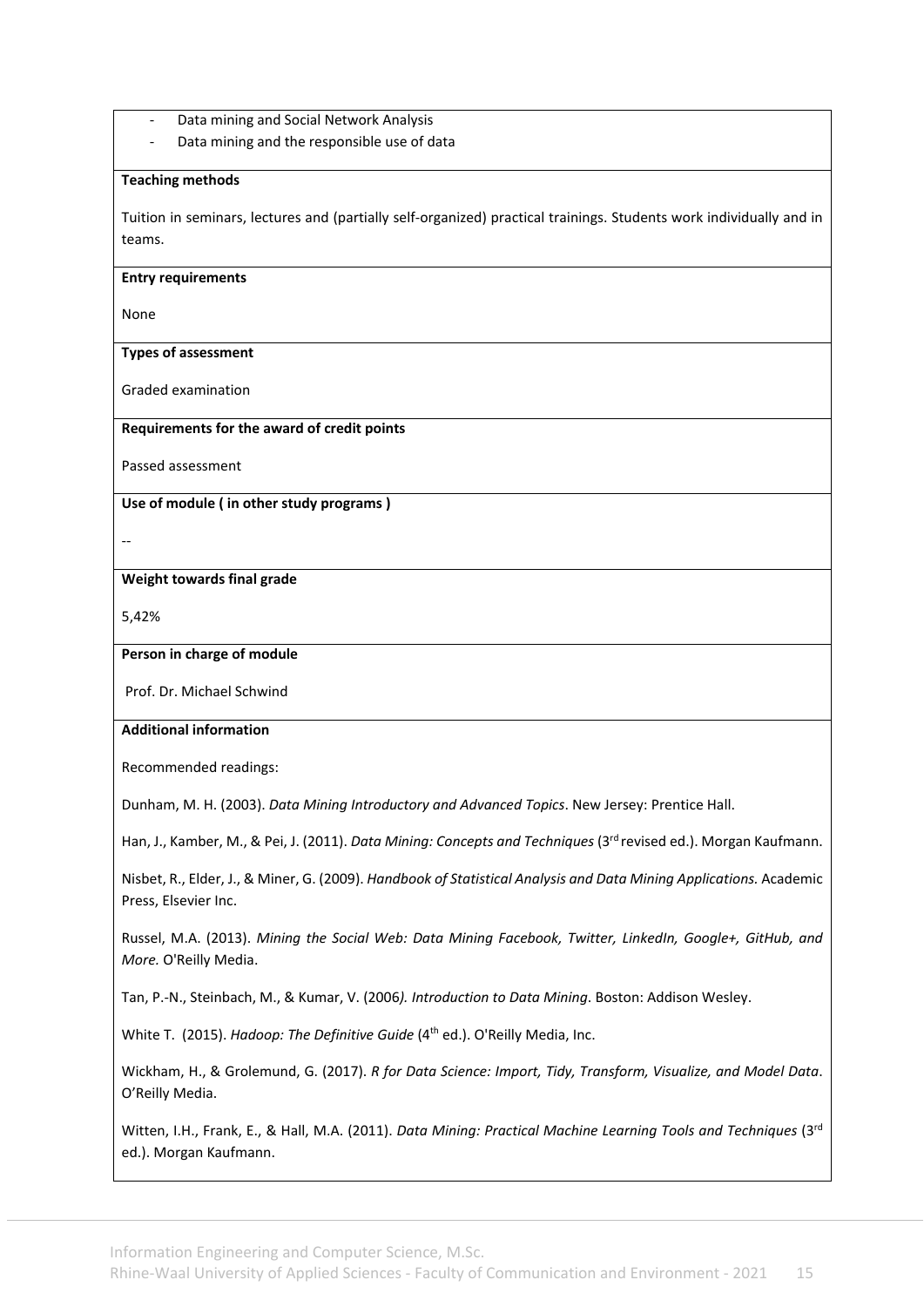# **M‐IE\_2.02 Geoinformatics**

| Code                       | Workload                           | <b>Credits</b>       | Level of module          | οf<br>Frequency | <b>Duration</b>         |
|----------------------------|------------------------------------|----------------------|--------------------------|-----------------|-------------------------|
| M-IE_2.02                  | 150 h                              | 5 CP                 | 2 <sup>nd</sup> semester | offer           | 1 semester              |
|                            |                                    |                      |                          | Winter semester |                         |
| <b>Courses</b>             |                                    | <b>Teaching time</b> | Self-study               |                 | Planned<br>group        |
|                            | Lecture: 22,5 h / 2 semester hours | 45 h / 4 SWS         | 105h                     |                 | size                    |
| per week (SWS)             |                                    |                      |                          |                 | Lecture: open           |
| Exercise: $22,5 h / 2$ SWS |                                    |                      |                          |                 | Exercise:               |
|                            |                                    |                      |                          |                 | 25<br>students<br>group |

**Learning outcomes / Competences and qualifications profile**

Students have expanded the ability to understand and apply basic and advanced concepts and techniques in geo-informatics and geographical information systems (GIS). With respect to their fields of application students have developed skills to recognize the assumptions, implications, values and limitations of different methods in spatial analysis. They have learned to deploy existing skills in modeling and programming for implementing spatial algorithms and extending existing GIS software.

They are able to oversee the impacts of information modelling decisions on GIS feasibility and performance of GIS systems.

Students are able to apply GIS methods in different fields such as technical, natural or economical systems in different contexts. They know the appropriate use of GIS as well as their limitations. Students are familiar with a range of modern GIS technologies as well as common tools. They are able to develop or apply their own ideas in this field in different contexts.

# **Content**

- ‐ Basic concepts and usage of Geographical Information Systems (GIS)
- ‐ Open Source Geospatial Foundation (OSGeo)
- ‐ Spatial data types
- ‐ Simple Feature Model of the Open Geospatial Consortium (OGC)
- Standardized web services (WMS, etc.)
- ‐ Coordinate reference system, ellipsoid and map projection
- ‐ Global navigation satellite system
- ‐ Airborne laser scanning, digital surface and terrain and models
- ‐ Geodata handling in Python
- ‐ Retrieval and usage of open online geodata
- ‐ Remote sensing
- **Cartography**
- ‐ Spatial database management systems
- **Geostatistics**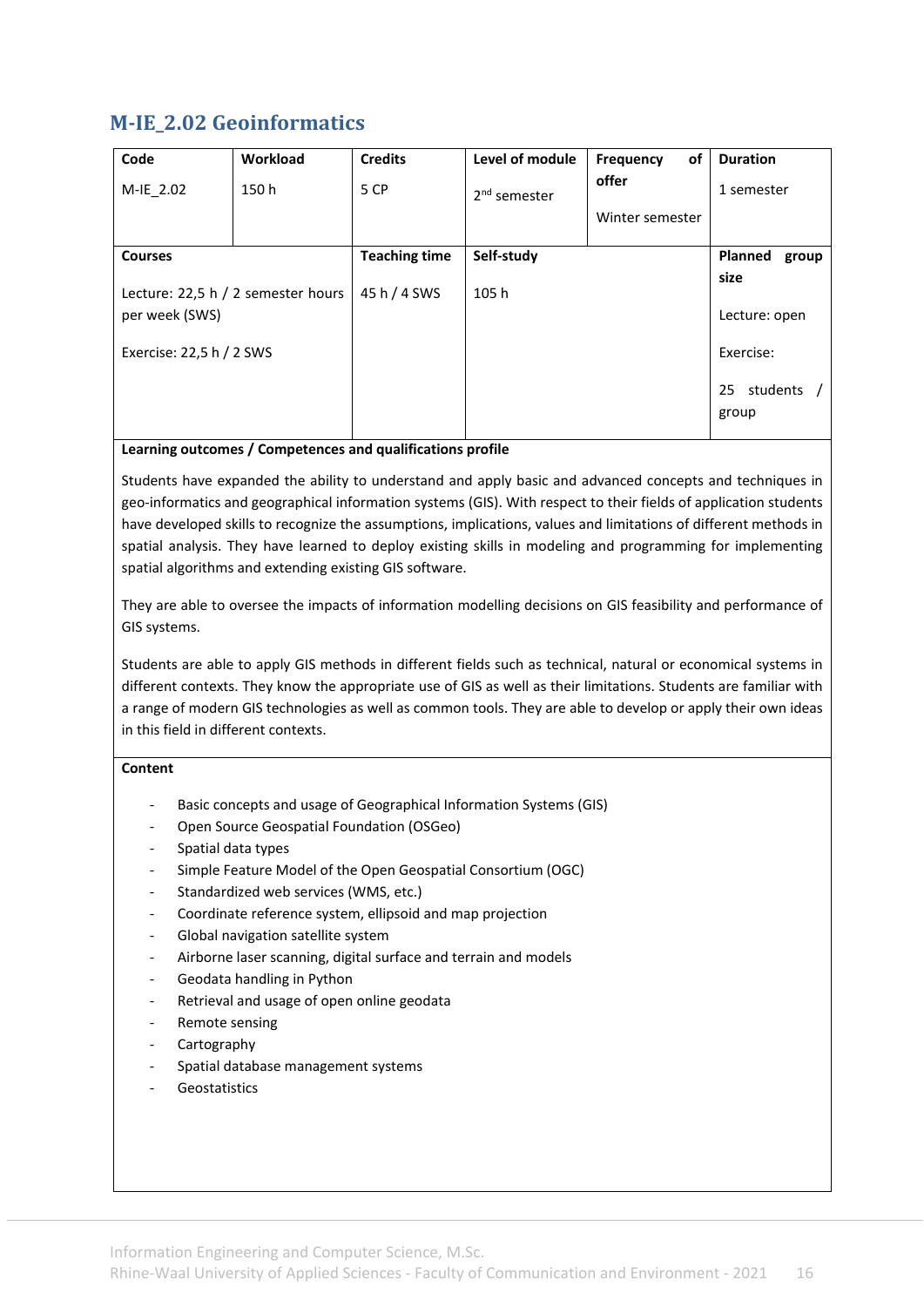#### **Teaching methods**

Tuition in seminars, lectures and (partially self‐organized) practical trainings. Students work individually and in teams.

# **Entry requirements**

None

#### **Types of assessment**

Graded examination

#### **Requirements for the award of credit points**

Passed assessment

**Use of module ( in other study programs )**

‐‐

# **Weight towards final grade**

5,42%

### **Person in charge of module**

Prof. Dr.‐Ing. Rolf Becker

#### **Additional information**

Recommended readings:

Acevedo, M. F. (2013). *Data Analysis and Statistics for Geography, Environmental Science and Engineering*. CRC Press.

de Smith, M. J., Goodchild M. F., & Longley, P.A. (2009). *Geospatial Analysis: A Comprehensive Guide to Principles, Techniques and Software Tools (*3rd ed.).

Kemp, K.K. (2008). *Encyclopedia of Geographic Information Science* (ed. 2008). Sage Publications.

O'Sullivan, D. & Unwin, D. J. (2010). *Geographic Information Analysis* (2nd ed.). John Wiley & Sons.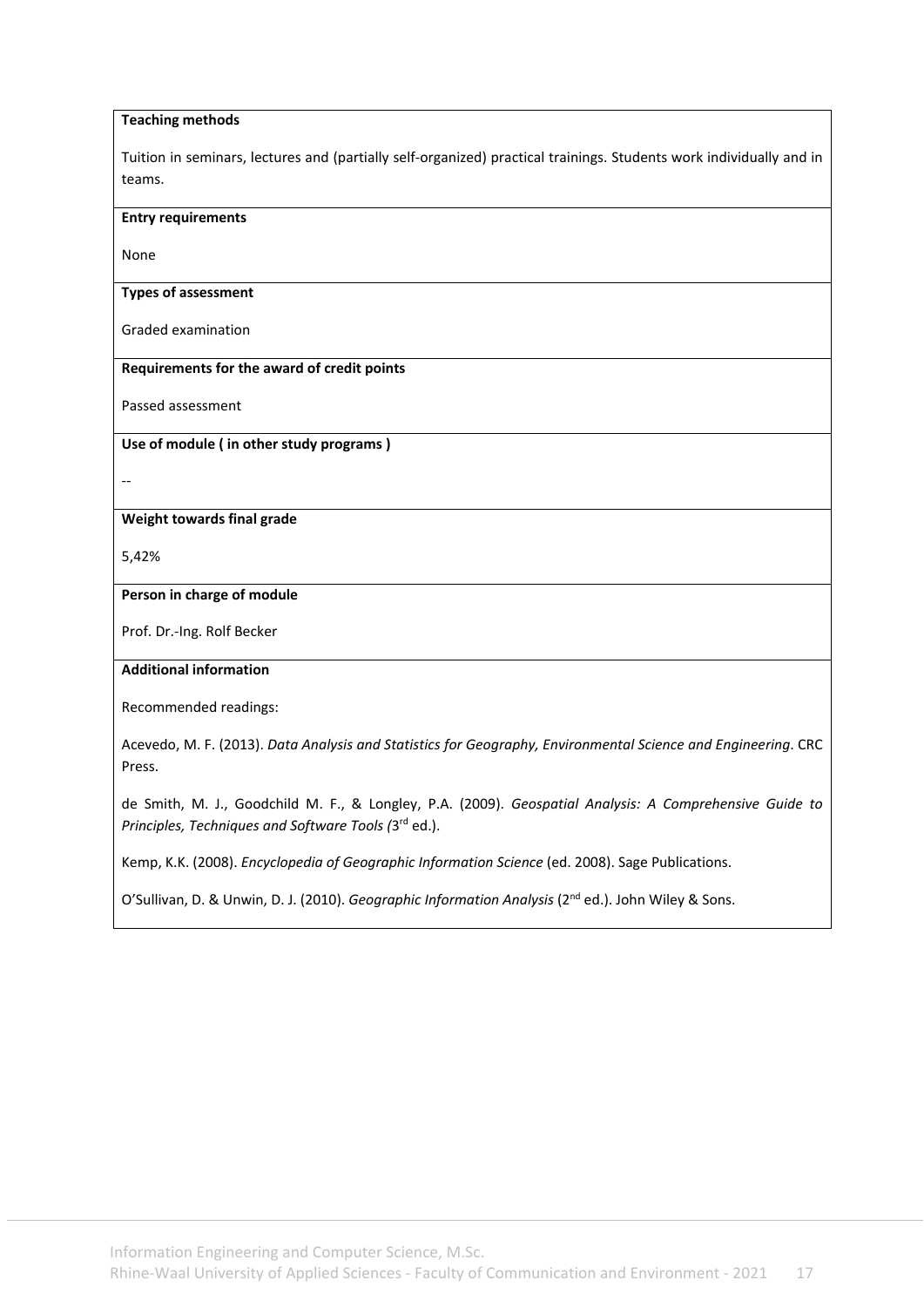# **M‐IE\_2.03 Intercultural Management and Intercultural Competence**

| Code                      | Workload                            | <b>Credits</b>       | Level of module             | of<br>Frequency | <b>Duration</b>         |
|---------------------------|-------------------------------------|----------------------|-----------------------------|-----------------|-------------------------|
| M-IE 2.03                 | 150 h                               | 5 CP                 | 2 <sub>nd</sub><br>semester | offer           | 1 semester              |
|                           |                                     |                      |                             | Winter semester |                         |
| <b>Courses</b>            |                                     | <b>Teaching time</b> | Self-study                  |                 | Planned<br>group        |
| per week (SWS)            | Lecture: 22,5 h / 2 semester hours  | 45 h / 4 SWS         | 105h                        |                 | size<br>Lecture: open   |
| Exercise: 11,25 h / 1 SWS |                                     |                      |                             |                 | Exercise:               |
|                           | Practical Training: 11,25 h / 1 SWS |                      |                             |                 | 25<br>students<br>group |

**Learning outcomes / Competences and qualifications profile**

Students have gained a good understanding of the basic concepts in the field of cross-cultural differences in business settings. They know the main cultural dimensions developed by different scholars and are familiar with strong and weak points of these approaches. Students are able to conduct a cross-cultural analysis of a case study or a business situation, evaluating potential threats and risks arising from a culture clash. These analytical skills form the basis of their core competences in issues related to intercultural management. Students coming from different cultural regions have also learned to use their capability to communicate in research and business context using role-games and other situation dependent teaching methods to improve their interactivity and compatibility.

# **Content**

- Definition of culture. The Iceberg Model of Culture
- Sources of cultural diversity
- ‐ Culture as mental programming
- ‐ G. Hofstede's cultural dimensions
- ‐ Power distance (G. Hofstede). Ascribed vs. achieved status (F. Trompenaars)
- ‐ Individualism and collectivism as a cultural dimension. Views of Globe study project on this dimension
- Masculinity vs. femininity. Critique of this dimension by other scholars
- Uncertainty avoidance and its importance for crisis management
- Attitude to time (approaches by R. Lewis and F. Trompenaars)
- ‐ Culture shock. Stages of a culture shock. Cultural stereotypes
- The role of culture in organizations
- ‐ Decision making across cultures
- ‐ Negotiating in cross‐cultural settings
- ‐ Communication patterns and socializing in intercultural management

# **Teaching methods**

The course is held in form of a seminar: lectures are accompanied by various practical activities, discussions and exercises.

# **Entry requirements**

None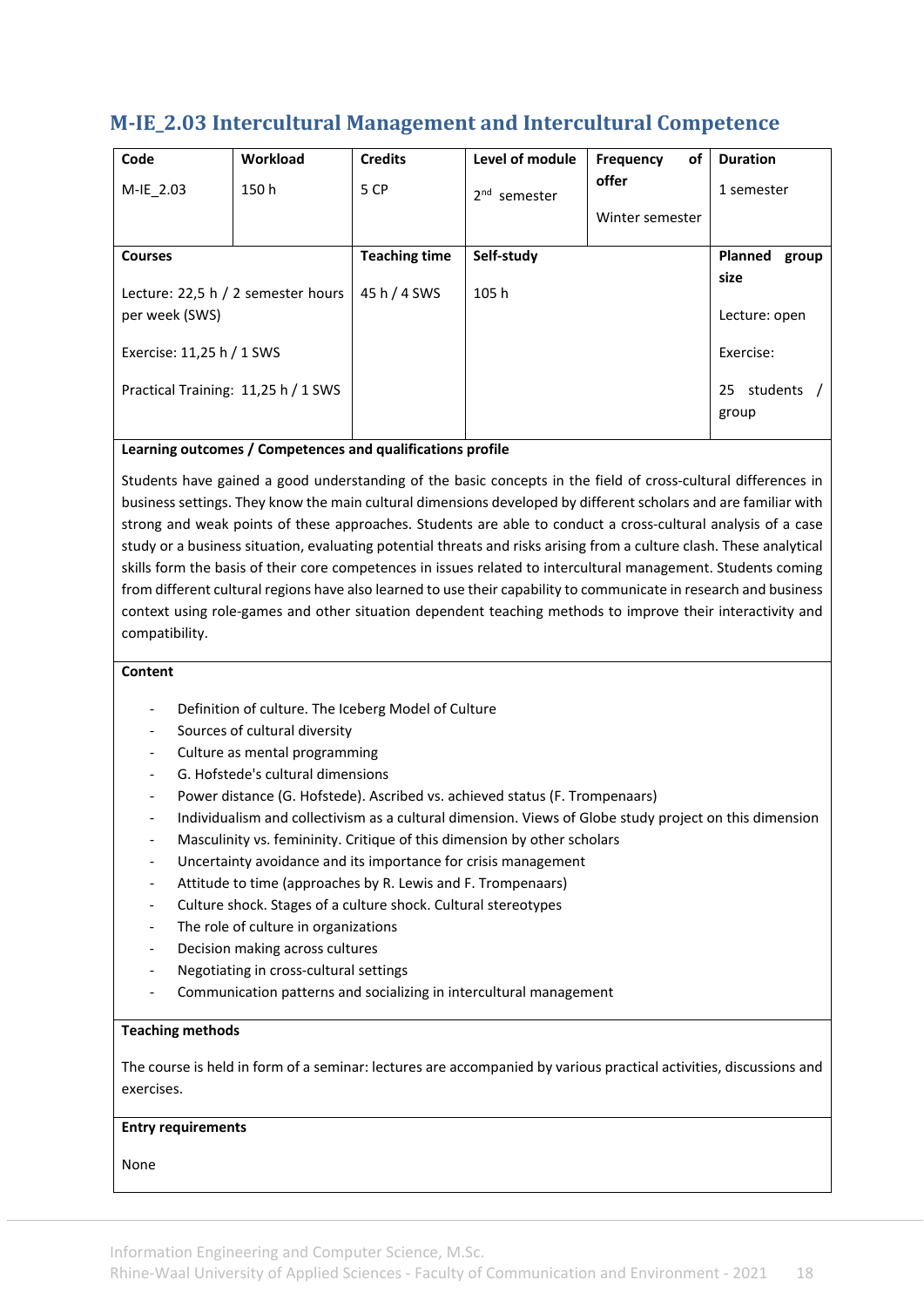#### **Types of assessment**

Graded examination

#### **Requirements for the award of credit points**

Passed examination

**Use of module ( in other study programs )**

‐‐

**Weight towards final grade**

5,42%

#### **Person in charge of module**

Prof. Dr. Michael Schwind

#### **Additional information**

Recommended readings:

Comfort, J., & Franklin P. (2011). *The mindful manager: how to work effectively across cultures*. London: Kogan Page.

Hofstede, G. H., & Hofstede, G. J. (2005). *Cultures and Organizations: Software of the Mind*. New York: McGraw‐ Hill.

House, R.J., Hanges, P. L., Javidan, M., Dorfmann, P. W., & Gupta, V. (2004). *Culture, leadership, and organizations: The GLOBE study of 62 societies.* London: Sage Publications.

Kublin, M. (1995). *International negotiating: a primer for American business professionals*. New York: The Haworth Press, Inc.

Lewis, R. D. (2001). *When cultures collide: managing successfully across cultures.* London: Nicholas Brealey Publishing.

Lustig M., Koester J., & Halualani R. (2017). *Intercultural Competence: Interpersonal Communication Across* Cultures (8<sup>th</sup> ed.). Pearson.

Spencer‐Oatey H., & Franklin P. (2009). *Intercultural Interaction: A Multidisciplinary Approach to Intercultural Communication.* Basingstoke: Palgrave Macmillan.

Storti, C. (1994). *Cross‐cultural dialogues. 74 brief encounters with cultural difference.* Boston: Intercultural Press, Inc.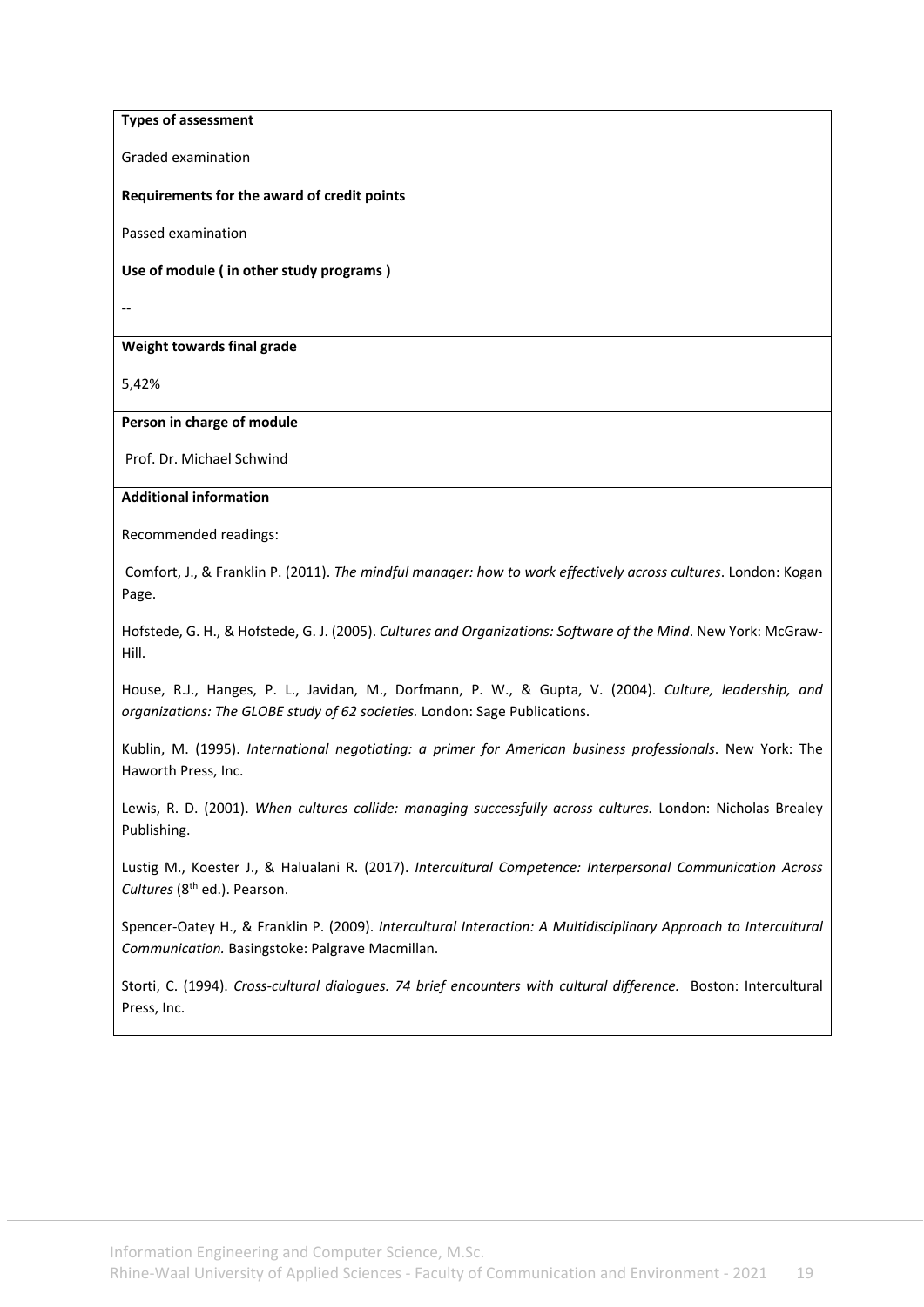# **M‐IE\_2.04 Innovation Management**

| Code                                | Workload                           | <b>Credits</b>       | Level of module          | οf<br>Frequency | <b>Duration</b>  |
|-------------------------------------|------------------------------------|----------------------|--------------------------|-----------------|------------------|
| M-IE 2.04                           | 150 h                              | 5 CP                 | 2 <sup>nd</sup> semester | offer           | 1 semester       |
|                                     |                                    |                      |                          | Winter semester |                  |
| <b>Courses</b>                      |                                    | <b>Teaching time</b> | Self-study               |                 | Planned<br>group |
|                                     | Lecture: 22,5 h / 2 semester hours |                      | 116,25h                  |                 | size             |
| per week (SWS)                      |                                    |                      |                          |                 | Lecture: open    |
| Practical Training: 12,25 h / 1 SWS |                                    |                      |                          |                 | Practical        |
|                                     |                                    |                      |                          |                 | training:        |
|                                     |                                    |                      |                          |                 | 25<br>students   |
|                                     |                                    |                      |                          |                 | group            |

**Learning outcomes / Competences and qualifications profile**

Students have learned about the various approaches to innovation focusing on customer‐driven and user‐driven methodology. They are able to identify opportunities and to transform these opportunities into requirements and concepts for future products that aim to achieve an optimum balance between all functional and nonfunctional requirements from all stakeholders' perspectives. Students have gained knowledge of various concepts of design, including design activities such as analysis and synthesis. They understand design thinking as a human‐centered process of innovation. Students can apply techniques from design thinking and synthesis, are able to balance different design alternatives and can communicate the design rationales appropriately. Students are familiar with the strategy, process and implementation of design thinking and design management. They have gained knowledge of the breadth of principles, methods and practices that shape design management across the different design disciplines. Students know about the balance between a fruitful innovation progress and a disruptive innovation process. They elaborate concepts to curb negative impact of uncontrolled innovation.

# **Content**

- Strategic management and design management
- ‐ Economic foundations of innovation: the case of Schumpeter
- ‐ Design thinking and creativity methods
- ‐ Open innovation and user‐centered innovation
- ‐ Innovative business models for new markets and digital culture
- ‐ Types of Innovation: Incremental / Disruptive
- ‐ Innovation as a product of collaborative social networks
- Risk of innovation: e.g. long-term impact of digital media on societal evolution.

#### **Teaching methods**

Tuition in seminars, lectures and practical trainings. Students work individually and in teams.

#### **Entry requirements**

None

#### **Types of assessment**

### Graded examination

Information Engineering and Computer Science, M.Sc.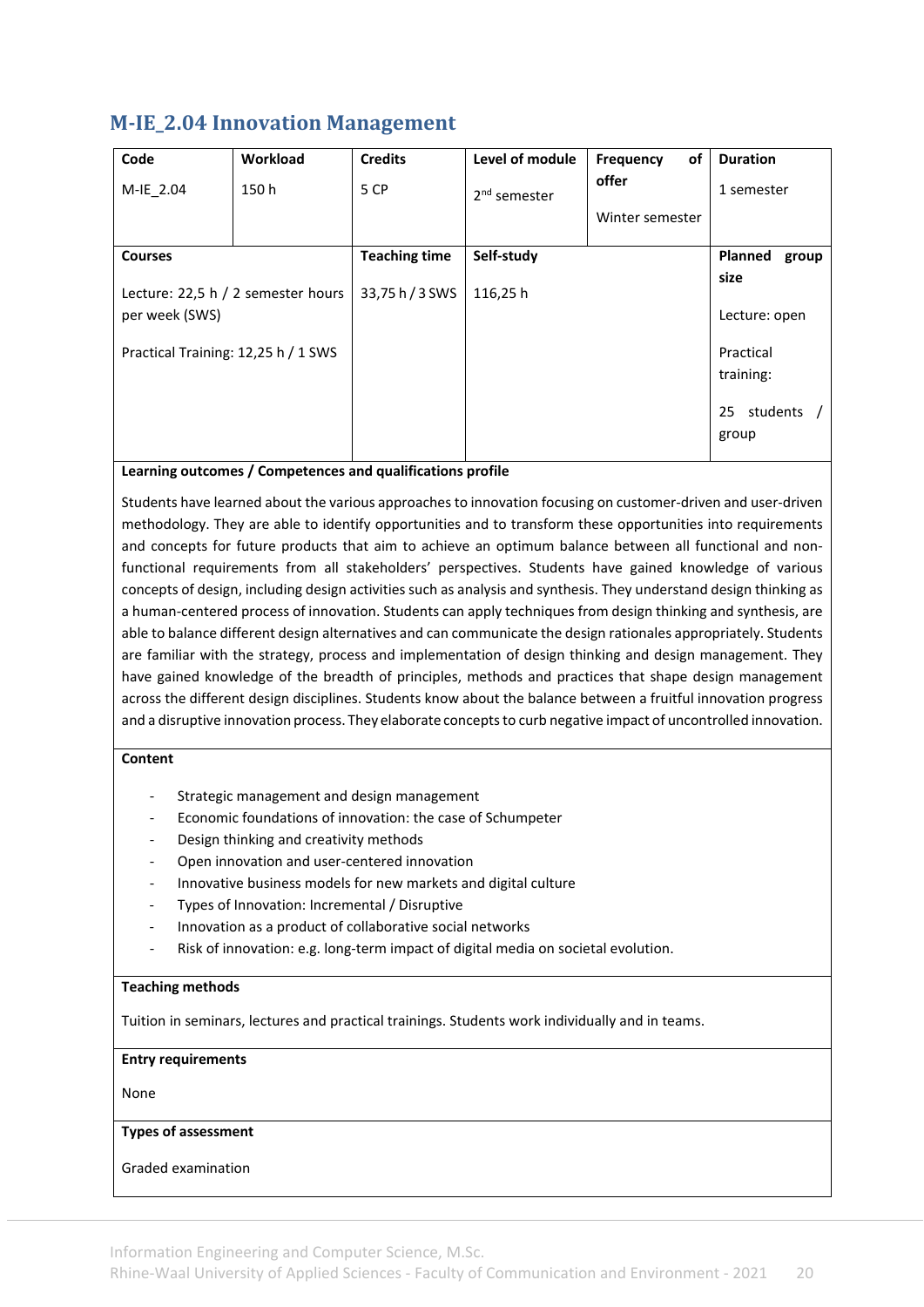**Requirements for the award of credit points**

Passed assessment

**Use of module ( in other study programs )**

‐‐

### **Weight towards final grade**

5,42%

#### **Person in charge of module**

Prof. Dr. Michael Schwind

#### **Additional information**

Recommended readings:

Ambrose, P. H. G. (2010). *Design Thinking: Fragestellung, Recherche, Ideenfindung, Prototyping, Auswahl, Ausführung, Feedback.* Stiebner Verlag Gmbh.

Brown, T. (2009). *Change by Design: How Design Thinking Transforms Organizations and Inspires Innovation*. Harper Business.

Cooper, R., Junginger S., & Lockwood, T. (2011). *The Handbook of Design Management*. Berg Publishers.

Gray, D., Brown S., & Macanufo J. (2010). *Gamestorming: A Playbook for Innovators, Rulebreakers, and Changemakers.* O'Reilly Media.

Greene, J. (2010). *Design Is How It Works: How the Smartest Companies Turn Products into Icons*. Portfolio Hardcover.

Johnson, S. (2011). *Where Good Ideas Come From: The Natural History of Innovation*. Riverhead Trade.

Kelley, T. (2008*). The Ten Faces of Innovation: Strategies for Heightening Creativity*. Profile Books Ltd.

Merholz, P., Wilkens T., Schauer B., & Verba D. (2008). *Subject To Change: Creating Great Products & Services for an Uncertain World.* O'Reilly Media.

Osterwalder, A., & Pigneur, Y. (2010). *Business Model Generation: A Handbook for Visionaries, Game Changers, and Challengers.* John Wiley & Sons.

Project Management Institute (2004). *A Guide to the Project Management Body of Knowledge*. Project Management Institute.

Schilling, M. (2010). *A strategic management of technological innovation* (3rd ed.). New York: McGraw‐Hill/Irwin.

Tidd, J. (2009). *Managing innovation* (4th ed.). Hoboken, NJ: Wiley.

Verganti, R. (2009). *Design Driven Innovation: Changing the Rules of Competition by Radically Innovating What Things Mean*. Harvard Business Press.

von Hippel, E. (1995). *The Sources of Innovation*. OUP USA.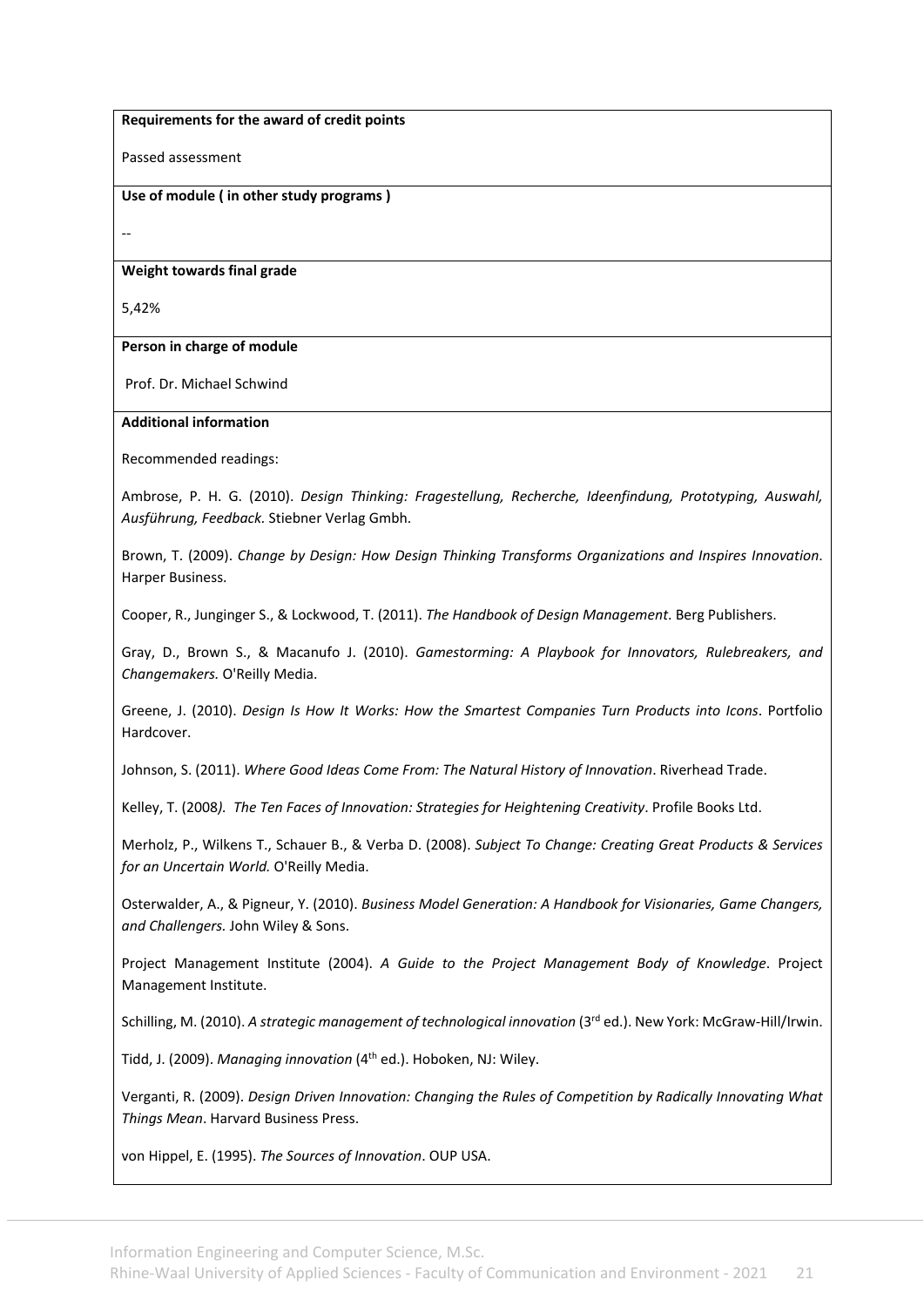# **M‐IE\_2.05 Applied Research Project B**

| Code                                                         | Workload | <b>Credits</b>                      | Level of module          | оf<br>Frequency | <b>Duration</b>                  |
|--------------------------------------------------------------|----------|-------------------------------------|--------------------------|-----------------|----------------------------------|
| M-IE 2.05                                                    | 150 h    | 5 CP                                | 2 <sup>nd</sup> semester | offer           | 1 semester                       |
|                                                              |          |                                     |                          | Winter semester |                                  |
| <b>Courses</b>                                               |          | <b>Teaching time</b>                | Self-study               |                 | Planned<br>group                 |
| Practical Training: 45h /<br>4 semester hours per week (SWS) |          | Depending on<br>individual<br>needs | 105h                     |                 | size<br>25<br>students<br>/group |

# **Learning outcomes / Competences and qualifications profile**

Students have worked in small groups on a specific topic in applied research from information engineering and computer science in depth. They have experience in finding interesting and realistically to answer research questions, in conducting research, in shaping a plan how to work on the topic in a team, and in how to present and document the results to an audience.

As such students have learned to apply the knowledge they have gained in other courses to their project work. They are able to write a convincing project report and to communicate project results in a professional way. They are used to project management and to procedures of scientific technical gatherings such as company presentations, conference talks, and poster sessions.

Due to this project experience students have improved also their soft skills and their ability to work in a team.

Students are able to apply information engineering and computer science methods in different self-chosen fields such as technical, natural or economical systems in different contexts. They are able to develop or apply their own ideas in this field in different contexts.

Students have learnt to work as a team reflecting all organizational and social hurdles. They now how to solve conflicts in teams and how to attribute the profit from collaboration to the team members including social responsibility.

# **Content**

Students have to plan, realize, document and present their own projects by applying the knowledge they have gained in accompanying courses. The projects students choose should be related to current research projects of the faculty or can be realized by doing industrial internships.

A focus on information modeling aspects is mandatory.

Students have to analyze the project topic, propose applied research questionsthat feature a certain complexity, plan how to answer them, conduct applied research in team work, and communicate the results.

In order to communicate, project teams have to prepare a project proposal for a sponsor that hasto be approved by the teacher, in regular status meetings project progress is discussed, preliminary findings are presented during a mid‐term meeting, the final results are presented in a final meeting when also scientific posters are displayed. Finally, the project is documented in a report. In the report there are mandatory sections such as "related work", "data/information model", "methodology", or "discussion of design decisions".

# **Teaching methods**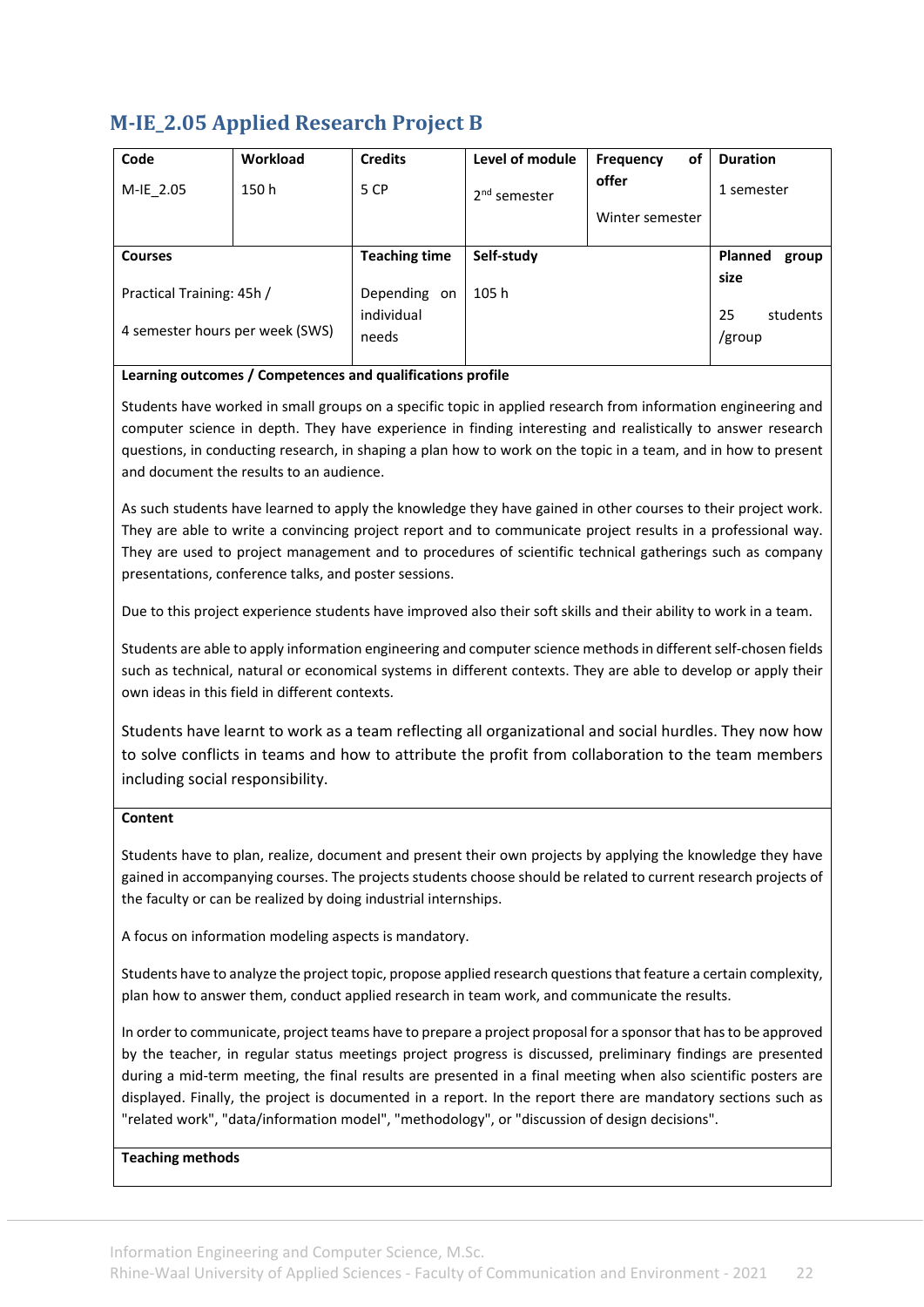At the beginning of the semester the different projects are presented and teams are built. Project kickoffs and regular meetings will be initiated by the professors in charge who will also support the projects and will be available in case of problems and questions.

# **Entry requirements**

None

# **Types of assessment**

Graded examination

# **Requirements for the award of credit points**

Passed assessment

**Use of module ( in other study programs )**

 $\overline{a}$ 

# **Weight towards final grade**

5,42%

#### **Person in charge of module**

Prof. Dr. Timo Kahl

### **Additional information**

Same as Applied Research Project A

Literature depending on project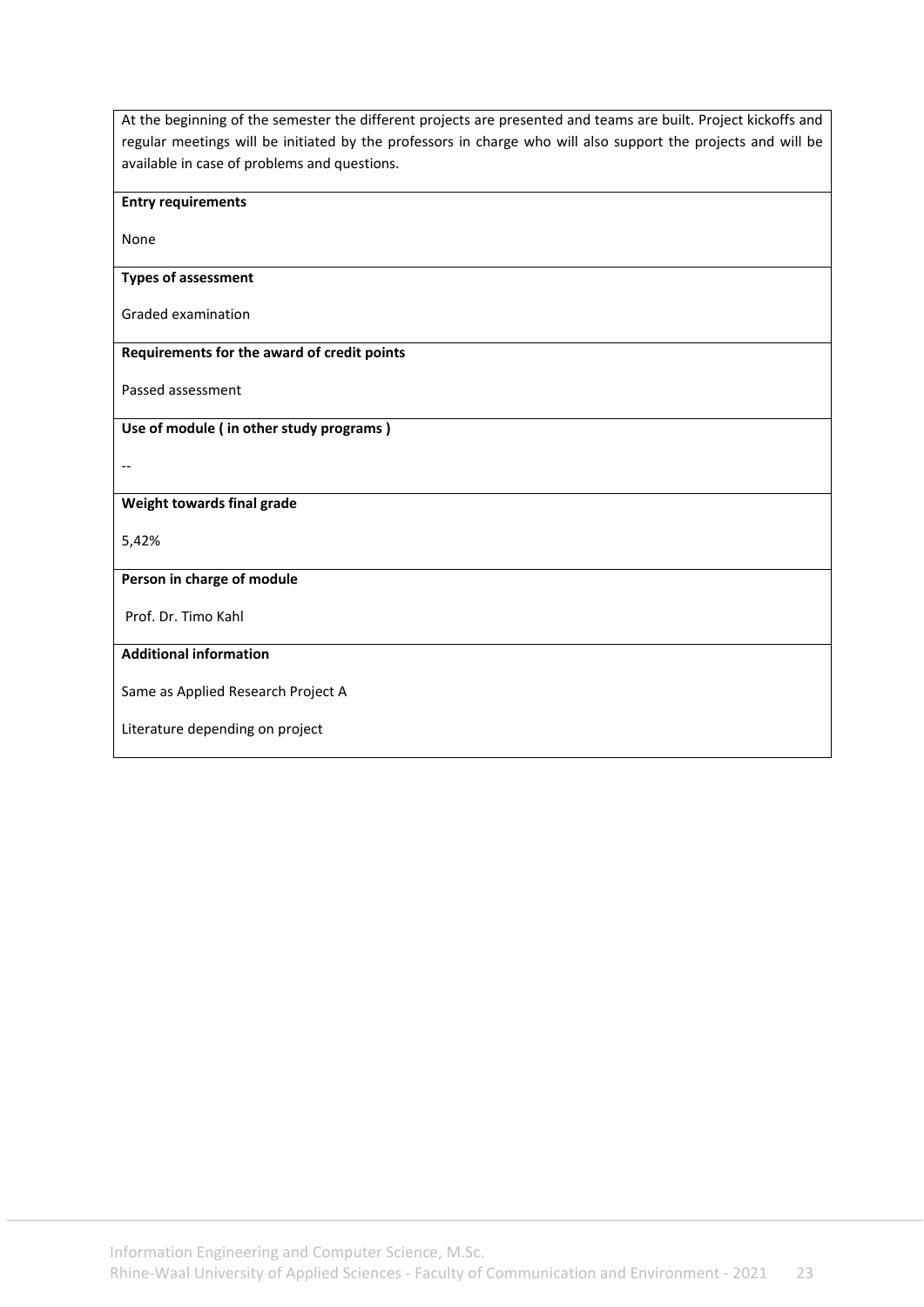# **M‐IE\_3.01 Master Thesis and Colloquium**

| Code                                    | <b>Workload</b> | <b>Credits</b>                         | Level of module             | оf<br>Frequency | <b>Duration</b>         |
|-----------------------------------------|-----------------|----------------------------------------|-----------------------------|-----------------|-------------------------|
| UE 3.01                                 | 810h            | 30 CP                                  | 3 <sup>rd</sup><br>semester | offer           | 20 weeks                |
|                                         |                 | $(27 + 3 CP)$                          |                             | Winter semester |                         |
| <b>Courses</b>                          |                 | <b>Teaching time</b>                   | Self-study                  |                 | <b>Planned</b><br>group |
| Master Thesis: 27 CP<br>Collogium: 3 CP |                 | Depending<br>on<br>individual<br>needs |                             |                 | size                    |

## **Learning outcomes / Competences and qualifications profile**

Students have worked on a research topic of their interest in the scientific field of Information Engineering and Computer Science. They have conducted intensive studies on literature and developed their research question. Students have developed appropriate methodological strategies concerning that question. They have conducted the approach focusing on specific details of the question, have analyzed the results and transferred their findings to the broader perspective of the field. They have reflected their work and findings critically and have come up with some further research questions. Students have proven that they are able to analyze a complex field of work, find specific new research questions and have been able to answer them.

During the colloquium students have presented their work and have proven their expertise in the field of work. They have been able to defend the topic and to reflect on its impact on real‐life problems in a professional way.

# **Content**

- ‐ Researching and evaluating literature
- ‐ Developing a research question and deriving hypotheses
- ‐ Operationalizing constructs
- ‐ Analyzing methodological strengths and weaknesses of different research approaches
- ‐ Developing research designs
- ‐ Conducting the studies
- ‐ Evaluating the results
- ‐ Writing the thesis
- ‐ Presenting and defending the findings

#### **Teaching methods**

Individual supervision and support

#### **Entry requirements**

50 credits points achieved in other courses of the curriculum

#### **Types of assessment**

Written Master thesis and oral disputation

# **Requirements for the award of credit points**

Passed Master thesis and disputation as well as successful completion of all other modules of the curriculum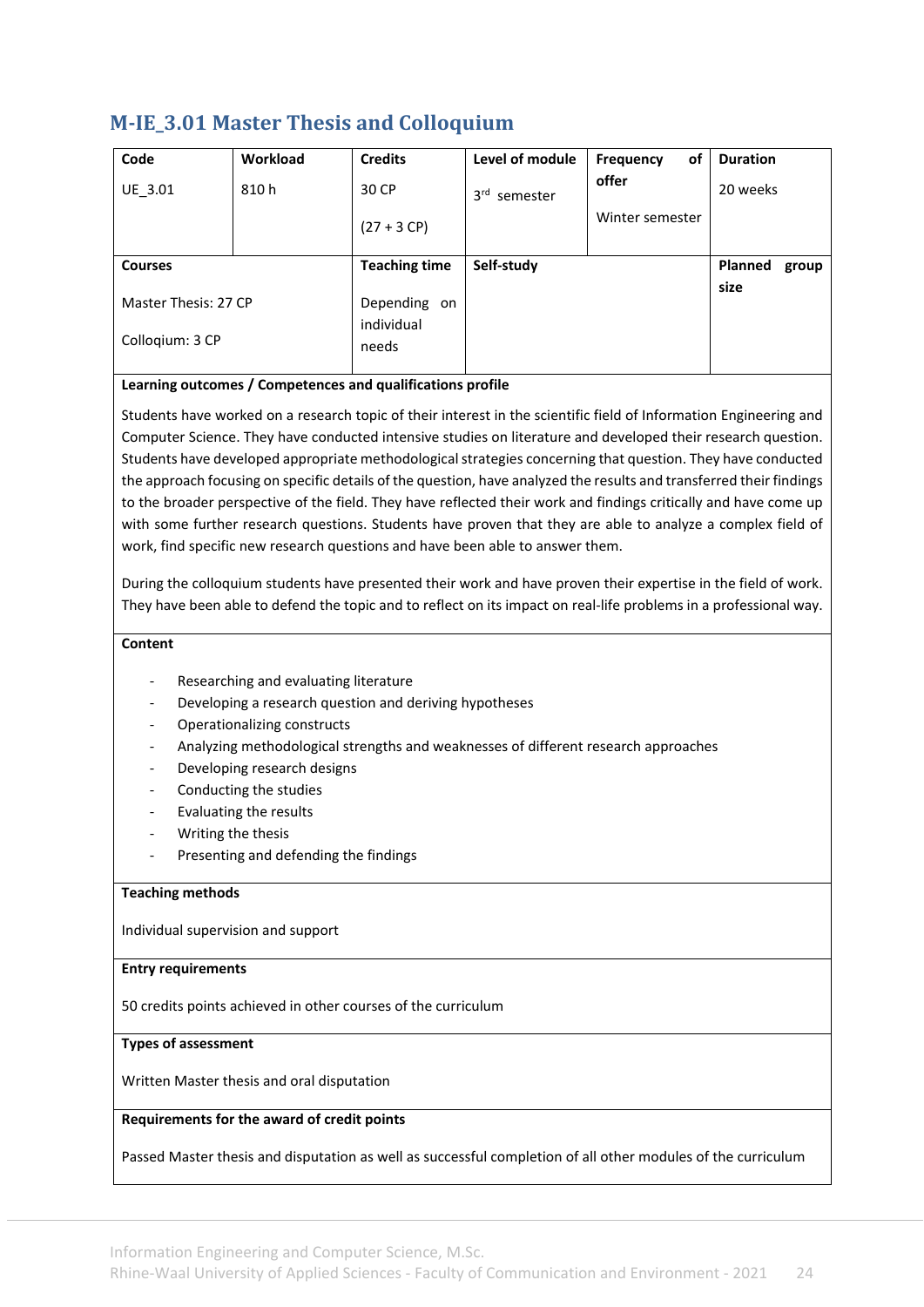**Use of module ( in other study programs )**

**Weight towards final grade**

35%

 $\Box$ 

**Person in charge of module**

All professors of the faculty

# **Additional information**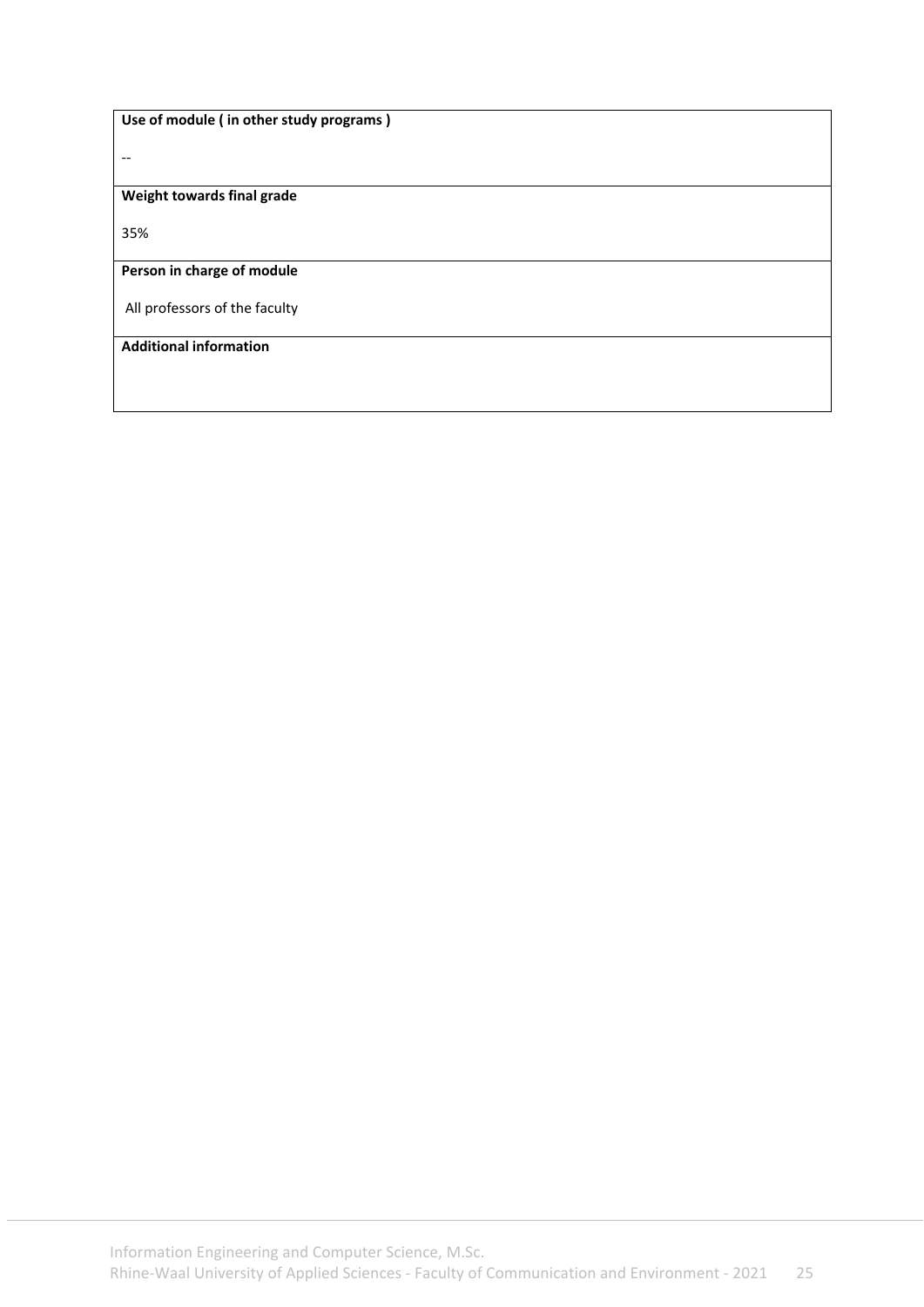# **Track Computer Science**

| Code                          | Workload                             | <b>Credits</b>       | Level of module | Frequency | of | <b>Duration</b>         |
|-------------------------------|--------------------------------------|----------------------|-----------------|-----------|----|-------------------------|
| M-IE CS.01                    | 150 h                                | 5 CP                 | $1st$ semester  | offer     |    | 1 semester              |
|                               |                                      |                      |                 | Summer    |    |                         |
|                               |                                      |                      |                 | semester  |    |                         |
|                               |                                      |                      |                 |           |    |                         |
| <b>Courses</b>                |                                      | <b>Teaching time</b> | Self-study      |           |    | <b>Planned</b><br>group |
|                               | Lecture: 22,5 h / 2 semester hours   | 45 h / 4 SWS         | 105h            |           |    | size                    |
| per week (SWS)                |                                      |                      |                 |           |    | Lecture: open           |
| Lab exercise: 11,25 h / 1 SWS |                                      |                      |                 |           |    | Lab exercise:           |
|                               | Project supervision: 11,25 h / 1 SWS |                      |                 |           |    | 20 students             |

# **M‐IE\_CS.01 Advanced System Security**

## **Learning outcomes / Competences and qualifications profile**

Students have gained advanced knowledge of security concepts, such as threats, vulnerabilities, protection and incident handling. They have been provided with a deep understanding of the field of communication / information security and respective implementation issues for communication systems. Students have been exposed to the spectrum of security activities, its methods, methodologies and mechanisms.

Students are able to apply security related methods in different fields of ICT in different contexts. They know the appropriate use of security related activities and components as well as their limitations. Students are familiar with a range of modern ICT security related technologies as well as common tools and processes. They are able to develop or apply their own ideas in this field in different contexts. Students know about the societal relevance of secure IT infrastructure. They are able assess cost and utility of system security measures in the context of consumer protection and the holistic societal system.

#### **Content**

Coverage has included advanced cryptographic functions, detection of and reaction to threats to communication systems, and trustworthy computing. Another focus has been set on security related organizational structures and product / system certification with respect to standardized security evaluation criteria.

- ‐ Advanced cryptographic protocols
- ‐ Mathematical foundations for security
- ‐ Communication security concepts:
- ‐ Methods
- **Methodologies**
- **Mechanisms**
- Perimeters, firewalls and (virtual) private networks
- ‐ Penetration testing
- ‐ Approaches to intrusion detection
- ‐ Privacy and metrics to quantify privacy
- ‐ Proving security, logical reasoning models
- ‐ Advanced information security and risk management, IoT security, industrial control system security
- ‐ Research topics regarding system security
- Societal relevance of IT System Security

Information Engineering and Computer Science, M.Sc. Rhine-Waal University of Applied Sciences - Faculty of Communication and Environment - 2021 26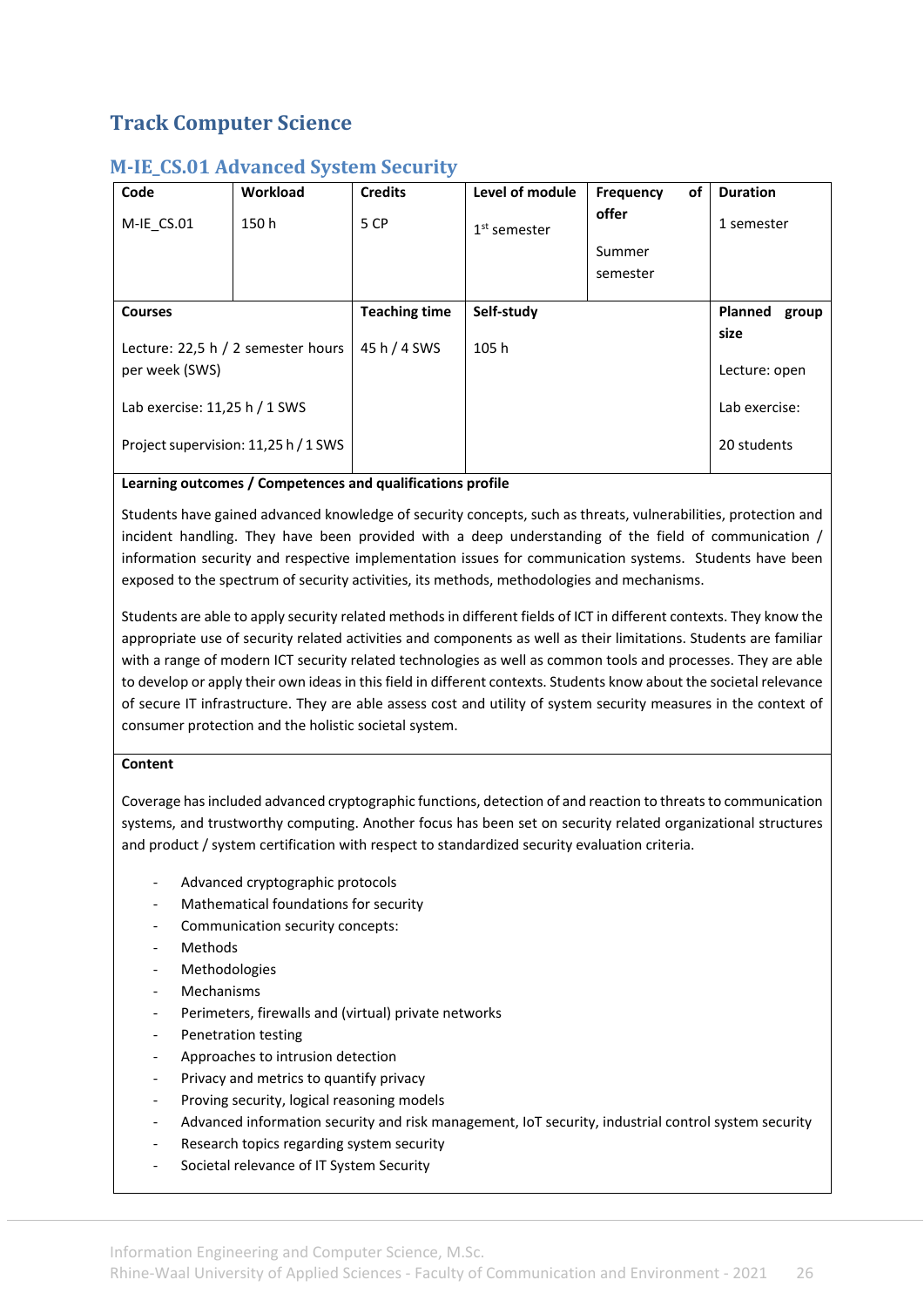#### **Teaching methods**

Lectures and practical classes

#### **Entry requirements**

None

Recommendation: It is strongly recommended to have attended a bachelor module covering the basics of IT security concepts and methodologies first. It is expected that students have fluent knowledge of a programming language, computer networks and of the fundamentals of operating systems.

**Types of assessment**

Graded examination

#### **Requirements for the award of credit points**

Passed assessment

**Use of module ( in other study programs )**

‐‐

#### **Weight towards final grade**

5,42%

#### **Person in charge of module**

Prof. Dr. Ulrich Greveler

#### **Additional information**

Recommended readings:

Anderson, R. (2008). *Security Engineering: A Guide to Building Dependable Distributed Systems* (2nd ed.). New York: John Wiley & Sons.

Harris, S. (2018). *CISSP All‐in‐One Exam Guide* (8th ed.). McGraw‐Hill Education Ltd.

Mahmood, Z. (2019). *Security, Privacy and Trust in the IoT Environment* (1st ed.). Springer.

Paar, C. et al. (2011). *Understanding Cryptography: A Textbook for Students and Practitioners* (1st ed.). Heidelberg: Springer.

Schneier, B. (2011). *Applied Cryptography: Protocols, Algorithms and Source Code in C* (3rd ed.). New York: John Wiley & Sons.

Stavroulakis, P et al. (2010). *Handbook of Information and Communication Security* (1sted.). Heidelberg: Springer.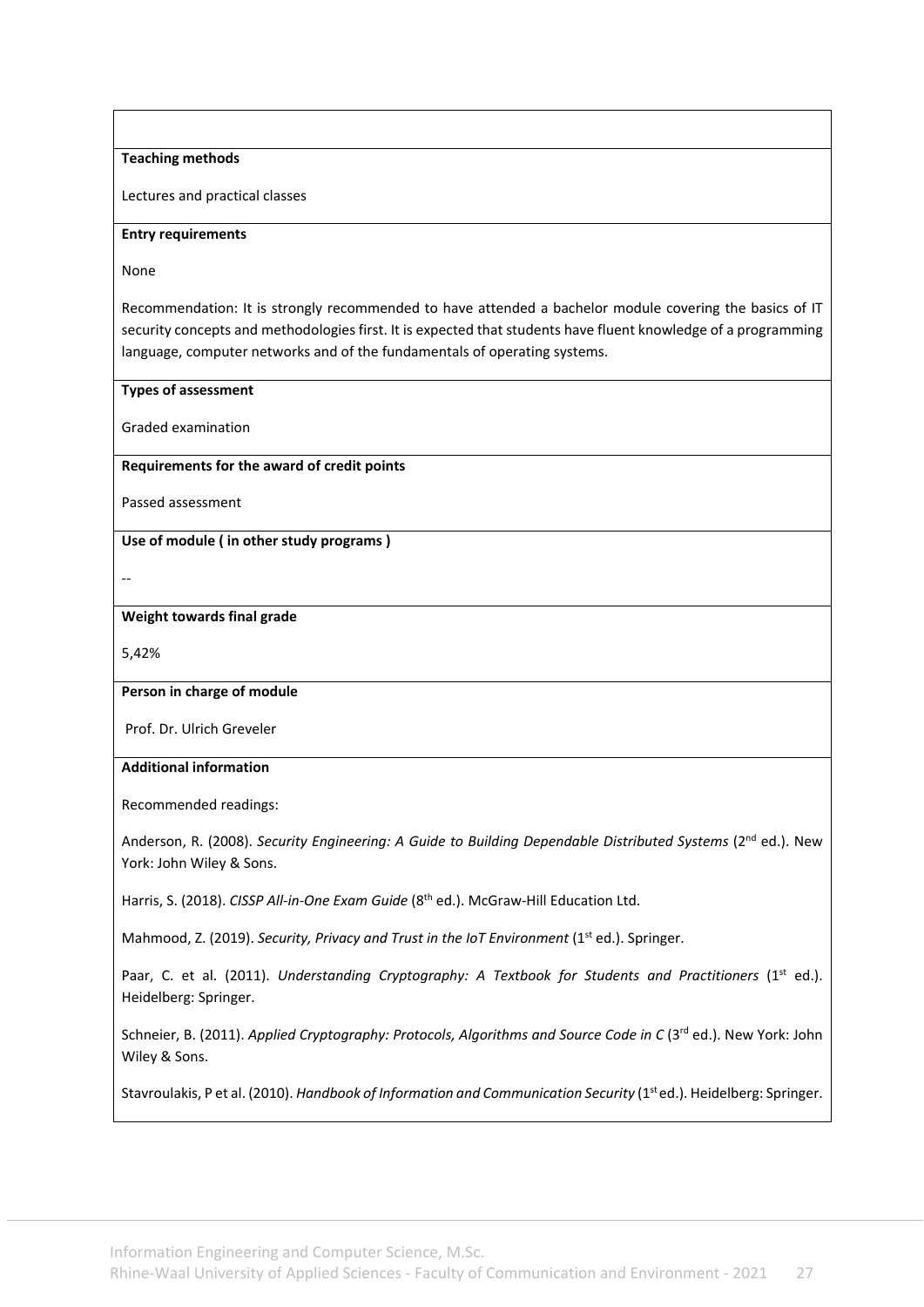# **M‐IE\_CS.02 Mobile and Internet Computing**

| Code                                 | Workload | <b>Credits</b>       | Level of module          | <b>of</b><br>Frequency | <b>Duration</b>  |
|--------------------------------------|----------|----------------------|--------------------------|------------------------|------------------|
| M-IE CS.02                           | 150h     | 5 CP                 | 2 <sup>nd</sup> semester | offer                  | 1 semester       |
|                                      |          |                      |                          | Winter semester        |                  |
| <b>Courses</b>                       |          | <b>Teaching time</b> | Self-study               |                        | Planned<br>group |
| Lecture: 22,5 h / 2 semester hours   |          | 45 h / 4 SWS         | 105h                     |                        | size             |
| per week (SWS)                       |          |                      |                          |                        | Lecture: open    |
| Lab Exercise: $11,25$ h $/$ 1 SWS    |          |                      |                          |                        | Lab exercise:    |
| Project supervision: 11,25 h / 1 SWS |          |                      |                          |                        | 20 students      |
|                                      |          |                      |                          |                        |                  |

# **Learning outcomes / Competences and qualifications profile**

Students have gained advanced knowledge of architectures and software engineering concepts for developing integrated mobile applications with distributed, internet‐based backend systems. Furthermore, after practical work they are able to plan and implement multi-tiered information systems consisting of mobile app(s), serverbased back‐ends, modern communication protocols, and advanced persistency layers. They have been provided with a deep understanding of mobile and web-based architectures, accompanying frameworks, and the appropriate development and testing techniques. Students have been exposed to the spectrum of development activities, its methods, methodologies and mechanisms.

Students are able to apply appropriate design patterns in different contexts. They know the appropriate use of components as well as their limitations. Students are familiar with a range of modern frameworks as well as common tools and processes. They are able to develop or apply their own ideas in thisfield in different contexts.

#### **Content**

Coverage has included deployment processes, aspects of API‐ageing, as well as best practices to handle short release cycles in production environments.

- ‐ General concepts of mobile applications
- Software engineering best practices for mobile applications
- User Interface Concepts for mobile applications (native and web interfaces)
- ‐ Programming languages and development environments for mobile applications
- ‐ Testing mobile applications
- ‐ Multi‐tier architectures for mobile business information systems
- ‐ Design patterns for mobile business information systems
- ‐ Backend integration of mobile applications
- ‐ Cloud technologies
- ‐ Communication strategies
- Web applications as backend technology
- ‐ Persistence layers
- ‐ Client/Server‐stacks for developing web applications
- ‐ Cross‐platform approaches
- ‐ Societal impact of Internet Computing
- ‐ Individual risk of mobile media addiction

#### **Teaching methods**

Information Engineering and Computer Science, M.Sc. Rhine‐Waal University of Applied Sciences ‐ Faculty of Communication and Environment ‐ 2021 28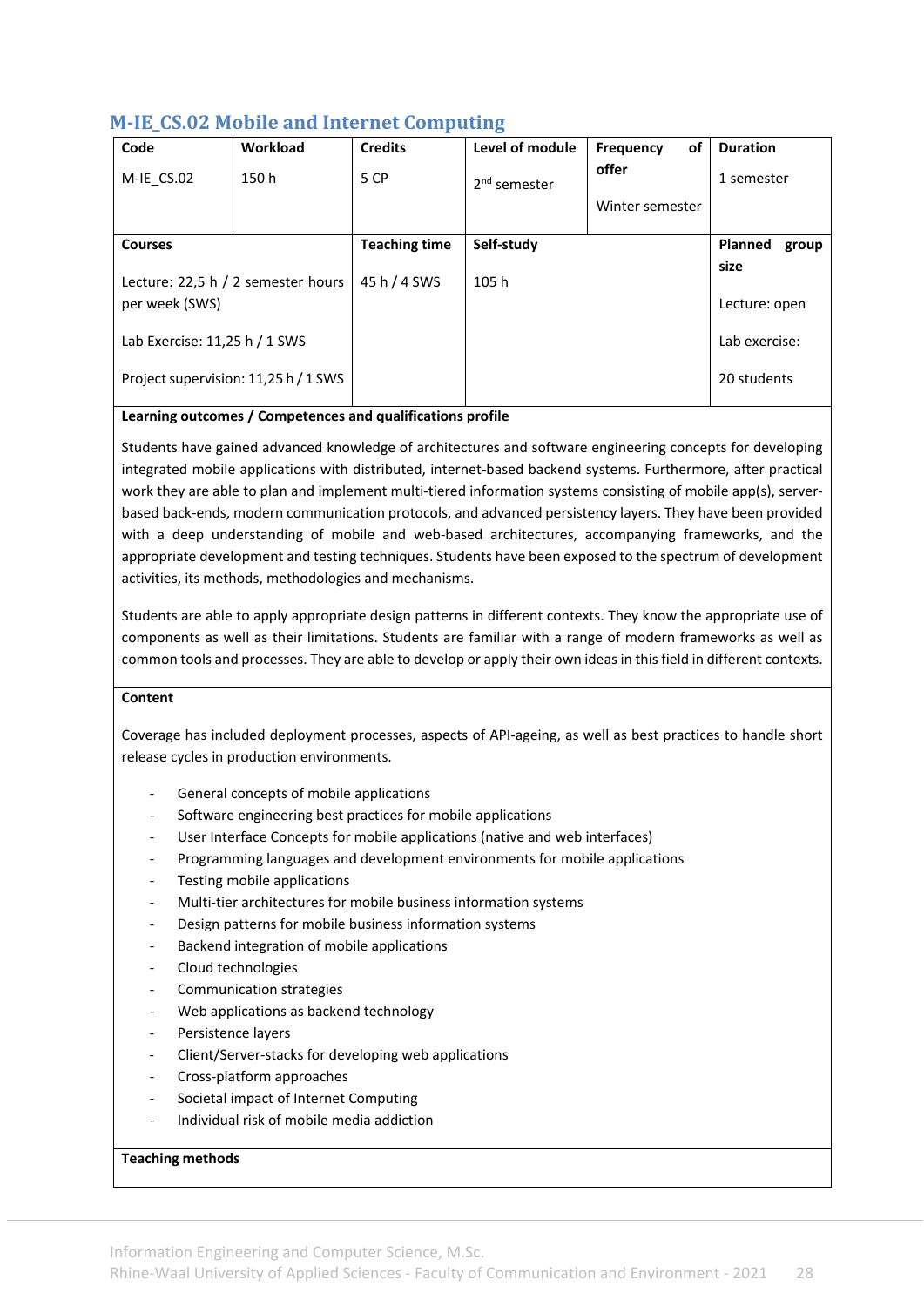Lectures and practical classes

#### **Entry requirements**

None

Recommendation: It is strongly recommended to have attended a bachelor module covering the basics of software development and methodologies first. It is also recommended that students have fluent knowledge of a programming language and of the fundamentals of operating systems.

#### **Types of assessment**

Graded examination

#### **Requirements for the award of credit points**

Passed assessment

**Use of module ( in other study programs )**

‐‐

### **Weight towards final grade**

5,42%

### **Person in charge of module**

Prof. Dr. Thomas Richter

#### **Additional information**

Recommended readings:

http://developer.android.com

http://developer.windowsphone.com

https://developer.apple.com/

Additional readings:

Han, Choi, & Song (eds.): *High Performance Cloud Auditing and Applications.*

Kumar: *Fundamentals of Pervasive Information Management Systems.*

Matera, & Rossi (eds.): Mobile Web Information Systems: MobiWIS 2013, International Workshops, Paphos, Cyprus, August 26‐28, Revised Selected Papers (Communications in Computer and Information Science)

Steinbock, & Noam (eds.): *Competition for the Mobile Internet.*

Upadhyaya, Chaudhury, Kwiat, & Weiser (eds.): *Mobile Computing: Implementing Pervasive Information and Communications Technologies (*Operations Research/Computer Science Interfaces Series)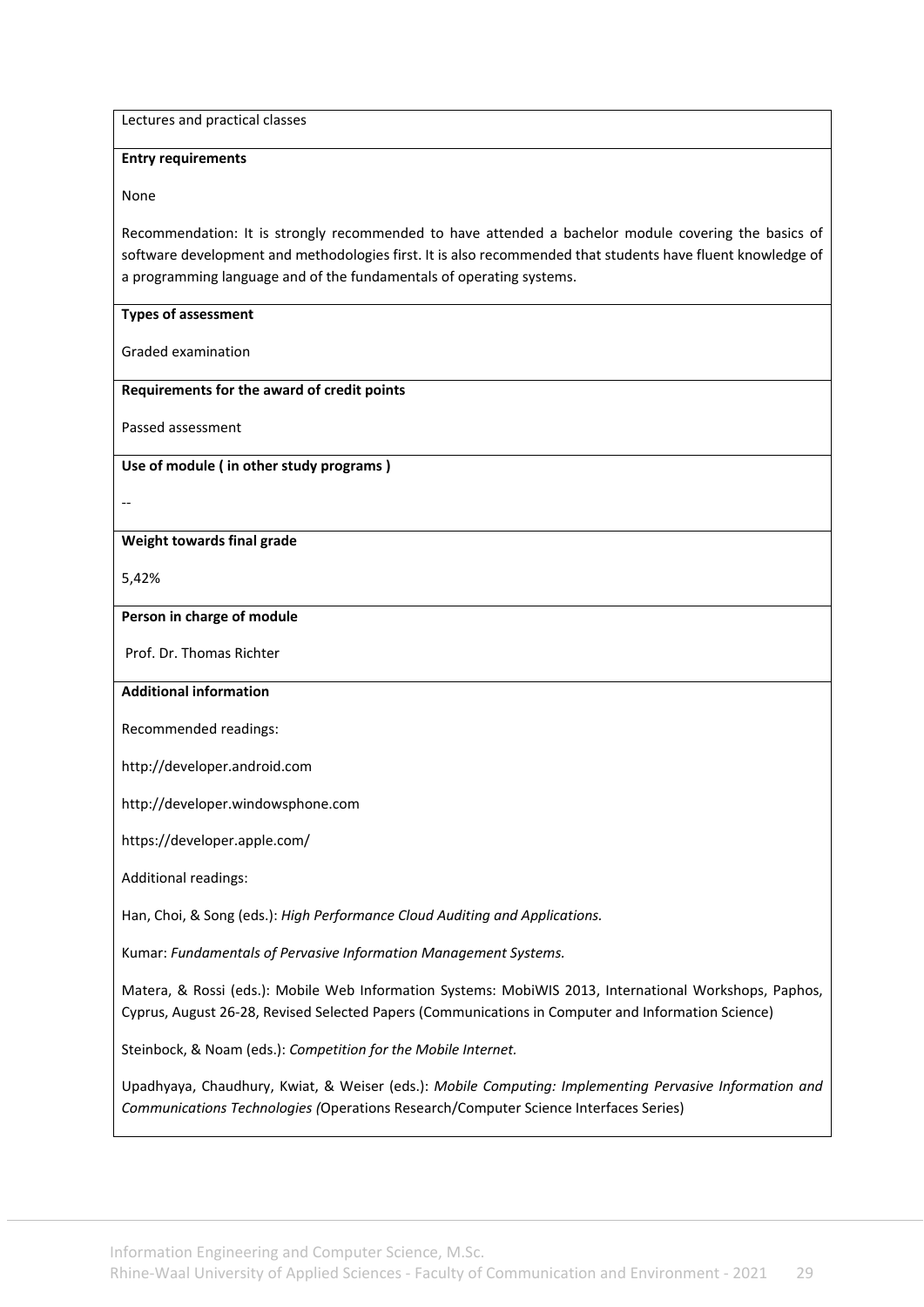|                                     |                                    |                      | $\sim$                   |                 |                             |
|-------------------------------------|------------------------------------|----------------------|--------------------------|-----------------|-----------------------------|
| Code                                | Workload                           | <b>Credits</b>       | Level of module          | of<br>Frequency | <b>Duration</b>             |
| M-IE CS.03                          | 150 h                              | 5 CP                 | 2 <sup>nd</sup> semester | offer           | 1 semester                  |
|                                     |                                    |                      |                          | Winter semester |                             |
|                                     |                                    |                      |                          |                 |                             |
| <b>Courses</b>                      |                                    | <b>Teaching time</b> | Self-study               |                 | Planned<br>group            |
|                                     | Lecture: 22,5 h / 2 semester hours |                      | 105h                     |                 | size                        |
| per week (SWS)                      |                                    |                      |                          |                 | Lecture: open               |
| Seminar: 11,25 h / 1 SWS            |                                    |                      |                          |                 | Seminar<br>and<br>practical |
| Practical training: 11,25 h / 1 SWS |                                    |                      |                          |                 | training:                   |
|                                     |                                    |                      |                          |                 | 25 students                 |

# **M‐IE\_CS.03 Advanced Software Engineering**

## **Learning outcomes / Competences and qualifications profile**

In 1968 the term "software engineering" was introduced at a NATO conference on tackling the "software crisis". Since then numerous methodologies for improving the development and implementation of complex software products have been presented.

In that context students have gained an overview of the ten knowledge areas of software engineering as defined by the ACM/IEEE Computer Society Software Engineering Body of Knowledge (IEEE 2013) and have been introduced to selected methodsin each knowledge area. Students are able to decide which software engineering methods should be applied in different situations. Students are able to evaluate the appropriateness of specific methods in the context of specific organizational setting and software product requirements. They also have developed the skills to use tools that help introducing specific methods in software development organizations.

Students are able to apply appropriate software engineering methods in different contexts. They know the appropriate use of them as well as their limitations. Students are familiar with a range of common tools and processes. They are able to develop or apply their own ideas in this field in different contexts. Besides they have discussed and understood the direct and indirect responsibility that comes with the leap of faith provided by society to engineers, computer scientists and technical development.

# **Content**

- ‐ Management of software development projects
- Project management: PRINCE2 or PMI model
- Model based systems engineering and traceability of system elements
- Quality management in software context: e.g. Maturity Models like CMMI or SPICE
- Typical organizational structures for software production
- Development Processes (document‐centric: e.g. V‐Modell XT or openUP, agile: e.g. SCRUM or Crystal)
- Software engineering knowledge areas (software requirements, software design, software construction, software testing, software maintenance, software configuration management, software engineering management (engineering management), software engineering process, software engineering tools and methods, software quality), special focus on:
	- Software architecture (e.g. quality aspects, description, viewpoints, assessment)
	- Requirements engineering (e.g. user/system requirements)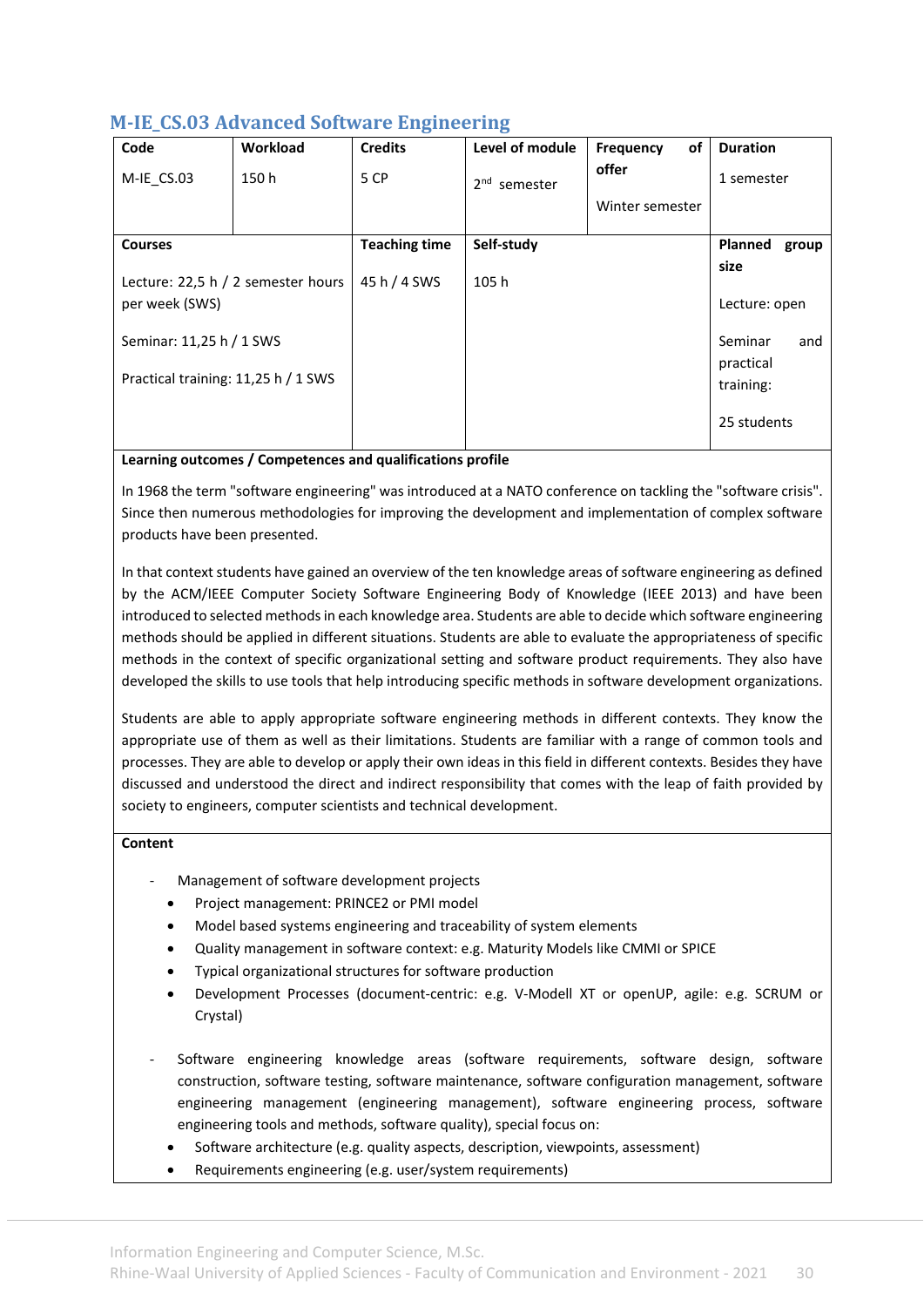| Test (e.g. white-box/black box, system/component/unit test, test coverage, test documentation),                                                                   |
|-------------------------------------------------------------------------------------------------------------------------------------------------------------------|
| TDD Test-Driven Development                                                                                                                                       |
| Integration (e.g. continuous integration, software factories)<br>٠                                                                                                |
| Safety critical software intensive systems: DO-178B/C, software engineering for embedded systems IEC<br>61508, MISRA-Rule Sets                                    |
| Software tools e.g. Eclipse Process Framework Composer<br>$\overline{\phantom{0}}$                                                                                |
| Implementation of software engineering disciplines in development organizations                                                                                   |
| Ethical aspects of software engineering, software engineering as a professional discipline and the<br>influence on society                                        |
| <b>Teaching methods</b>                                                                                                                                           |
| Tuition in seminars, lectures and (partially self-organized) practical trainings. Students work individually and in<br>teams.                                     |
| During the course an electronic information system describing software engineering methodologies is built using                                                   |
| Eclipse Process Framework Composer. This repository is then used to specify different software engineering<br>practices for case study development organizations. |
| <b>Entry requirements</b>                                                                                                                                         |
| None                                                                                                                                                              |
| Recommendation: Practice in object-oriented programming (e.g. Java, Python, C++, C#), knowledge of UML are                                                        |
| expected and needed.                                                                                                                                              |
| <b>Types of assessment</b>                                                                                                                                        |
| Graded examination                                                                                                                                                |
| Requirements for the award of credit points                                                                                                                       |
| Passed assessment                                                                                                                                                 |
| Use of module (in other study programs)                                                                                                                           |
|                                                                                                                                                                   |
|                                                                                                                                                                   |
| Weight towards final grade                                                                                                                                        |
| 5,42%                                                                                                                                                             |
| Person in charge of module                                                                                                                                        |
| Prof. Dr. Michael Schwind                                                                                                                                         |
| <b>Additional information</b>                                                                                                                                     |
| Recommended readings:                                                                                                                                             |
| Brooks, F. (1995). The Mythical Man-Month. Addison-Wesley.                                                                                                        |
|                                                                                                                                                                   |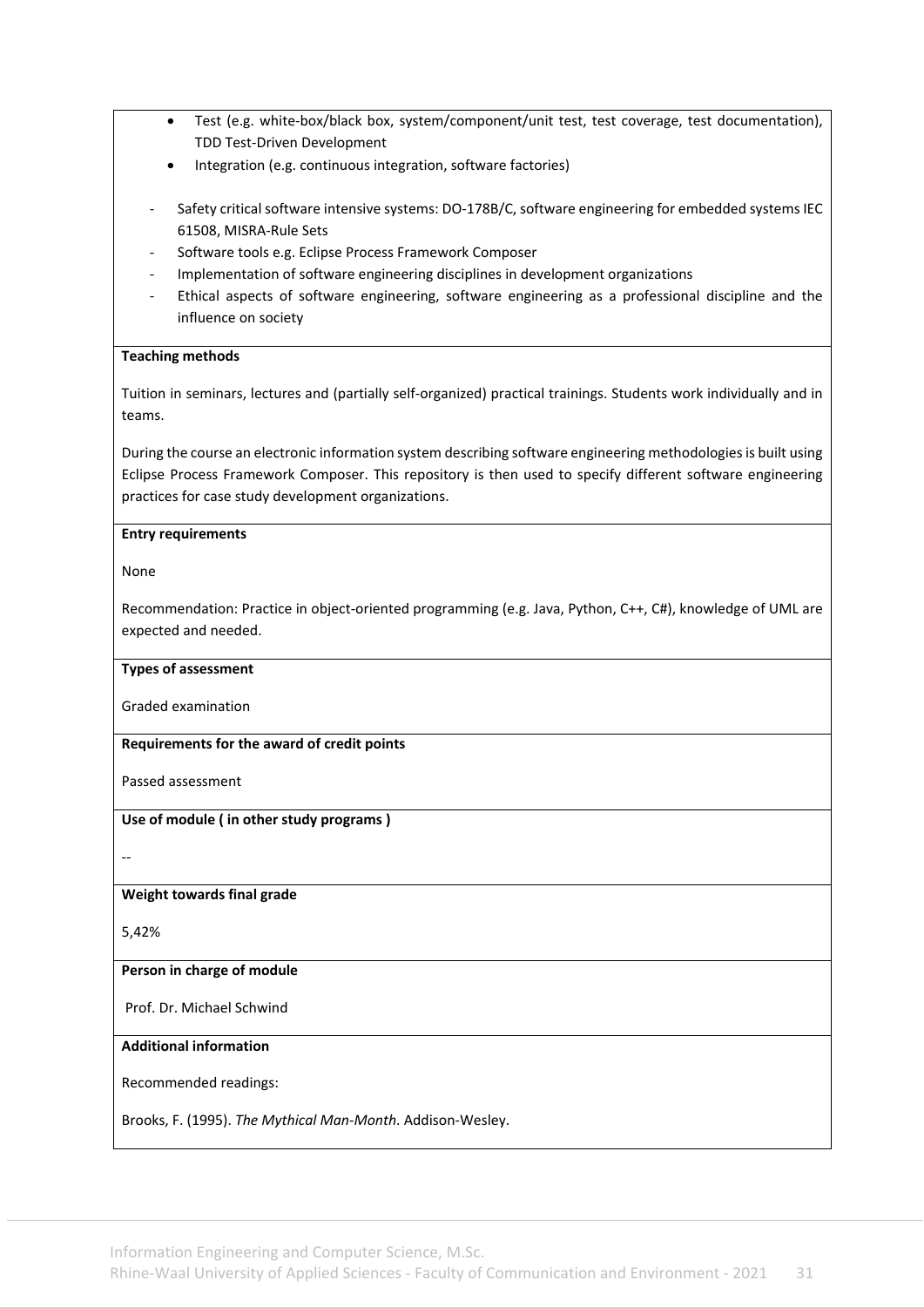Humphrey, W. S. (2011). *Leadership, Teamwork, and Trust: Building a Competitive Software Capability.* Addison‐ Wesley.

IEEE Computer Society (2013). *Software Engineering Body of Knowledge (SWEBOK V3).*

INCOSE (2013). *Guide to the Systems Engineering Body of Knowledge (SEBoK, V. 1.2).*

ISO/IEC 12207:2008: *Systems and software engineering ‐ Software life cycle processes.*

ISO/IEC/IEEE 42010:2011: *Systems and software engineering ‐ Architecture description.*

Marco, T. (2009). *Software Engineering: An Idea Whose Time Has Come and Gone?* IEEE Software.

Office of Government Commerce (2009). *Managing Successful Projects with PRINCE2™* (2009 ed.).

Project Management Institute (2012). *A Guide to the Project Management Body of Knowledge* (PMBOK Guide, 5th ed.).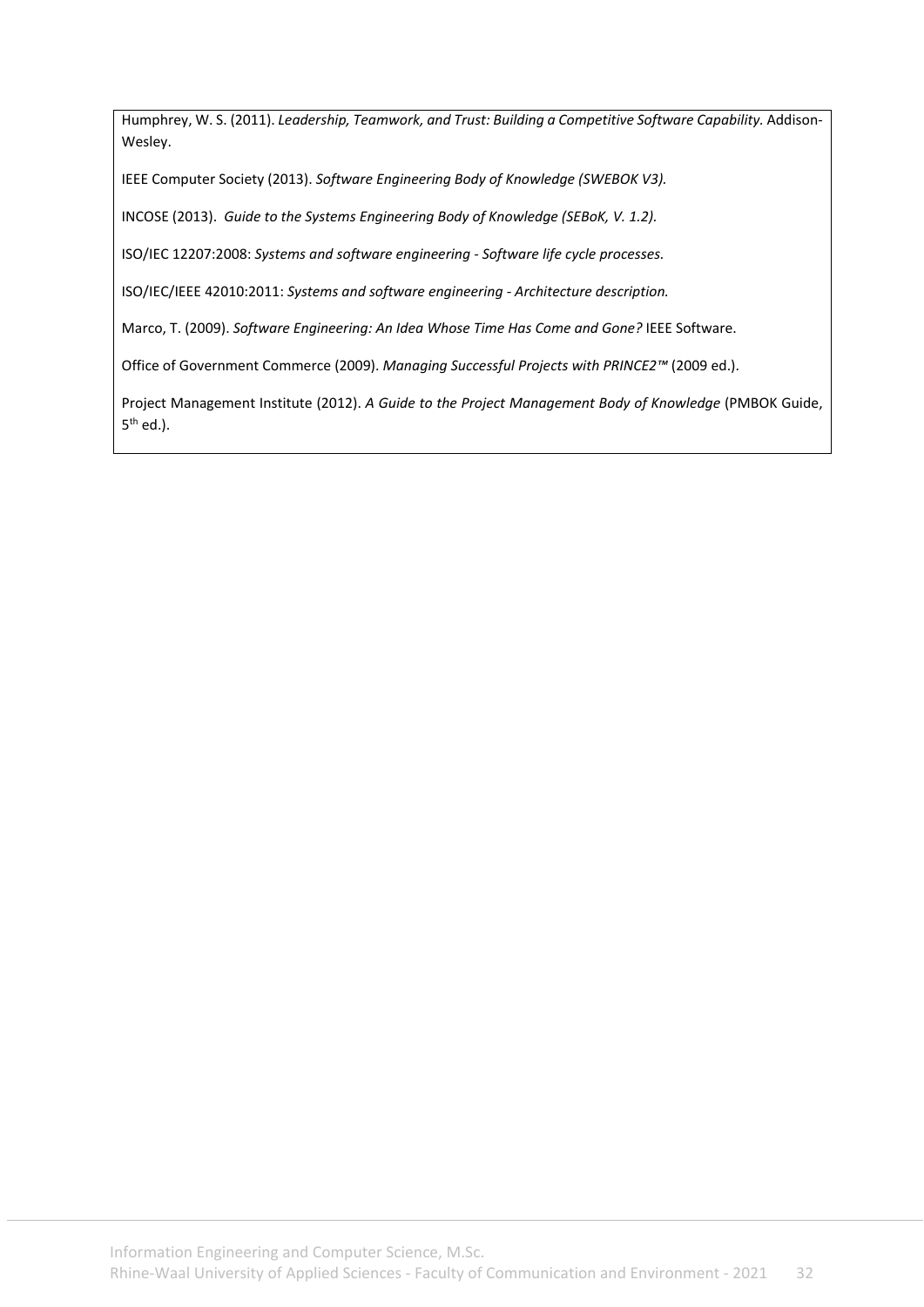# **Track Environmental Analysis**

| Code                               | <b>Workload</b>                    | <b>Credits</b>       | Level of module | of<br>Frequency | <b>Duration</b>  |
|------------------------------------|------------------------------------|----------------------|-----------------|-----------------|------------------|
| M-IE EA.01                         | 150 h                              | 5 CP                 | $1st$ semester  | offer           | 1 semester       |
|                                    |                                    |                      |                 | Summer          |                  |
|                                    |                                    |                      |                 | semester        |                  |
|                                    |                                    |                      |                 |                 |                  |
| <b>Courses</b>                     |                                    | <b>Teaching time</b> | Self-study      |                 | Planned<br>group |
|                                    | Lecture: 22,5 h / 2 semester hours | 45 h / 4 SWS         | 105 h           |                 | size             |
| per week (SWS)                     |                                    |                      |                 |                 | Lecture:<br>open |
|                                    |                                    |                      |                 |                 | Practical        |
| Practical training: 22,5 h / 2 SWS |                                    |                      |                 |                 | training:        |
|                                    |                                    |                      |                 |                 | 15 students      |

# **M‐IE\_EA.01 Environmental Analysis, Impact and Risk**

**Learning outcomes / Competences and qualifications profile**

Upon completion of this course, students are able to explain the significance of sampling methods and sample preparation for the quality of analytical data. Students have learned to outline and apply an analytical approach for environmental problems, exhaust streams and process evaluation. They can explain and value the application of advanced analytical techniques and methods such as for example natural radioactivity, chemical fingerprints, ion sensitive electrodes and bioassays for the analysis of environmental samples. Students have got the skills to explain the significance of technical and scientific concepts used in environmental impact and risk assessment. They are able to describe the significance of risk and impact analysis in planning and decision-making processes and they can evaluate and critically discuss environmental impacts on ecosystems regarding interactions of organisms (e.g. vegetation, soil fauna, microorganisms) and abiotic system components. Students are skilled to value and apply selected environmental risk assessment procedures. Students know about the societal relevance of environmental analysis.

# **Content**

With the help of case studies the following topics will be covered:

- ‐ Analytical techniques for environmental sampling in e.g. in ecosystems, exhaust streams or flue gas or biogas plants with special focus on on‐site measurement techniques
- ‐ Design of sampling/monitoring plan, choice of analytical technique and data evaluation
- ‐ Overview advanced topics of environmental analytics
- ‐ Environmental Impact Assessment and Strategic Environmental Assessment, rationale, legal frameworks
- ‐ Technological hazards, protection, mitigation, adaptation
- ‐ Managing real and perceived risks
- ‐ Field and laboratory practicals on environmental analytics and environmental assessment like:
- Methods of environmental sampling, ecosystem assessment, assessment of spatial patterns (e.g. regarding soil and vegetation, exhaust streams, biogas plants)
- ‐ Species sensitivity, indicator and sensitive species, bioassays in assessing ecosystem status
- ‐ Methods of impact assessment

# **Teaching methods**

Information Engineering and Computer Science, M.Sc.

Rhine‐Waal University of Applied Sciences ‐ Faculty of Communication and Environment ‐ 2021 33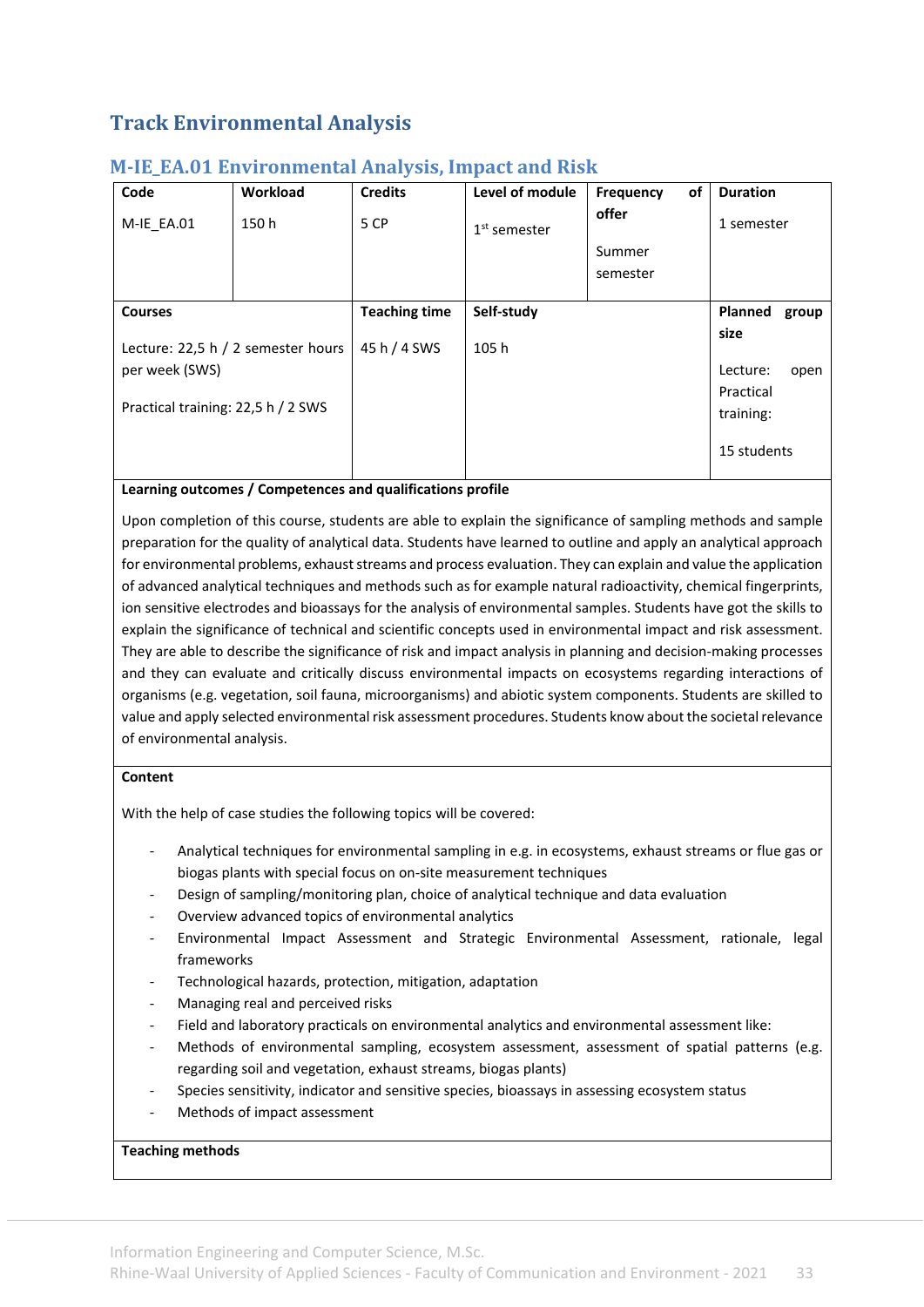Lecture and practical training

#### **Entry requirements**

None

#### **Types of assessment**

Graded examination

#### **Requirements for the award of credit points**

Passed assessment

**Use of module ( in other study programs )**

‐‐

# **Weight towards final grade**

5,42%

#### **Person in charge of module**

Prof. Dr. Irmgard Buder, Prof. Dr. Daniela Lud

#### **Additional information**

Recommended readings:

Bizer, K. (2010). *The European Impact Assessment and the Environment*. Berlin Heidelberg: Springer.

Glasson, J., Therivel, R., & Chadwick, A. (2012). *Introduction to environmental impact assessment.* London: Routledge.

Jørgensen, S. E. (2010). *Handbook of ecological indicators for assessment of ecosystem health*. Boca Raton: CRC Press.

Kellner, R., Mermet, J.‐M., Otto, M., Valcarcel, M., & Widmer, H. M. (2004). *Analytical Chemistry: A Modern Approach to Analytical Science.* Weinheim: Viley VCH GmbH & Co. KGaA.

Patt, A. G. et al. (2011). *Assessing vulnerability to global environmental change. Making research useful for adaptation decision making and policy*. London: Earthscan.

Ricci, P. F. (2006). *Environmental and health risk assessment and management principles and practices.* Dordrecht: Springer.

Skoog, D. A., Holler, F. J., & Crouch, S. R. (2006). *Instrumental Analysis Principles*. Belmont: Thomson Brooks/Cole.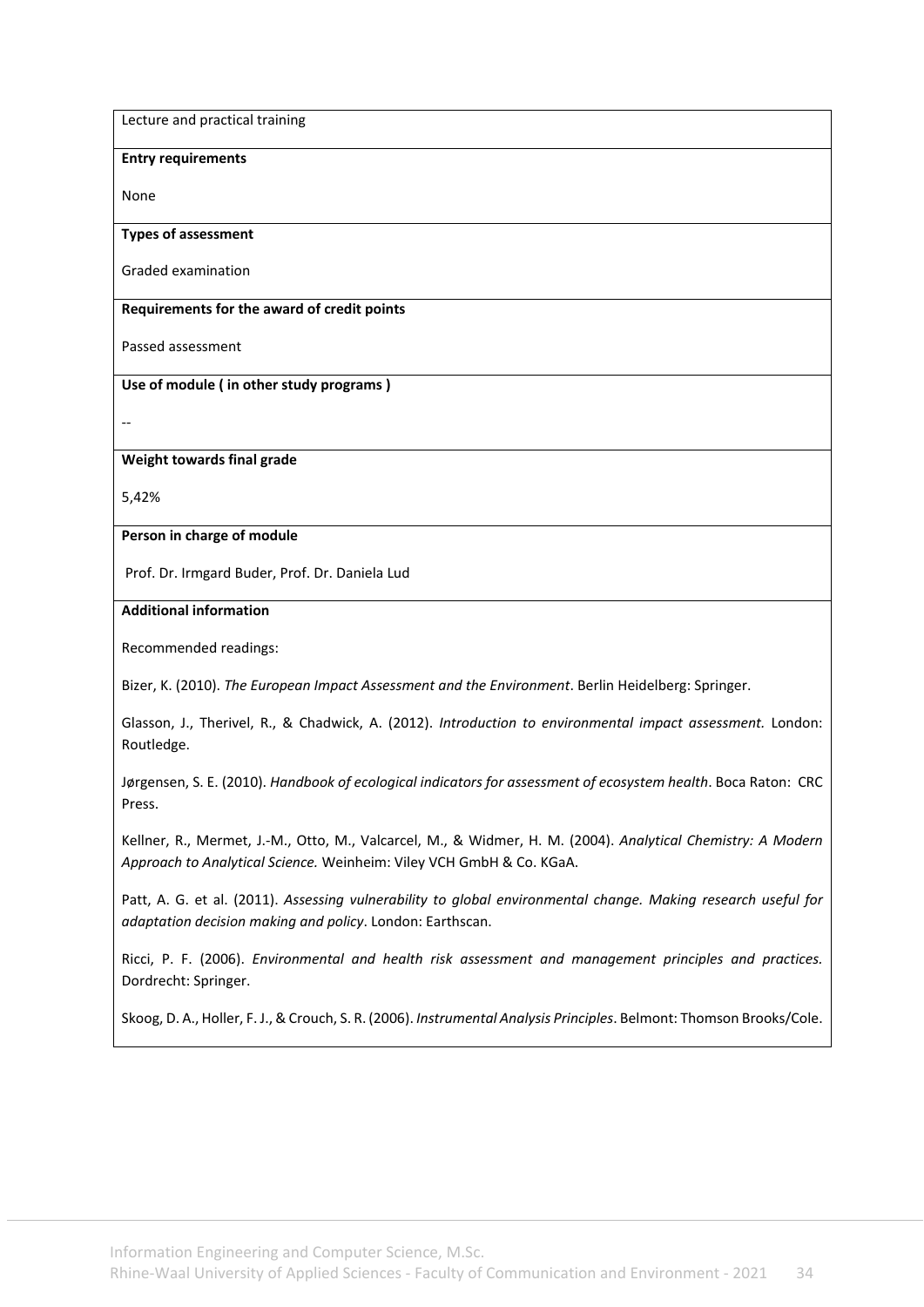|  | <b>M-IE_EA.02 Environmental Monitoring Research Project</b> |  |  |
|--|-------------------------------------------------------------|--|--|
|  |                                                             |  |  |

| Code                                                                    | Workload                                                                                                                                                                                                                                                                                                                                                                                                                                                                                                                                                                                                                                                                 | <b>Credits</b>       | Level of module | Frequency<br>of | <b>Duration</b> |
|-------------------------------------------------------------------------|--------------------------------------------------------------------------------------------------------------------------------------------------------------------------------------------------------------------------------------------------------------------------------------------------------------------------------------------------------------------------------------------------------------------------------------------------------------------------------------------------------------------------------------------------------------------------------------------------------------------------------------------------------------------------|----------------------|-----------------|-----------------|-----------------|
| M-IE_EA.02                                                              | 150h                                                                                                                                                                                                                                                                                                                                                                                                                                                                                                                                                                                                                                                                     | 5 CP                 | $1st$ semester  | offer           | 1 semester      |
|                                                                         |                                                                                                                                                                                                                                                                                                                                                                                                                                                                                                                                                                                                                                                                          |                      |                 | Summer          |                 |
|                                                                         |                                                                                                                                                                                                                                                                                                                                                                                                                                                                                                                                                                                                                                                                          |                      |                 | semester        |                 |
| <b>Courses</b>                                                          |                                                                                                                                                                                                                                                                                                                                                                                                                                                                                                                                                                                                                                                                          | <b>Teaching time</b> | Self-study      |                 | Planned group   |
|                                                                         | Seminar-like lecture and practical                                                                                                                                                                                                                                                                                                                                                                                                                                                                                                                                                                                                                                       | 45 h / 4 SWS         | 105h            |                 | size            |
| exercises                                                               |                                                                                                                                                                                                                                                                                                                                                                                                                                                                                                                                                                                                                                                                          |                      |                 |                 | 15 students     |
|                                                                         | Learning outcomes / Competences and qualifications profile                                                                                                                                                                                                                                                                                                                                                                                                                                                                                                                                                                                                               |                      |                 |                 |                 |
|                                                                         | Having passed the course students are familiar with the whole processing chain of environmental monitoring,<br>from wireless sensors networks via geospatial databases to online presentation of data. They are able to analyze<br>environmental monitoring problems and propose technical solutions. In practical exercises and projects they<br>have built individual components of a whole distributed monitoring system. They have utilized components and<br>methods from the domain of "Internet of Things (IoT)". The students have followed a problem-based approach.<br>They set up and conducted a project of practical relevance for an (envisaged) customer. |                      |                 |                 |                 |
| Content                                                                 |                                                                                                                                                                                                                                                                                                                                                                                                                                                                                                                                                                                                                                                                          |                      |                 |                 |                 |
| $\qquad \qquad \blacksquare$<br>Geodatabases<br><b>Teaching methods</b> | Distributed architecture of environmental monitoring systems<br>Smart sensors, embedded systems and low power design<br>Wireless data transmission technologies such as Wifi, LoRa, or BLE<br>Principles of Internet of Things (IoT)<br>IoT communication protocols, platforms and dashboards<br>Online data presentation and real-time plotting                                                                                                                                                                                                                                                                                                                         |                      |                 |                 |                 |
|                                                                         | Problem-based learning, lecture, student presentations, discussion, practical exercises                                                                                                                                                                                                                                                                                                                                                                                                                                                                                                                                                                                  |                      |                 |                 |                 |
| <b>Entry requirements</b>                                               |                                                                                                                                                                                                                                                                                                                                                                                                                                                                                                                                                                                                                                                                          |                      |                 |                 |                 |
| None                                                                    |                                                                                                                                                                                                                                                                                                                                                                                                                                                                                                                                                                                                                                                                          |                      |                 |                 |                 |
| <b>Types of assessment</b>                                              |                                                                                                                                                                                                                                                                                                                                                                                                                                                                                                                                                                                                                                                                          |                      |                 |                 |                 |
| Graded examination                                                      |                                                                                                                                                                                                                                                                                                                                                                                                                                                                                                                                                                                                                                                                          |                      |                 |                 |                 |
|                                                                         | Requirements for the award of credit points                                                                                                                                                                                                                                                                                                                                                                                                                                                                                                                                                                                                                              |                      |                 |                 |                 |
| Passed assessment                                                       |                                                                                                                                                                                                                                                                                                                                                                                                                                                                                                                                                                                                                                                                          |                      |                 |                 |                 |
|                                                                         | Use of module (in other study programs)                                                                                                                                                                                                                                                                                                                                                                                                                                                                                                                                                                                                                                  |                      |                 |                 |                 |
|                                                                         |                                                                                                                                                                                                                                                                                                                                                                                                                                                                                                                                                                                                                                                                          |                      |                 |                 |                 |
|                                                                         |                                                                                                                                                                                                                                                                                                                                                                                                                                                                                                                                                                                                                                                                          |                      |                 |                 |                 |

Information Engineering and Computer Science, M.Sc. Rhine-Waal University of Applied Sciences - Faculty of Communication and Environment - 2021 35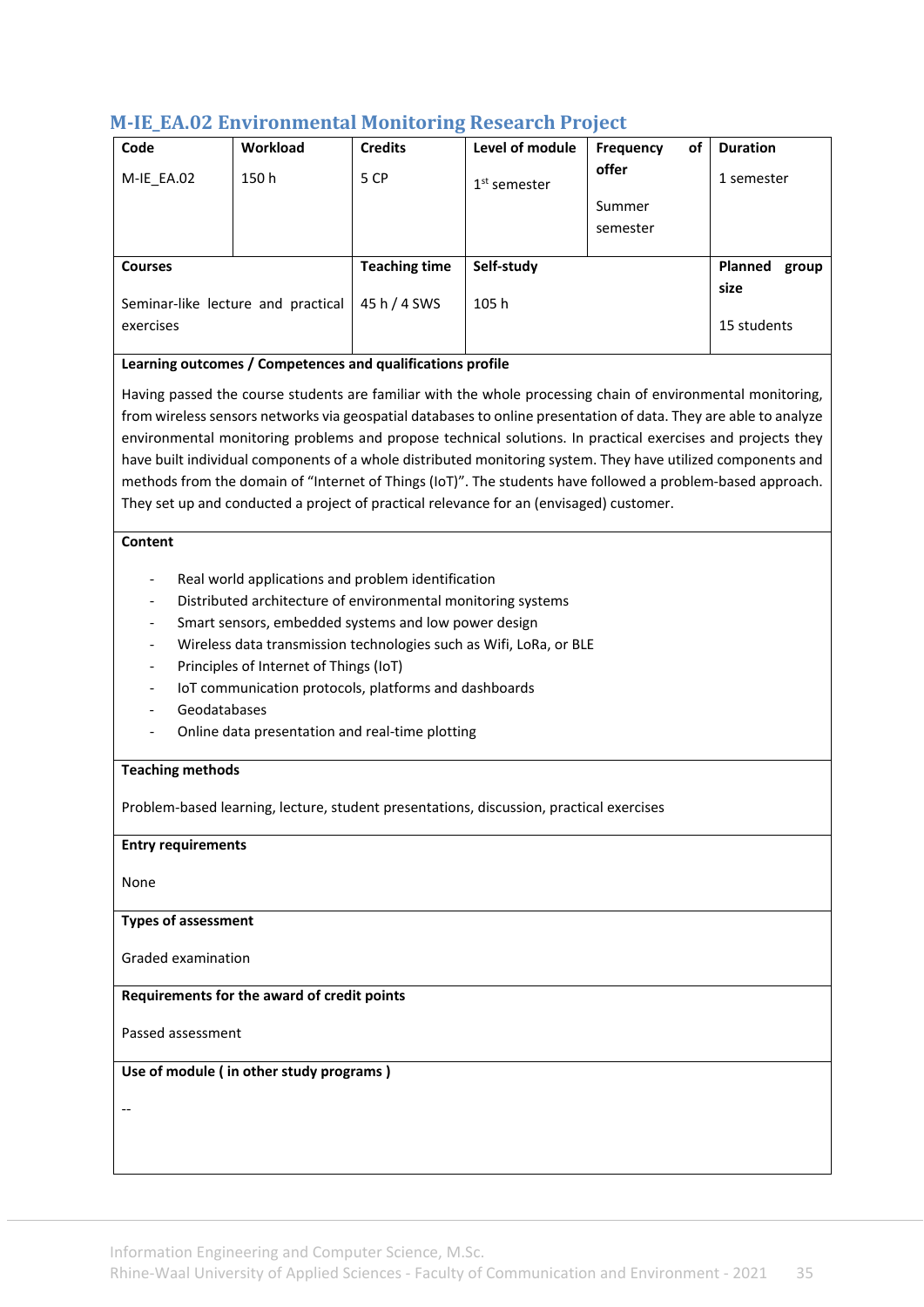**Weight towards final grade**

5,42%

#### **Person in charge of module**

Prof. Dr.‐Ing. Rolf Becker

#### **Additional information**

Recommended readings:

Kitanidis, P. K. (2008). *Introduction to geostatistics, applications in hydrogeology*. Cambridge University Press.

Skøien, J. O., & Blöschl, G. (2006). *Sampling Scale Effects in Random Fields and Implications for Environmental Monitoring. Environmental Monitoring and Assessment*, Volume 114, Issue 1‐3, pp 521‐552.

Tso, B., & Mather, P. M. (2009). *Classification methods for remotely sensed data (*2nd ed.). CRC Press.

Zehe, E., Becker, R., Bardossy, A., & Plate, E. (2005). *Uncertainty of simulated catchment scale runoff response in the presence of threshold processes: role of initial soil moisture and precipitation.* Journal of Hydrology, 315 (1‐ 4), 183 – 202.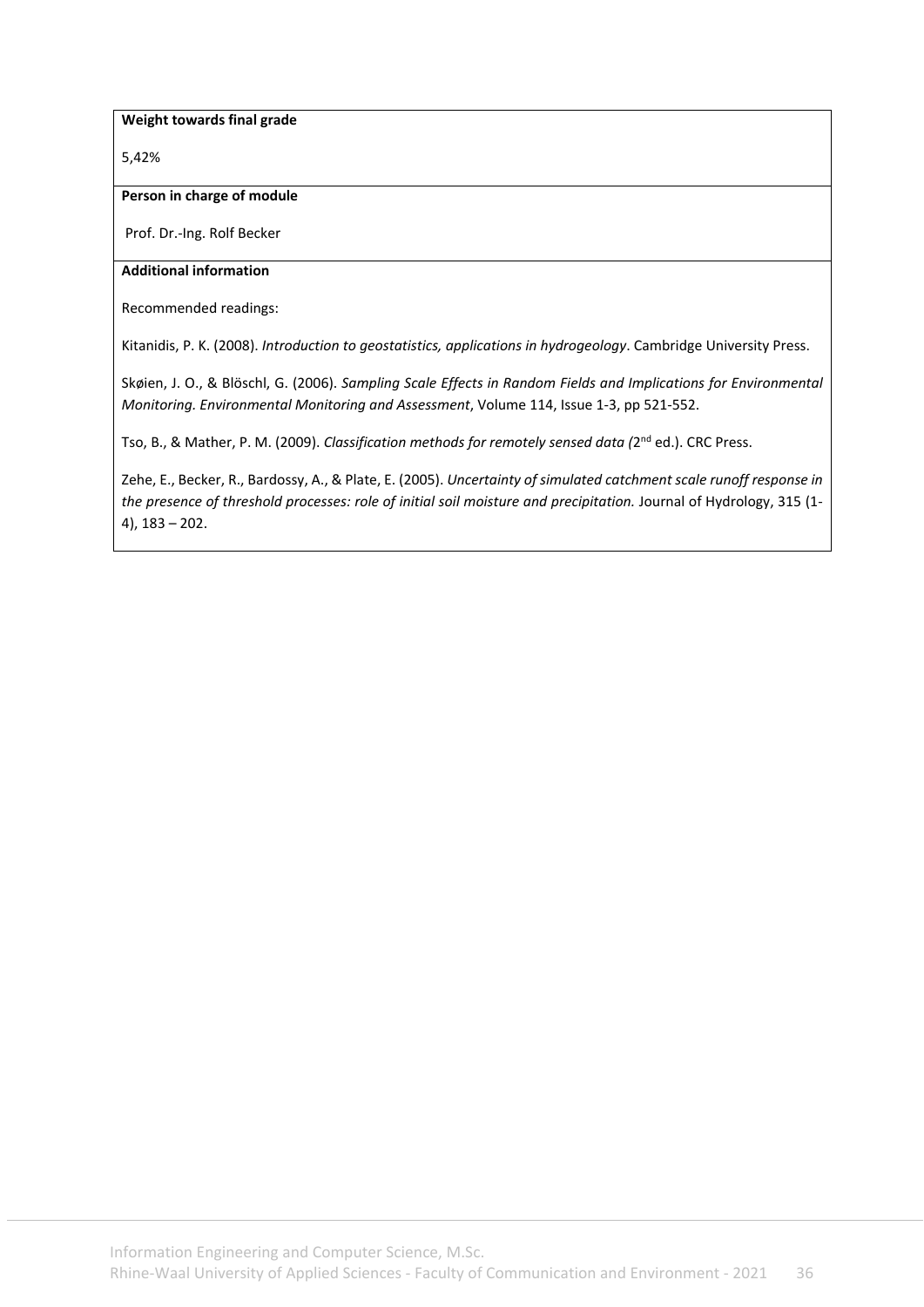| Code                                                | Workload       | <b>Credits</b>       | Level of module          | <b>Frequency of</b> | <b>Duration</b>      |
|-----------------------------------------------------|----------------|----------------------|--------------------------|---------------------|----------------------|
| M-IE_EA.03                                          | 150 h          | 5 CP                 | 2 <sup>nd</sup> semester | offer               | 1 semester           |
|                                                     |                |                      |                          | Summer              |                      |
|                                                     |                |                      |                          | semester            |                      |
|                                                     |                | <b>Teaching time</b> |                          |                     |                      |
|                                                     | <b>Courses</b> |                      | Self-study               |                     | <b>Planned group</b> |
| Lecture: Data Management in                         |                | 45 h / 4 SWS         | 105 h                    |                     | size                 |
| Environmental Sciences 22,5 h /                     |                |                      |                          |                     | 25 students          |
| 2 semester hours per week (SWS)                     |                |                      |                          |                     |                      |
| Practical training and excursions<br>22,5 h / 2 SWS |                |                      |                          |                     |                      |

# **M‐IE\_EA.03 Data Processing in Ecosystem Management**

# **Learning outcomes / Competences and qualifications profile**

Upon completion of this course, students will know why monitoring data on ecosystems and technical ecosystem management are collected, who is responsible for monitoring programs, how data are processed, aggregated and stored in databases, to which organizations data are reported and why they have to be available to the public. As a result of their work on case studies students will have gained a broad understanding of the basics of Biogeochemistry relevant for drinking water production, waste water treatment and air quality management. They will further have gained insight into the evaluation of the status of groundwater and surface water bodies according to the European Union Water Framework Directive and several aspects of disaster risk management. The students will have gained the competence to analyze, present and discuss knowledge transfer and data visualization strategies.

# **Content**

- 1. Data Management in Environmental Sciences (lecture 2 SWS)
	- Data procurement and data processing as a basis for the development of policy on ecosystem management, the control of policy implementation, policy impact assessment, forecasting and scenario development
	- Data procurement and data processing as the basis for meteorology, global change research and the determination of chemical, physical and biotic environmental factors
	- ‐ Data procurement and data processing as the basis for controlling technical processes and installations with relevance to the management of ecosystems (e.g. controlling waste water treatment and industrial pollutant emissions and supporting disaster management)
- 2. Practical training and excursions (2 SWS)
	- ‐ Concepts of data collection, data logging, data analysis, exploration of information, field data acquisition in limnic ecosystems, data procurement in environmental engineering and controlling of technical processes, visits to professionals in procurement and processing of data and monitoring air quality, noise, water quality etc.
	- Evaluation of data provided by organizations at the regional level (e.g. LANUV), at national scale, European data and data published at the international level by, for example, UN and **WHO**
	- ‐ Interpretation, visualization and communication of research outcomes, giving presentations and writing reports.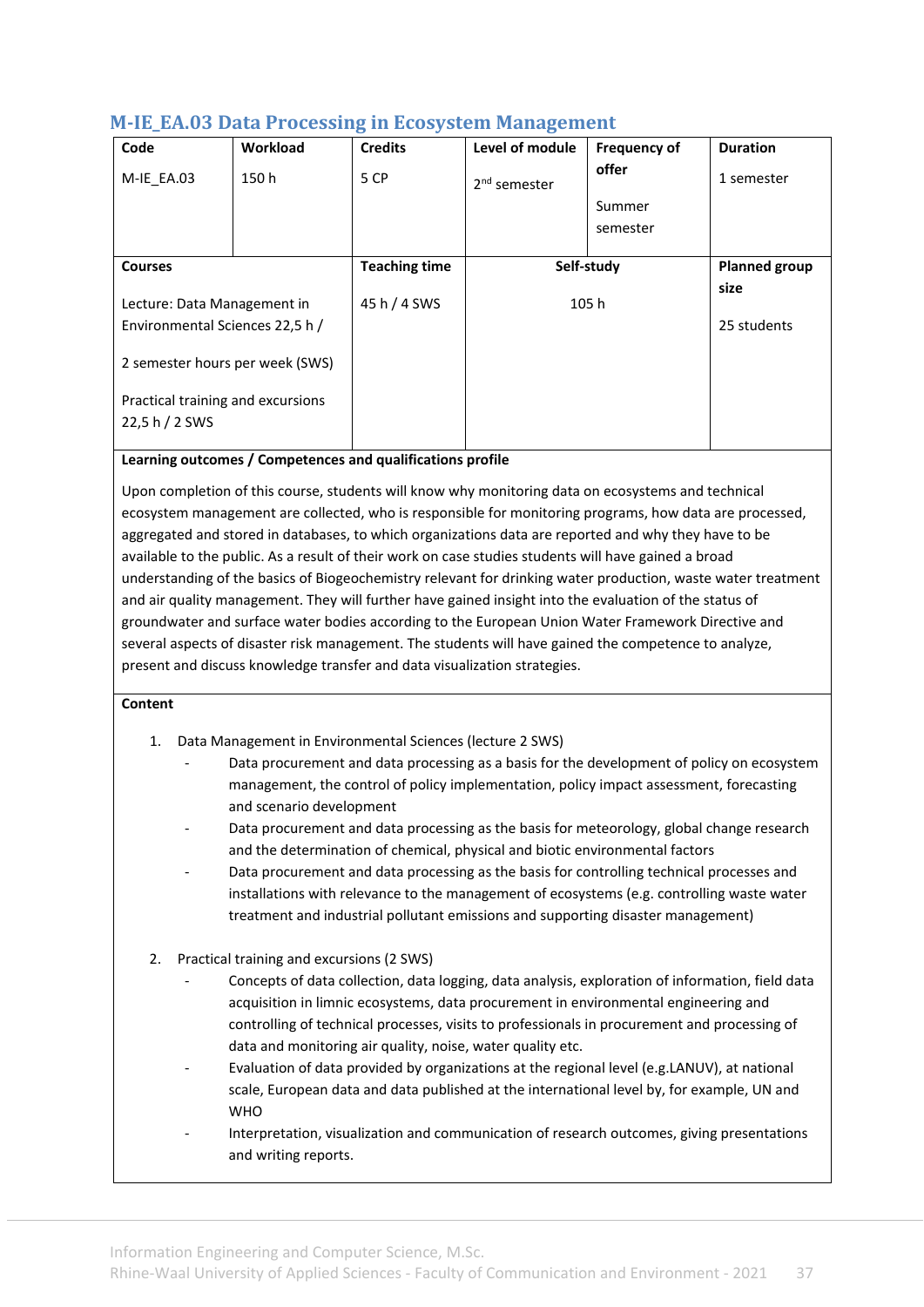# **Teaching methods**

Lecture, seminar, practical training and excursions

#### **Entry requirements**

None

#### **Types of assessment**

Graded examination

#### **Requirements for the award of credit points**

Passed assessment

## **Use of module ( in other study programs )**

**Weight towards final grade**

5,42%

‐‐

# **Person in charge of module**

Prof. Dr. Ute Hansen

### **Additional information**

Recommended readings:

Artiola, J.F., Pepper, I.L. & Brusseau, M. (2004). *Environmental Monitoring and Characterization*. Elsevier Academic Press.

Gray, N.F. (2010). *Water Technology*. Elsevier.

Schlesinger, W.H., & Bernhardt, E.S. (2013). *Biogeochemistry.* Elsevier Academic Press.

Wildi, O. (2010). *Data Analysis in Vegetation Ecology*. Wiley.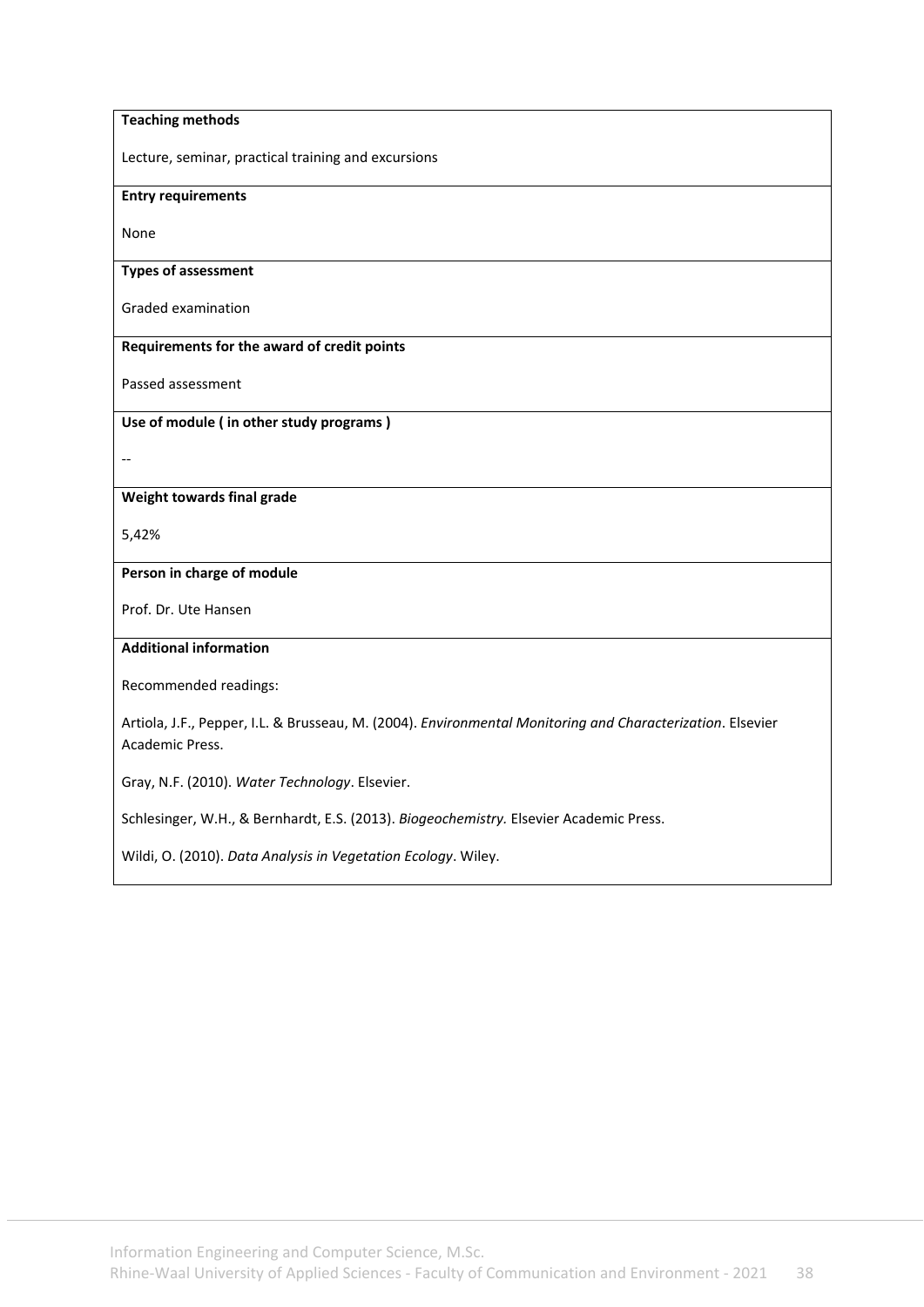# **Track Logistics**

| Code                       | Workload                           | <b>Credits</b>       | Level of module | Frequency       | οf | <b>Duration</b>          |
|----------------------------|------------------------------------|----------------------|-----------------|-----------------|----|--------------------------|
| M-IE LG.01                 | 150h                               | 5 CP                 | $1st$ semester  | offer           |    | 1 semester               |
|                            |                                    |                      |                 | Winter semester |    |                          |
| <b>Courses</b>             |                                    | <b>Teaching time</b> | Self-study      |                 |    | Planned<br>group         |
|                            | Lecture: 22,5 h / 2 semester hours | 45 h / 4 SWS         | 105h            |                 |    | size                     |
| per week (SWS)             |                                    |                      |                 |                 |    | Lecture: open            |
| Exercise: $22,5 h / 2$ SWS |                                    |                      |                 |                 |    | Exercise:<br>25 students |

# **M‐IE\_LG.01 Logistics Networks Modelling**

## **Learning outcomes / Competences and qualifications profile**

This module covers the model‐based description (modelling), the analysis and optimization of large, external logistic networks like worldwide supply‐networks, traffic‐nets or distribution‐ and procurement networks.

Having passed this module, students have gained a sound understanding of model based analyzing and optimization of logistic networks.

They are able to describe and analyze the main structures, processes as well as the management and control of large external networks.

They are also able to analyze the main objectives and to define Key Performance Indicators (KPI) to measure and evaluate the cost, service and performance of logistic networks.

Students can acquire the skills they need to optimize and stabilize logistic processes to create optimal and robust external networks.

Students are able to apply 4‐step travel demand modelling to model the travel demand and transport supply of a given region.

Students can acquire the basis of discrete choice modelling and decision modelling.

The successful student can apply his knowledge of analysis, modelling and optimization of logistic networks and transport demand and supply of a given region in the above‐mentioned areas in a professional context.

# **Content**

- ‐ Mathematical basics (Graph Theory)
- ‐ Strategies and algorithms for solving complex external network problems like flexible resource allocations, rich vehicle routing or p‐hub problems
- Discrete choice modelling.
- ‐ Travel demand modelling (Passenger) (4‐Step modelling)
- ‐ Travel demand modelling (Freight)
- ‐ Travel demand forecasts
- ‐ Data collection and survey methodologies
- ‐ In hand travel demand modelling with PTV Visum.

Information Engineering and Computer Science, M.Sc. Rhine-Waal University of Applied Sciences - Faculty of Communication and Environment - 2021 39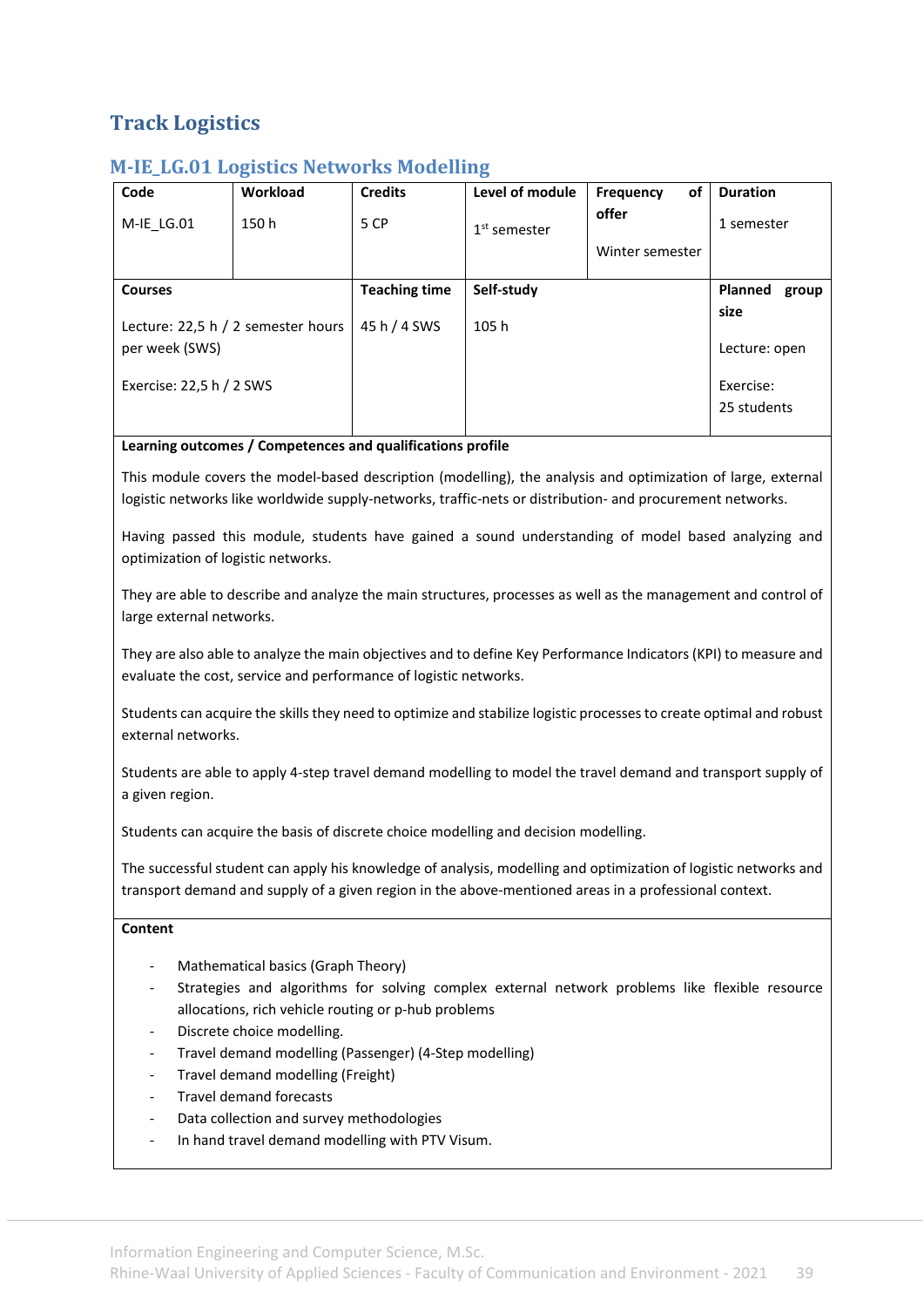# **Teaching methods**

Lectures and exercise classes

### **Entry requirements**

None

#### **Types of assessment**

Graded examination

## **Requirements for the award of credit points**

Passed assessment

## **Use of module ( in other study programs )**

**Weight towards final grade**

5,42%

‐‐

## **Person in charge of module**

Prof. Dr. – Ing. Dirk Bruckmann

## **Additional information**

Recommended readings:

Ben‐Akiva, M. E., & Lerman, S. R. (post 2006, cop. 1985). *Discrete choice analysis. Theory and application to travel demand*. Cambridge, Mass, London: The MIT Press.

Ben‐Akiva, M. E., & Lerman, S. R. (1987). *Discrete Choice Analysis: Theory and Application to Travel Demand.* Cambridge Massachusets: The MIT Press.

Cormen, T., Leiserson, C., Rivest, R., & Stein, C. (2009). *Introduction to Algorithms* (3rd ed.). MIT Press.

Diestel, R. (2016/17). *Graph Theory* (5th ed.). Springer.

Hensher, D. A., & Button, K. J. (2008). *Handbook of transport modelling* (2nd ed.). Amsterdam, London: Elsevier.

Klincewicz, J. G. (1996*). A dual algorithm for the uncapacitated hub location problem*. In Location Science 4 (3), pp.173 184. DOI: 10.1016/S0966-8349(96)00010-1.

Ortúzar, S., de Dios, J., & Willumsen, L. G. (2011). *Modelling Transport. Fourth edition.* Chichester, West Sussex, United Kingdom: John Wiley et Sons.

Thie, P. R., & Keough, G. E. (2008). *An introduction to linear programming and game theory* (3rd ed.). Hoboken, N.J.: Wiley.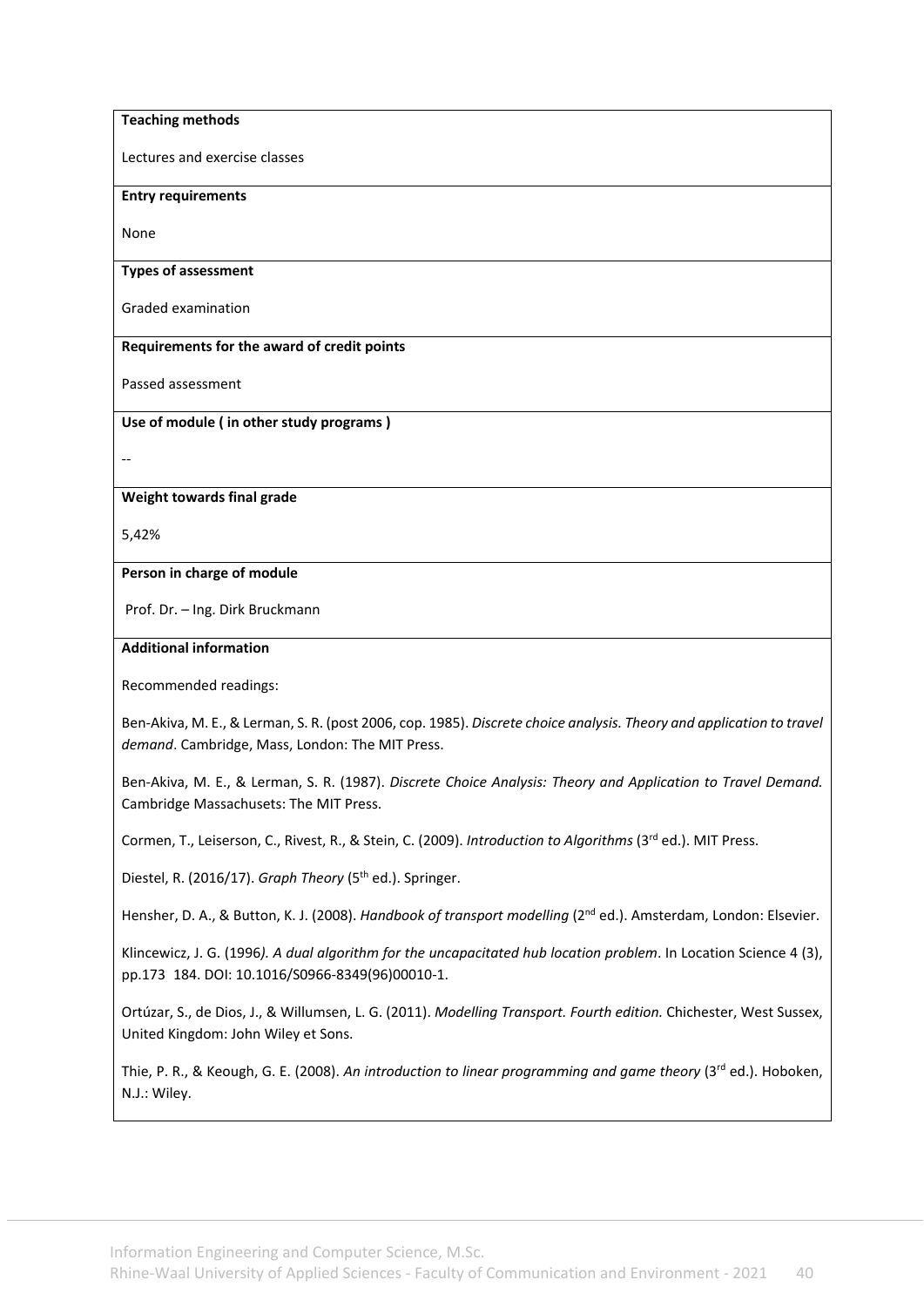# **M‐IE\_LG.02 Advanced Logistic Control**

| Code                               | <b>Workload</b> | <b>Credits</b>       | Level of module | of<br>Frequency | <b>Duration</b>         |
|------------------------------------|-----------------|----------------------|-----------------|-----------------|-------------------------|
| M-IE LG.02                         | 150 h           | 5 CP                 | $1st$ semester  | offer           | 1 semester              |
|                                    |                 |                      |                 | Summer          |                         |
|                                    |                 |                      |                 | semester        |                         |
|                                    |                 |                      |                 |                 |                         |
| <b>Courses</b>                     |                 | <b>Teaching time</b> | Self-study      |                 | <b>Planned</b><br>group |
| Lecture: 22,5 h / 2 semester hours |                 | 45 h / 4 SWS         | 105h            |                 | size                    |
| per week (SWS)                     |                 |                      |                 |                 | Lecture: open           |
| Exercise: 22,5 h / 2 SWS)          |                 |                      |                 |                 | Exercise:               |
|                                    |                 |                      |                 |                 | 25 students             |

# **Learning outcomes / Competences and qualifications profile**

Students having attended this module are able to model, analyze, optimize and control logistics processes by using IT‐based methods. The capability to implement and manage electronic control systems for logistic processes (centralized as well as decentralized) in existing logistics networks (such as supply, production and procurement networks) has been in the focus of this learning unit.

In addition to this, students have gained knowledge about information technologies, optimization methods, and control approaches, that provide the basis for fifth party logistics concepts guaranteeing a real‐time fully integrated procurement, production and distribution process in industry environments.

Successful students also acquired knowledge and experiences in:

- information technology for decentralized logistics systems such as location-based and ICT-supported online systems and multi‐agent systems.
- ‐ on and off‐line optimization methods for logistics and production processes (based on classical operations research as well as exact and heuristic problem solution methods).
- ability to model and solve a real-world logistics problem by using the concepts described above.
- ‐ developing own approaches of IT‐based logistics applications by studying and using domain‐specific scientific literature.
- implementing and evaluating the advanced logistics control concepts using Intelligent Multi-Agent and Web‐based Technologies.

# **Content**

The content will be extended according to current developments:

- Multi-agent systems and distributed intelligent problem solving (theory and implementation using JADE and Jason)
- ‐ Information and communication technology in advanced logistics systems
- ‐ Exact methods and heuristic algorithms for problem solving in logistics
- Technologies for geographical information systems
- ‐ ITC‐based tracking and tracing methods
- ‐ Fundamental modeling of advanced logistics processes with operations management methods
- ‐ Important scheduling, routing and location planning algorithms
- ‐ Application domain example: An auction‐based exchange of transportation services
- Big data and data mining for logistics control applications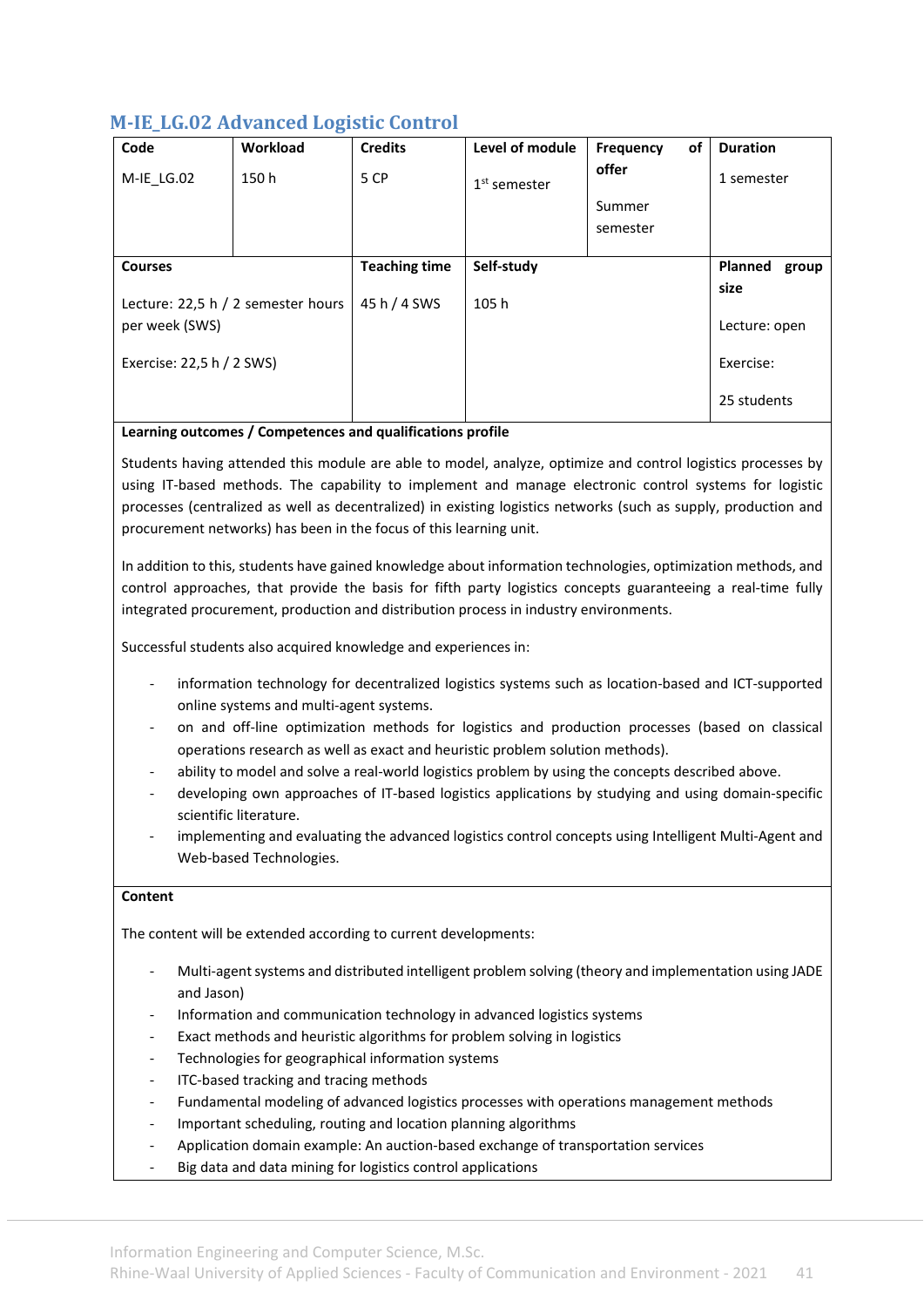- ‐ Responsible data and information treatment in supply chains
- Contribution of Advanced Logistics Control to CO<sub>2</sub> footprint reduction
- ‐ Using ICT for sustainable Supply Chain Management

### **Teaching methods**

Lecture, exercises (including programming solutions), case studies.

#### **Entry requirements**

None

# **Types of assessment**

Graded examination

#### **Requirements for the award of credit points**

Passed assessment

# **Use of module ( in other study programs )**

#### **Weight towards final grade**

5,42%

‐‐

#### **Person in charge of module**

Prof. Dr. Michael Schwind

#### **Additional information**

Recommended readings:

Belfimine, G., Caire, G., & Greenwood, D. (2007). *Developing Multi‐Agent Systems with JADE*. Wiley.

Bordini, R., Hübner, J., & Wooldrige, M. (2007). *Programming Multi‐Agents Systems with AgentSpeak Using Jason.*

Cachon, G., & Terwiesch, C. (2009). *Matching Supply with Demand: An Introduction to Operations Management.* NY: McGraw‐Hill.

Fasli, M. (2007*). Agent Technology for e‐Commerce*. Chichester, Sussex: Wiley.

Jacobs, F. R., & Chase, R. B. (2008). *Operations and Supply Chain Management: The Core*. NY: McGraw‐Hill.

Rothlauf, F. *Design of Modern Heuristics: Principles and Application* (Natural Computing Series*).* Springer.

Russel, & Norvig, *Artificial Intelligence: A Modern Approach* (3rd ed.). New Jersey: Prentice Hall.

Stevenson (2009). *Operations Management.* NY: McGraw‐Hill.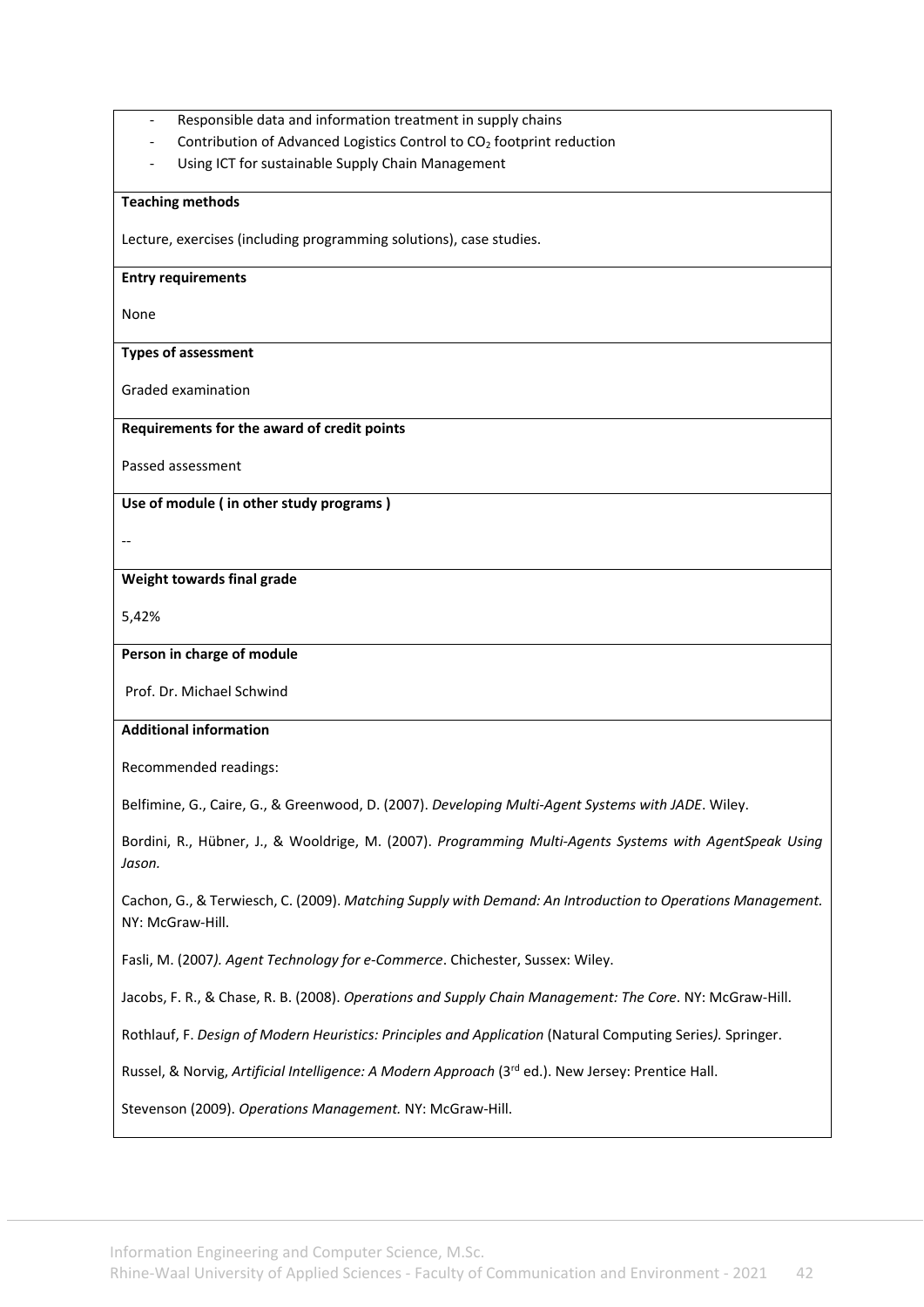# **M‐IE\_LG.03 Advanced Logistics Concepts**

| Code                                                | <b>Workload</b> | <b>Credits</b>       | Level of module          | оf<br><b>Frequency</b> | <b>Duration</b>     |
|-----------------------------------------------------|-----------------|----------------------|--------------------------|------------------------|---------------------|
| M-IE LG.03                                          | 150h            | 5 CP                 | 2 <sup>nd</sup> semester | offer                  | 1 semester          |
|                                                     |                 |                      |                          | Winter semester        |                     |
| <b>Courses</b>                                      |                 | <b>Teaching time</b> | Self-study               |                        | Planned<br>group    |
| Seminar 45 h $/$ 4 semester hours<br>per week (SWS) |                 | 45 h / 4 SWS         | 105h                     |                        | size<br>25 students |

# **Learning outcomes / Competences and qualifications profile**

Students having attended this module are able to identify, to describe and to present new logistic concepts for production processes, supply chain management (SCM) and transportation of freight and passengers. They know about present and future challenges and opportunities of new, innovative solutions for the design of logistics process, infrastructures and moveable equipment.

Successful students also have got knowledge and experiences in:

- ‐ assessing literature and other sources presenting recent research results for their specific topic.
- ‐ finding/understanding and summarizing main ideas of scientific articles
- structuring and writing a scientific paper about a logistics topic.
- integrating their argumentation in the broader context of their specific topic.
- presenting their findings to a larger group of audients.
- ‐ discussing and defending the results of their research papers to the teacher and other students.

### **Content**

The content depends of the topics the students choose from the list of topics presented by the teacher. The topics can be in the field of production logistics, transportation logistics, supply chain management and information logistics.

#### **Teaching methods**

Tuition in seminars and presentations

#### **Entry requirements**

None

# **Types of assessment**

Graded examination

#### **Requirements for the award of credit points**

Passed assessment

# **Use of module ( in other study programs )**

‐‐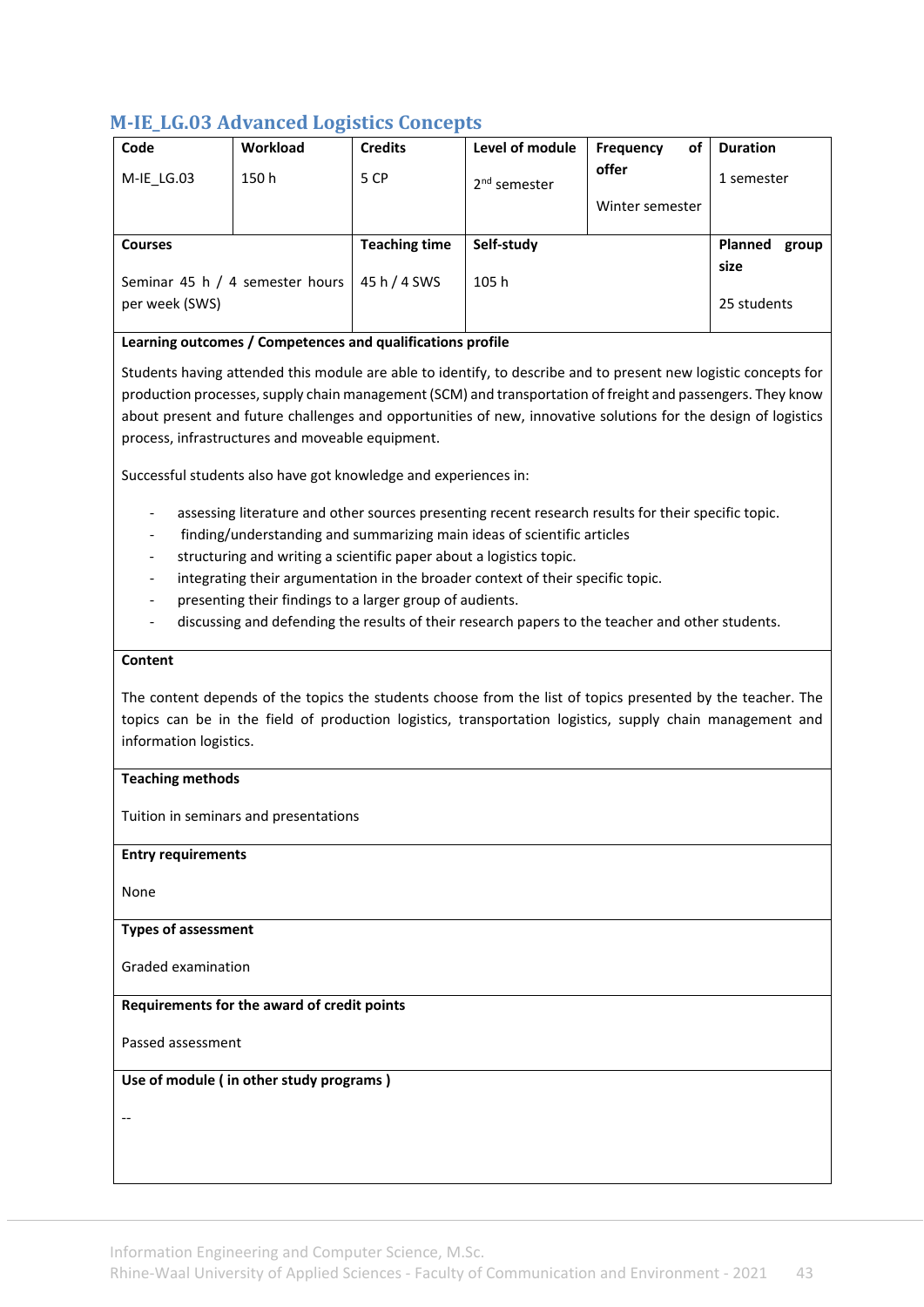**Weight towards final grade**

5,42%

# **Person in charge of module**

Prof. Dr.‐Ing. Dirk Bruckmann

# **Additional information**

Literature differs between courses and depends on the selected topics of the seminar.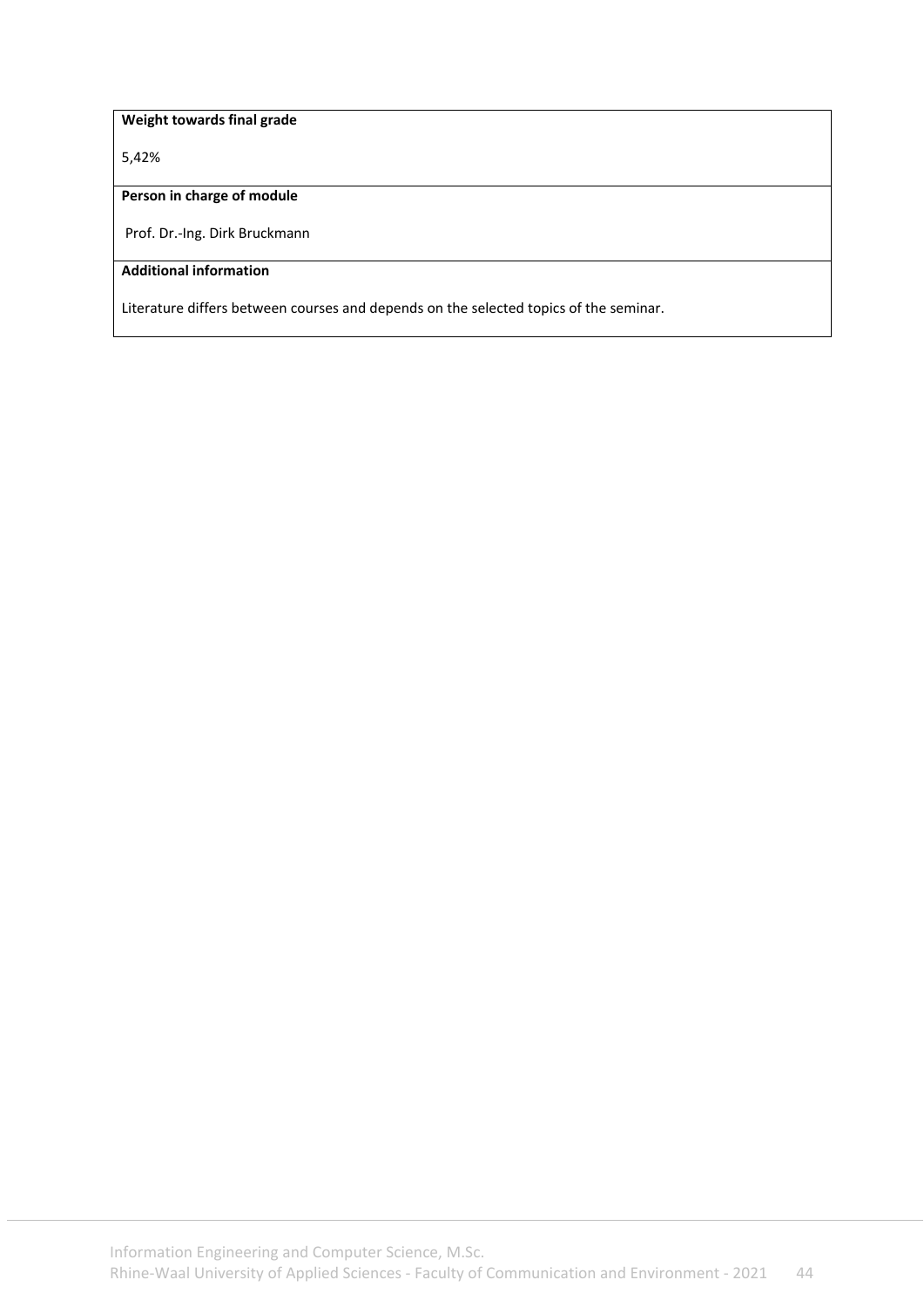# **Track Cyber‐Physical Systems**

| Code                                | Workload       | <b>Credits</b>       | Level of module | of<br><b>Frequency</b> | <b>Duration</b>  |
|-------------------------------------|----------------|----------------------|-----------------|------------------------|------------------|
| M-IE CP.01                          | 150 h          | 5 CP                 | 1st semester    | offer                  | 1 semester       |
|                                     |                |                      |                 | Summer                 |                  |
|                                     |                |                      |                 | semester               |                  |
|                                     |                | <b>Teaching time</b> |                 |                        |                  |
|                                     | <b>Courses</b> |                      | Self-study      |                        | Planned<br>group |
| Lecture: 22,5 h / 2 semester hours  |                | 45 h / 4 SWS         | 105h            |                        | size             |
| per week (SWS)                      |                |                      |                 |                        | Lecture: open    |
| Practical training: 11,25 h / 1 SWS |                |                      |                 |                        | Practical        |
|                                     |                |                      |                 |                        | Training,        |
| Seminar: 11,25 h / 1 SWS            |                |                      |                 |                        | Seminar:         |
|                                     |                |                      |                 |                        | 25 students      |

# **M‐IE\_CP.01 Distributed Systems**

# **Learning outcomes / Competences and qualifications profile**

This module starts with an overview on distributed systems in general on the base of operating‐systems knowledge. The general knowledge is then applied to different specializations in domains, such as Ambient Intelligence Environments, Internet‐of‐Things, Logistics Control, Geo‐ / Environmental monitoring, Mobile Computing as well as Distributed Databases.

Having completed this module students know a variety of different approaches for designing and implementing complex distributed systems. They are able to analyze application problems in this context, deduce requirements and evaluate architectural approaches. They have gained experience and in‐depth knowledge in selected architectures, protocols, frameworks, and tools.

One core outcome of this course is thus experience in designing information models as well as in analyzing effects of design decisions of the information model to feasibility and performance of communication in distributed systems.

Students are able to apply appropriate design patterns in different contexts. They know the appropriate use of components as well as their limitations. Students are familiar with the OMG Data Distribution Service architecture and common tools such as Enterprise Architect for information modeling in depth. They are able to develop or apply their own ideas in this field in different contexts.

#### **Content**

- ‐ Architectures and types of Distributed Systems: Grid, Cloud, P2P‐Systems, Virtualization, etc.
- ‐ Technologies (theory, methodology, design patterns, capabilities, performance):
- ‐ Enterprise architecture design patterns
- ‐ Distributed object models
- ‐ Near real time publish‐subscribe: OMG Data Distribution Service
- ‐ Model‐based systems engineering of distributed applications: Enterprise Architecture Frameworks
- ‐ Process Management in Distributed Systems
- ‐ Communication in Distributed Systems
- ‐ Semantic sensor networks (knowledge representation, ontologies, inference, RDF, OWL, SPARQL)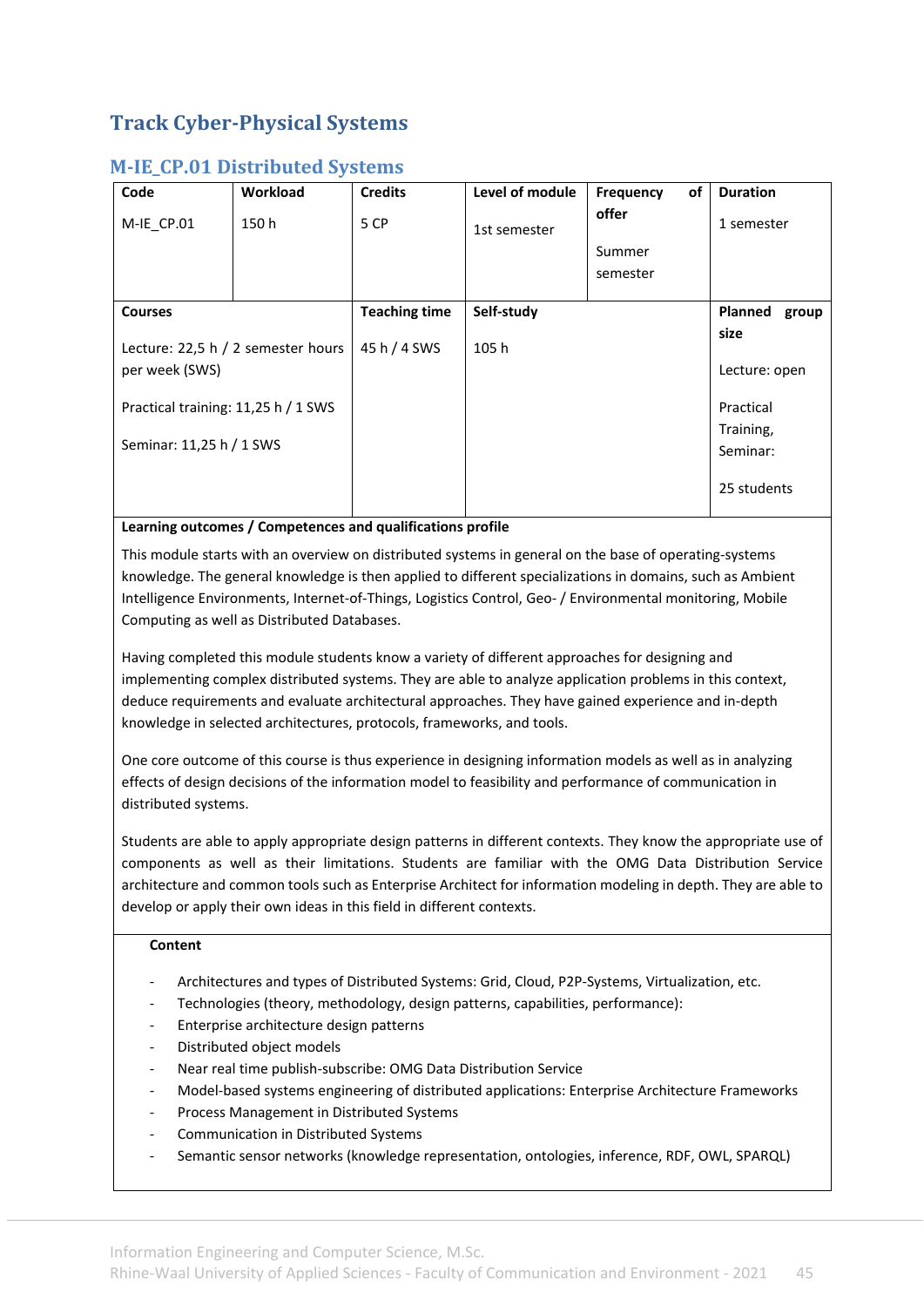‐ Application domains (specific protocols, frameworks, and tools):

- ‐ The Internet of services and things
- ‐ Smart Cities/ Smart Home / Connected Living
- ‐ Smart Logistics /Autonomous Driving

#### **Teaching methods**

Tuition in seminars, lectures and (partially self‐organized) practical trainings. Students work individually and in teams.

#### **Entry requirements**

None

Recommendation: Practice in object-oriented programming (e.g. Java, Python, C++, C#), knowledge of UML, knowledge of SQL and NoSQL databases, as well as basic knowledge of software engineering (processes, disciplines) are assumed and needed.

#### **Types of assessment**

Graded examination

#### **Requirements for the award of credit points**

Passed assessment

**Use of module ( in other study programs )**

# **Weight towards final grade**

5,42%

‐‐

#### **Person in charge of module**

Prof. Dr. Michael Schwind

#### **Additional information**

Recommended readings:

Andreev (2012). *Internet of Things, Smart Spaces, and Next Generation Networking.*

Chakravarthy, & Jiang (2010). *Stream Data Processing: A Quality of Service Perspective: Modeling, Scheduling, Load Shedding, and Complex Event Processing.*

Daigneau (2011). *Service Design Patterns: Fundamental Design Solutions for SOAP/WSDL and RESTful Web Services.*

Denecke (2012). *Event‐Driven Surveillance: Possibilities and Challenges.*

Etzion, & Niblett (2010). *Event Processing in Action.*

Fowler (2002). *Patterns of Enterprise Application Architecture.*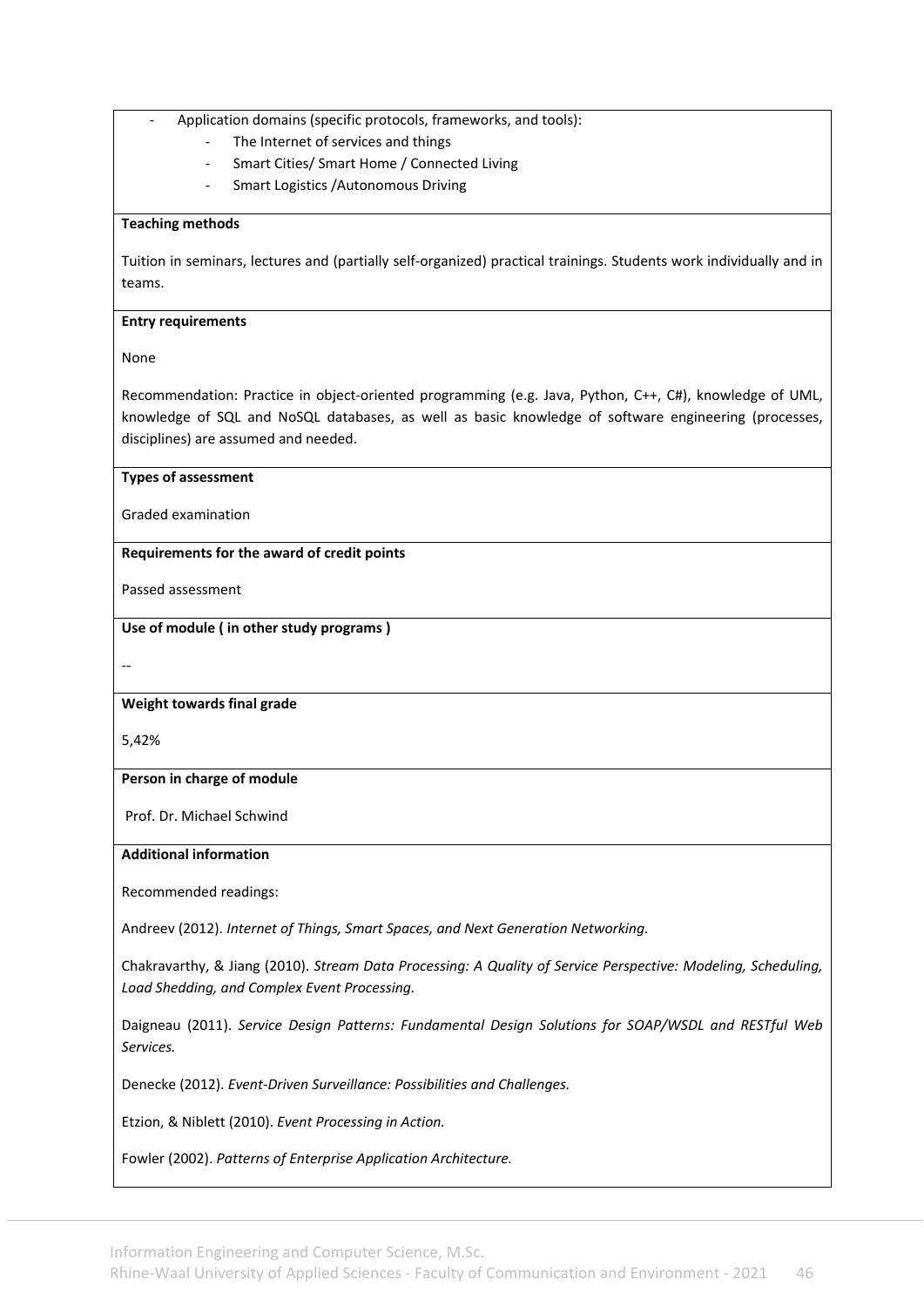Hersent et al. (2012). *The Internet of Things: Key Applications and Protocols*.

Hohpe, & Woolf (2003). *Enterprise Integration Patterns: Designing, Building, and Deploying Messaging Solutions.*

Hossain, & Poor (2012). *Smart Grid Communications and Networking.*

Lankhorst (2012). *Enterprise Architecture at Work: Modelling, Communication and Analysis.*

Luckham (2002). *The Power of Events: An Introduction to Complex Event Processing in Distributed Enterprise Systems.*

Luckham (2011). *Event Processing for Business: Organizing the Real‐Time Enterprise.*

Van Steen, M & Tanenbaum, A. S. (2017). *Distributed Systems* (Third edition), 2017

Pfister (2011). *Getting Started with the Internet of Things: Connecting Sensors and Microcontrollers to the Cloud.*

Ranadive (2013). *Enterprise Application Integration: Enabling the Event‐Driven Enterprise with CDROM.*

Taylor et al. (2009). *Event‐Driven Architecture: How SOA Enables the Real‐Time Enterprise*.

Uckelmann et al. (2011). *Architecting the Internet of Things.*

Wang et al. (2009). *Quantitative Quality of Service for Grid Computing: Applications for Heterogeneity, Large‐ Scale Distribution, and Dynamic Environments.*

Weber (2012). *Complex Event Processing – Unabridged Guide* 

Wyszkowski (2012). *ESB in effective synchronization of large volume measurements data: Exploiting ESB facilities to build effective and scalable, service‐oriented data distribution application.*

Zhou (2012). *The Internet of Things in the Cloud: A Middleware Perspective.*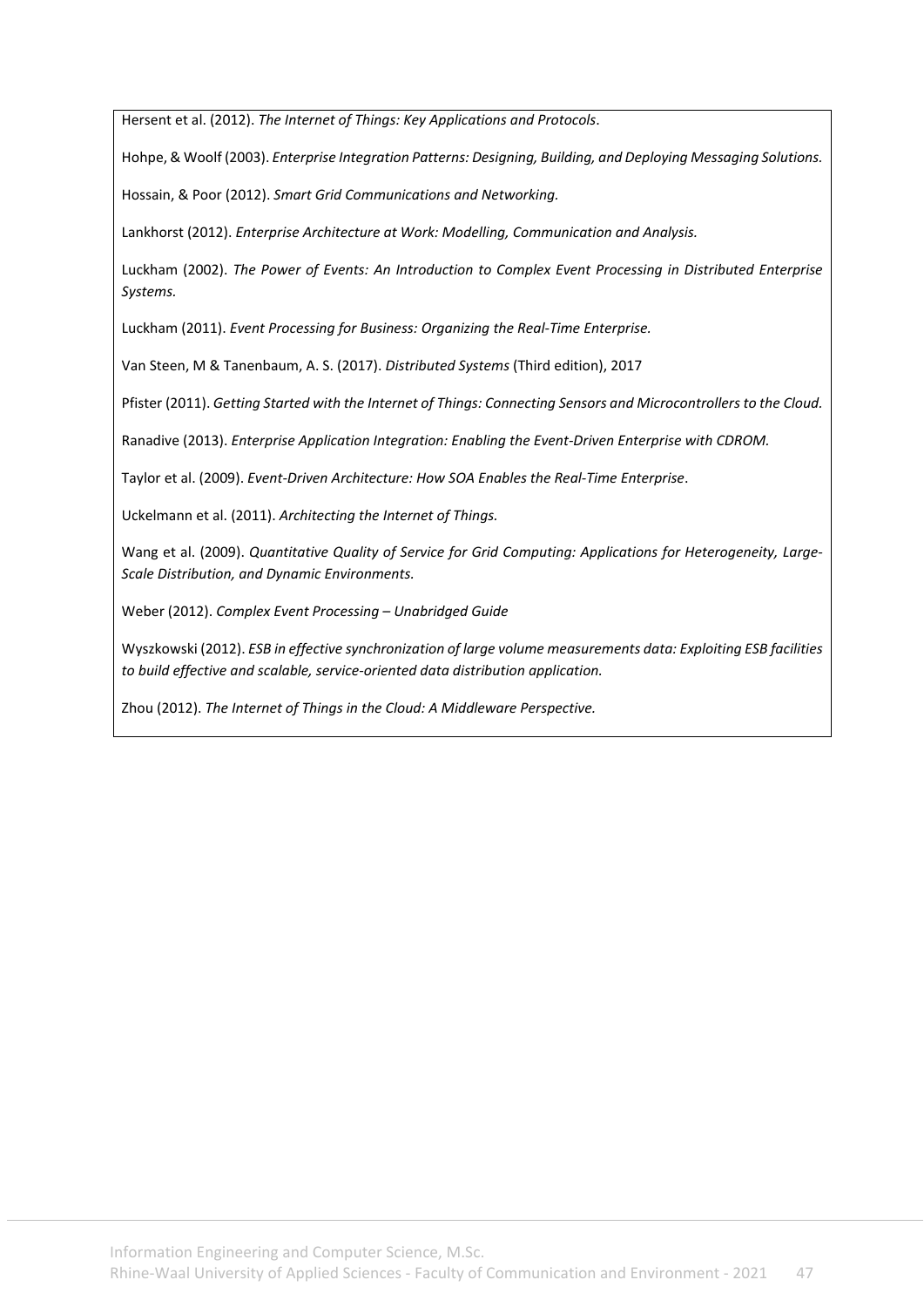# **M‐IE\_CP.02 Real‐Time Embedded Systems**

| Code                                            | <b>Workload</b> | <b>Credits</b>       | Level of module          | οf<br><b>Frequency</b> | <b>Duration</b>     |
|-------------------------------------------------|-----------------|----------------------|--------------------------|------------------------|---------------------|
| M-IE CP.03                                      | 150h            | 5 CP                 | 2 <sup>nd</sup> semester | offer                  | 1 semester          |
|                                                 |                 |                      |                          | Winter semester        |                     |
| <b>Courses</b>                                  |                 | <b>Teaching time</b> | Self-study               |                        | Planned<br>group    |
| Seminar-like lecture and practical<br>exercises |                 | 45 h / 4 SWS         | 105h                     |                        | size<br>15 students |

# **Learning outcomes / Competences and qualifications profile**

The term embedded system specifies a computing unit which is in general not directly visible as a computer. Typical examples for embedded systems are mobile phones, washing machine controllers, pace makers or smart watches. The core of such systems are chips with a lot of internal peripherals integrated. Sensors and actuators can be connected easily to interact with users and/or environment.

Embedded systems development has become very popular which is significantly driven by the maker community. Systems like Arduino, ESP32, or Raspberry PI are examples of widely used embedded systems for everybody with a broad spectrum of integrated development environments and example projects making firsts steps easy. Nevertheless, the professional development of embedded systems needs some special engineering abilities including basic knowledge in processing and sensor hardware as well as software development. In this course special emphasis is put on real‐time principles, such as fast response on external events with interrupts and real-time scheduling.

Having passed this module, students are able to specify and implement simple embedded systems based on the needs and specifications of the customer's application. Moreover, they know details related to the implementation of embedded systems. Students are able to develop or apply their own ideas in different contexts of the embedded systems domain.

# **Content**

- ‐ Architecture of microcontrollers and the main peripherals
- ‐ Fundamentals of digital and analog input and output
- Serial bus systems for integrated circuit interconnection
- ‐ Different sensor types and their interfacing
- ‐ Real‐time requirements
- ‐ Interrupt handling
- ‐ Principles of embedded real‐time operating systems
- ‐ Wireless data‐transmission
- ‐ Low‐power design

# **Teaching methods**

Problem‐based learning, lecture, student presentations, discussion, practical exercises

# **Entry requirements**

None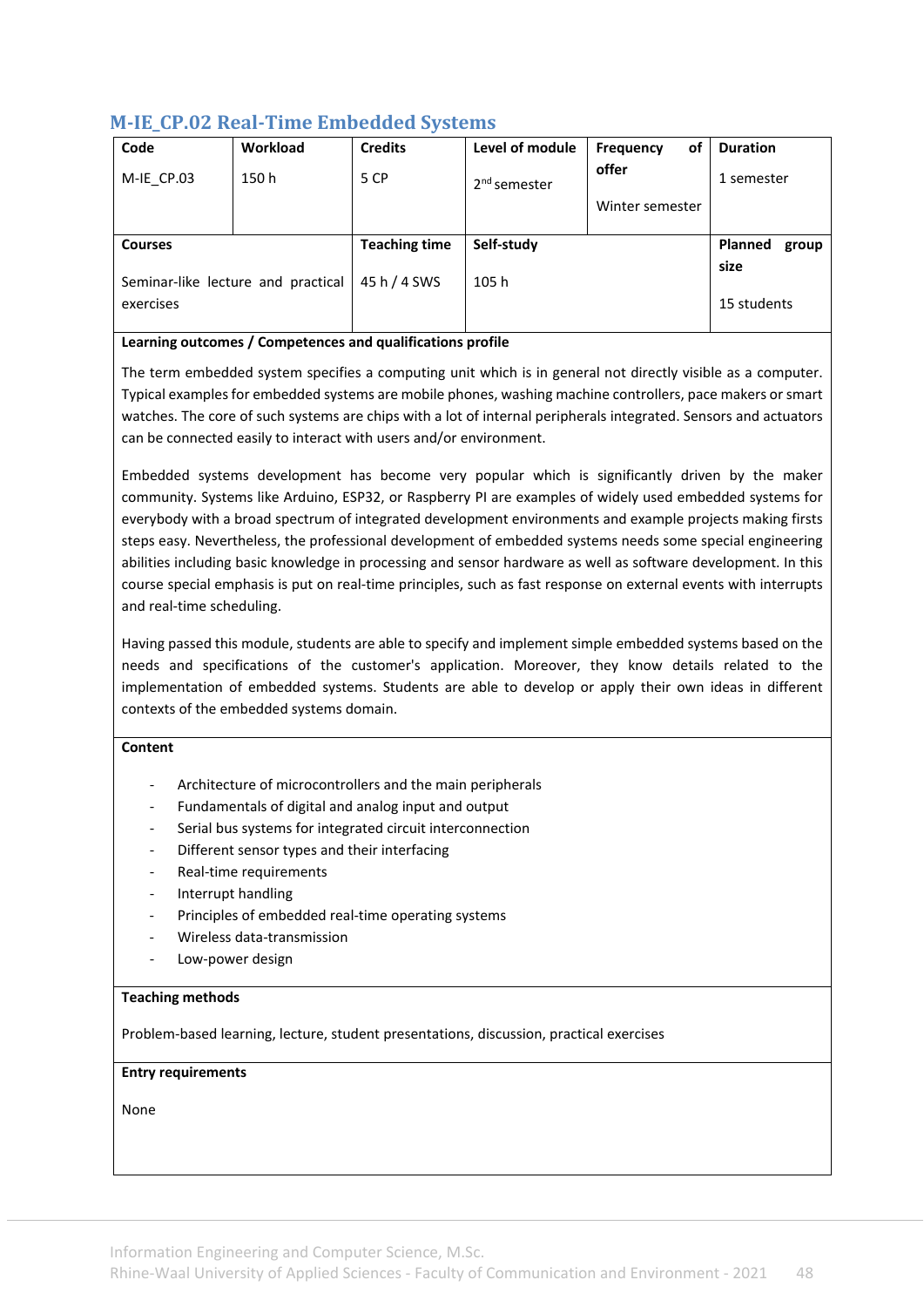#### **Types of assessment**

Graded examination

#### **Requirements for the award of credit points**

Passed assessment

**Use of module ( in other study programs )**

‐‐

**Weight towards final grade**

5,42%

#### **Person in charge of module**

Prof. Dr.‐Ing. Rolf Becker

#### **Additional information**

Recommended readings:

Ashenden, P. (2008). *The Designer's Guide to VHDL* (Morgan Kaufmann Series in Systems on Silicon). Morgan Kaufmann.

Borre, K. et al. (2007). *A Software‐Defined GPS and Galileo receiver: A Single Frequency Approach (Applied and Numerical Harmonic Analysis).* Boston: Birkhäuser.

Hamacher, C., et al. (2012). *Computer Organization and Embedded Systems* (6th ed.). McGraw Hill.

Kaplan, E.D., & Hegarty, C.J. (2006). *Understanding GPS: Principles and Applications* (2nd ed.). Boston: Artech House.

Marwedel, P. (2010). *Embedded System Design: Embedded System Foundations of Cyber‐Physical Systems* (2nd ed.). Springer.

Misra, P., &Enge, P. (2006). *Global Positioning System: Signals, Measurements, and Performance* (2nd ed.). Licoln: Ganga‐Jamuna Press.

Parkinson, B., & Spilker, J.J. (1996). *Global Positioning System: Theory and Application Vol. I and Vol II.* Washington: American Institute of Aeronautics and Astronautics, Inc.

Press, W.H. et al. (1992). *Numerical Recipies: The Art of Scientific Computing* (3rd ed.). Cambridge University Press.

van Diggelen, F. (2009). *A‐GPS: Assisted GPS, GNSS, and SBAS (GNSS Technology and Applications*). Boston: Artech House.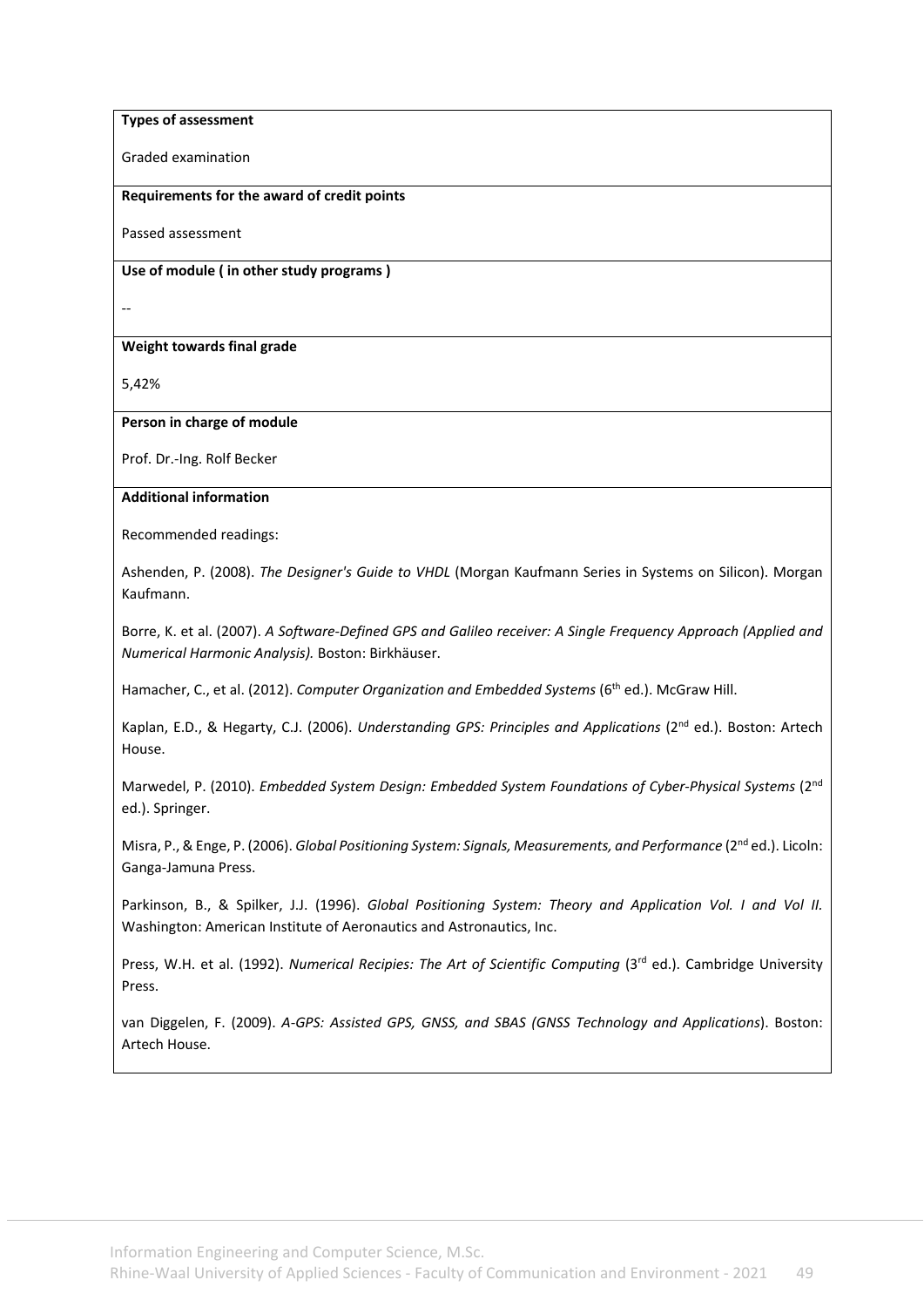# **Track Artificial Intelligence**

| Code                               | Workload | <b>Credits</b>       | Level of module | of<br>Frequency | <b>Duration</b>         |
|------------------------------------|----------|----------------------|-----------------|-----------------|-------------------------|
| M-IE_AI.01                         | 150 h    | 5 CP                 | $1st$ semester  | offer           | 1 semester              |
|                                    |          |                      |                 | Summer          |                         |
|                                    |          |                      |                 | semester        |                         |
|                                    |          |                      |                 |                 |                         |
| <b>Courses</b>                     |          | <b>Teaching time</b> | Self-study      |                 | <b>Planned</b><br>group |
| Lecture: 22,5 h / 2 semester hours |          | 45 h / 4 SWS         | 105h            |                 | size                    |
| per week (SWS)                     |          |                      |                 |                 | Lecture: open           |
| Exercise: 22,5 h / 2 SWS           |          |                      |                 |                 | 25 students             |
|                                    |          |                      |                 |                 |                         |

# **M‐IE\_AI.01 Artificial Intelligence and its Application**

**Learning outcomes / Competences and qualifications profile**

This course introduces students to the fundamentals of artificial intelligence. After a small introductory part to the different aspects of AI, it focuses on the knowledge representation, inference / reasoning and autonomous planning perspectives of AI systems. The topics are motivated by examples out of the domains of smart environments, assistive systems and industry 4.0.

Having passed this module, students have acquired an understanding of AI-technologies: its history, functionality and potential, as well as its limitations. They are able to design systems that includes knowledge representation as well as elements to infer knowledge and perform planning based on given information and conceptional knowledge. However, students gained the fundamentals to develop these systems for fully observable, deterministic environments as well as for partial observable and nondeterministic environments with uncertain knowledge. Furthermore, the module enables students to develop or apply their own ideas in this field in different contexts. Students also know about the societal context of AI. The learn to assess the ethical and social impact of AI applications.

# **Content**

- What is AI?: The history, vision, aspects and chances of AI in different domains
- Intelligent environments: Type of environments, typical elements, Context-its value and inferring it from data
- ‐ Knowledge and reasoning: Propositional Logic, First‐Order Logic, Inference in First‐Order Logic, Knowledge Representation (Ontological Engineering)
- ‐ Planning with search: a) Using search algorithms to find action sequences: uniformed and informed strategies, heuristic functions, nondeterministic actions, partial observation b) Optimization problems, C) Constraint Satisfaction Problems, PDDL/ADL, Schedules and Resources, Hierarchical planning, Multiagent Planning,
- Uncertain knowledge and reasoning: Probability Notation, Full joint distributions (and inferences), Independence, Bayes' Rule, Bayesian networks, Inference in Bayesian Networks, Relational and first‐ order probability models, Utility Theory, Decision Networks
- ‐ Outlook, ethical and social impacts

# **Teaching methods**

Tuition in seminars, lectures and practical classes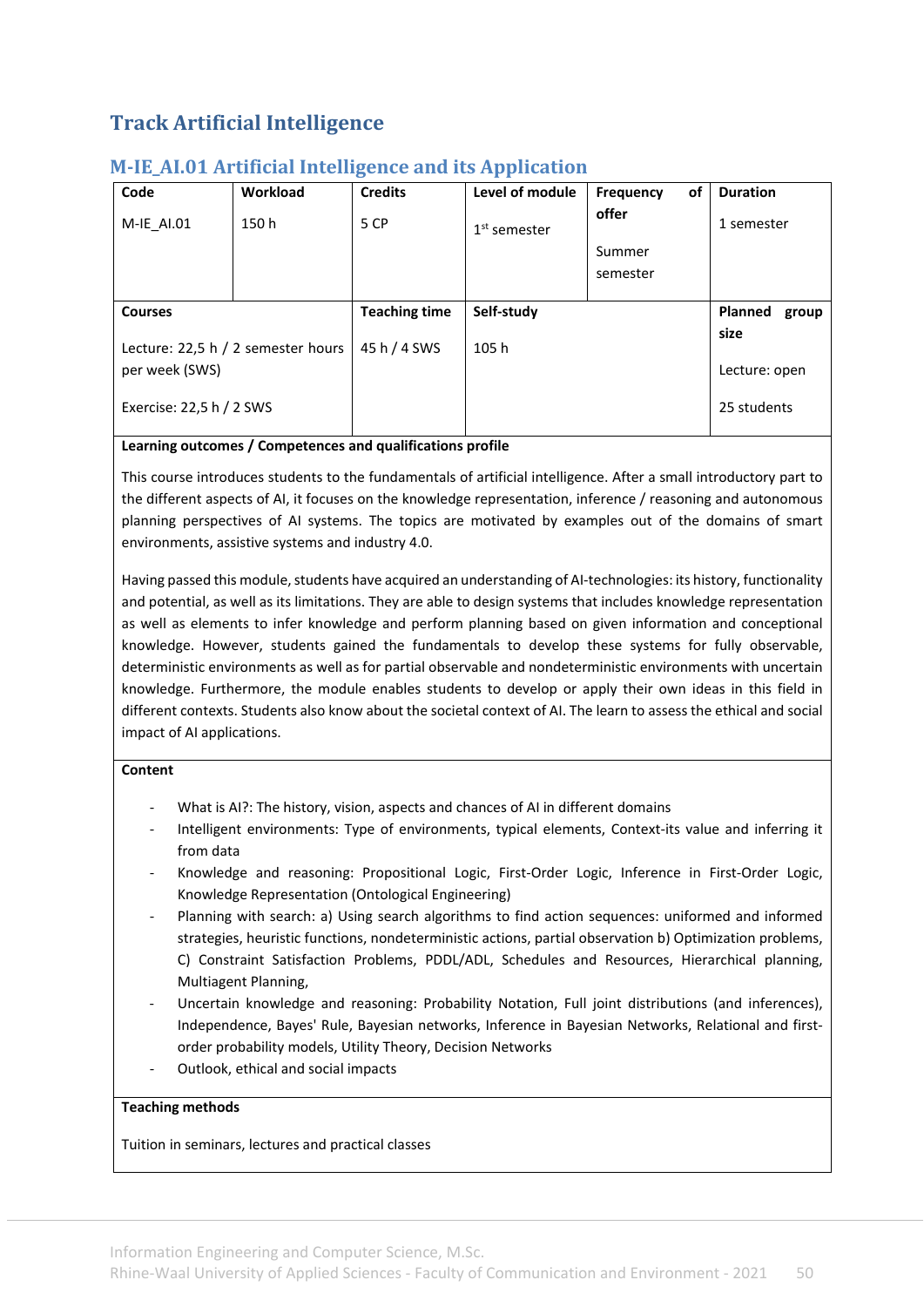#### **Entry requirements**

None

Recommendation: It is strongly recommended that students attending this module have advanced knowledge in (object oriented) programming. Most examples presented to the students are Java or C++ based. The ability to use higher mathematical concepts is expected. Furthermore, students attending this course should have an elementary knowledge in algorithms and are roughly familiar with fundamental search strategies and Boolean algebra.

# **Types of assessment**

Graded examination

## **Requirements for the award of credit points**

Passed assessment

## **Use of module ( in other study programs )**

‐‐

## **Weight towards final grade**

5,42%

## **Person in charge of module**

Prof. Dr. Christian Ressel

#### **Additional information**

Recommended readings:

Corchado, J. M. et al. (2010*). Ambient Intelligence and Future Trends ‐International Symposium on Ambient Intelligence.* Berlin: Springer.

Omatu, S. et al. (2009). *Distributed Computing, Artificial Intelligence, Bioinformatics, Soft Computing, and Ambient Assisted Living: 10th International Work‐Conference*. Berlin: Springer.

Russel, S.; & Norvig, P. (2010). *Artificial Intelligence ‐ A modern approach*. Pearson, Prentice Hall.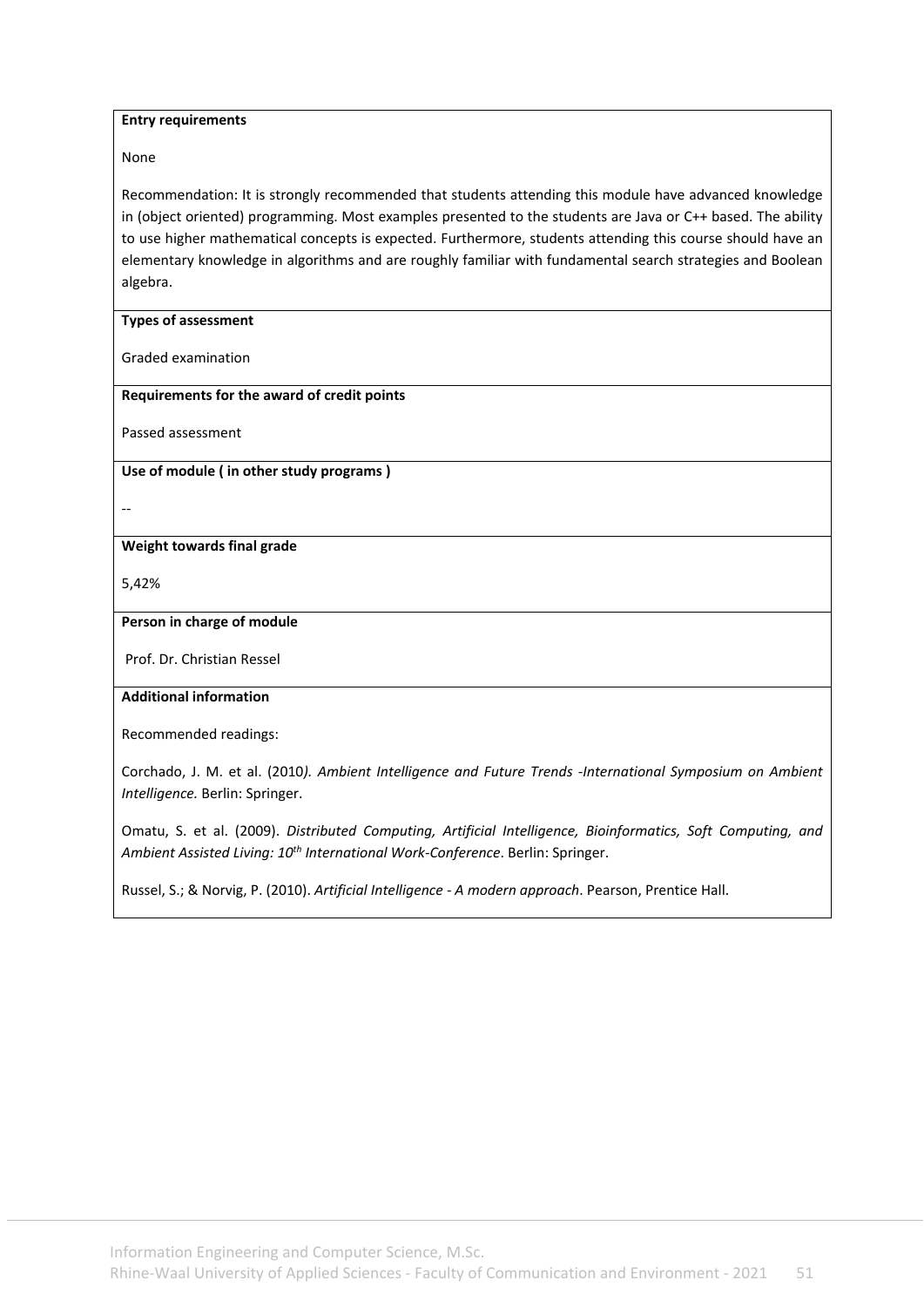# **M‐IE\_AI.02 Machine Learning**

| Code                                            | Workload | <b>Credits</b>       | Level of module          | οf<br>Frequency | <b>Duration</b>     |
|-------------------------------------------------|----------|----------------------|--------------------------|-----------------|---------------------|
| M-IE AI.02                                      | 150h     | 5 CP                 | 2 <sup>nd</sup> semester | offer           | 1 semester          |
|                                                 |          |                      |                          | Winter semester |                     |
| <b>Courses</b>                                  |          | <b>Teaching time</b> | Self-study               |                 | Planned<br>group    |
| Seminar-like lecture and practical<br>exercises |          | 45 h / 4 SWS         | 105h                     |                 | size<br>15 students |

# **Learning outcomes / Competences and qualifications profile**

The term "Machine Learning" subsumes a set of algorithms which enable computers to perform tasks without having been programmed specifically to solve these. The actions taken or conclusions drawn (inference) are based on patterns identified in the available real-world data of the specific domain. Algorithmic models with free parameters are used as procedural skeleton for problem solving. These free parameters are tuned based on data an optimized with respect to a chosen performance score, e.g. a parametric curve is fitted to observed data such that the distance between model (predicted data) and real data is minimal, multidimensional data is clustered in a way that the inner class similarity is small and interclass dissimilarity is large, weights of convolutional neural networks are optimized such that most cats in a set of images are found and the false detection rate is low. The phase of parameter optimization is referred to as learning.

Professional application of ML is art. It is not enough to know how to call random algorithms from available libraries. A true machine learning expert has been gaining deep understanding of all underlying principles as well as a wide variety of practical experience including critical reflection. This enables her and him to perform reasonable model selection, feature engineering, hyperparameter optimization and performance analysis.

Having passed this module students are aware of the challenges of machine learning. They have gained basic understanding not just of algorithms but also critical reflection, which allows them to perform problem‐oriented feature engineering, to find appropriate models and hyperparameter configurations. They have learned to step back and look at the data analysis problem from a distance. They are aware of the importance of critical questions such as: "Is the information content of my data principally enough to fulfill the task at all? Do I have enough data to train, test and validate my method? Is the model I have chosen the right one? Does it make sense to apply additional data transformation on the available features to achieve better model performance? What is the effect of a particular model hyperparameter? How do I assess the model performance and how to I assess the method of determining the model performance?"

Part of this course is inspired by "Machine Learning" (cs229), Stanford Univ. (Andrew Ng et al., 2018)

# **Content**

- ‐ Introduction to Machine Learning: Overview
- ‐ Multivariate linear regression: feature scaling, gradient descent, learning rate and hyperparameters
- Large scale machine learning: stochastic gradient descent
- ‐ Classification based on Logistic regression: Hypothesis, cost function, multiclass classification
- ‐ Nonlinear hypotheses in classification problems
- Simple neural networks: model representation, cost function, back propagation, gradient check
- ‐ Model selection, training, validation, testing
- ‐ High bias (underfit) vs. high variance (overfit), regularization
- ‐ Support vector machine as kernel‐based method
- ‐ Cluster analysis: k‐means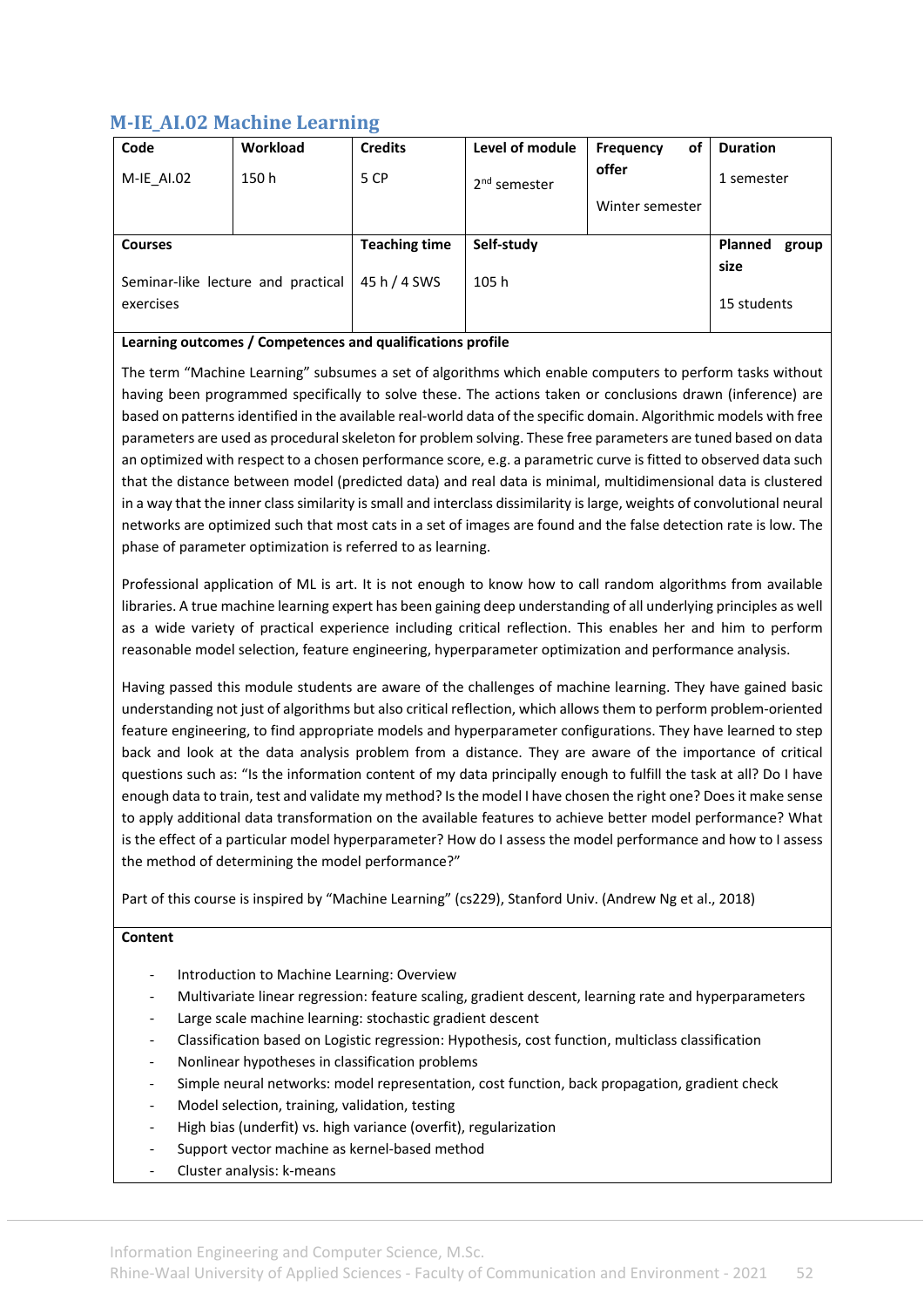- ‐ Multivariate Gaussian: anomaly detection, recommender system
- ‐ Reinforcement Learning: Q‐learning, SARSA

# **Teaching methods**

Problem‐based learning, lecture, student presentations, discussion, practical exercises

#### **Entry requirements**

None

## **Types of assessment**

Graded examination

# **Requirements for the award of credit points**

Passed assessment

**Use of module ( in other study programs )**

‐‐

## **Weight towards final grade**

5,42%

## **Person in charge of module**

Prof. Dr. Frank Zimmer

# **Additional information**

Part of this course is inspired by "Machine Learning" (cs229), Stanford Univ. (Andrew Ng et al., 2018)

The 2018 version of Andrew Ng'slecture isstill available on Coursera. The Exercises of 2018 are based on Matlab.

The cs229 course as of 2019 is organized differently. Exercises are based on Python.

Further reading:

Buduma, N. (2017). *Fundamentals of Deep Learning: Designing Next‐Generation Machine Intelligence Algorithms.* O'Reilly UK Ltd.

Burger, S. (2018). *Introduction to Machine Learning with R: Rigorous Mathematical Analysis*. O'Reilly UK Ltd.

Chollet, F. (2017). *Deep Learning with Python*. Manning.

Ganegedara, T. (2018). *Natural Language Processing with TensorFlow: Teach language to machines using Python's deep learning library*. Packt Publishing.

Géron, A. (2019). *Hands‐on Machine Learning with Scikit‐Learn, Keras, and TensorFlow: Concepts, Tools, and Techniques to Build Intelligent Systems* (2nd ed.). O'Reilly UK Ltd.

Ghatak, A. (2017). *Machine Learning with R.* Springer Nature Singapore Pte Ltd.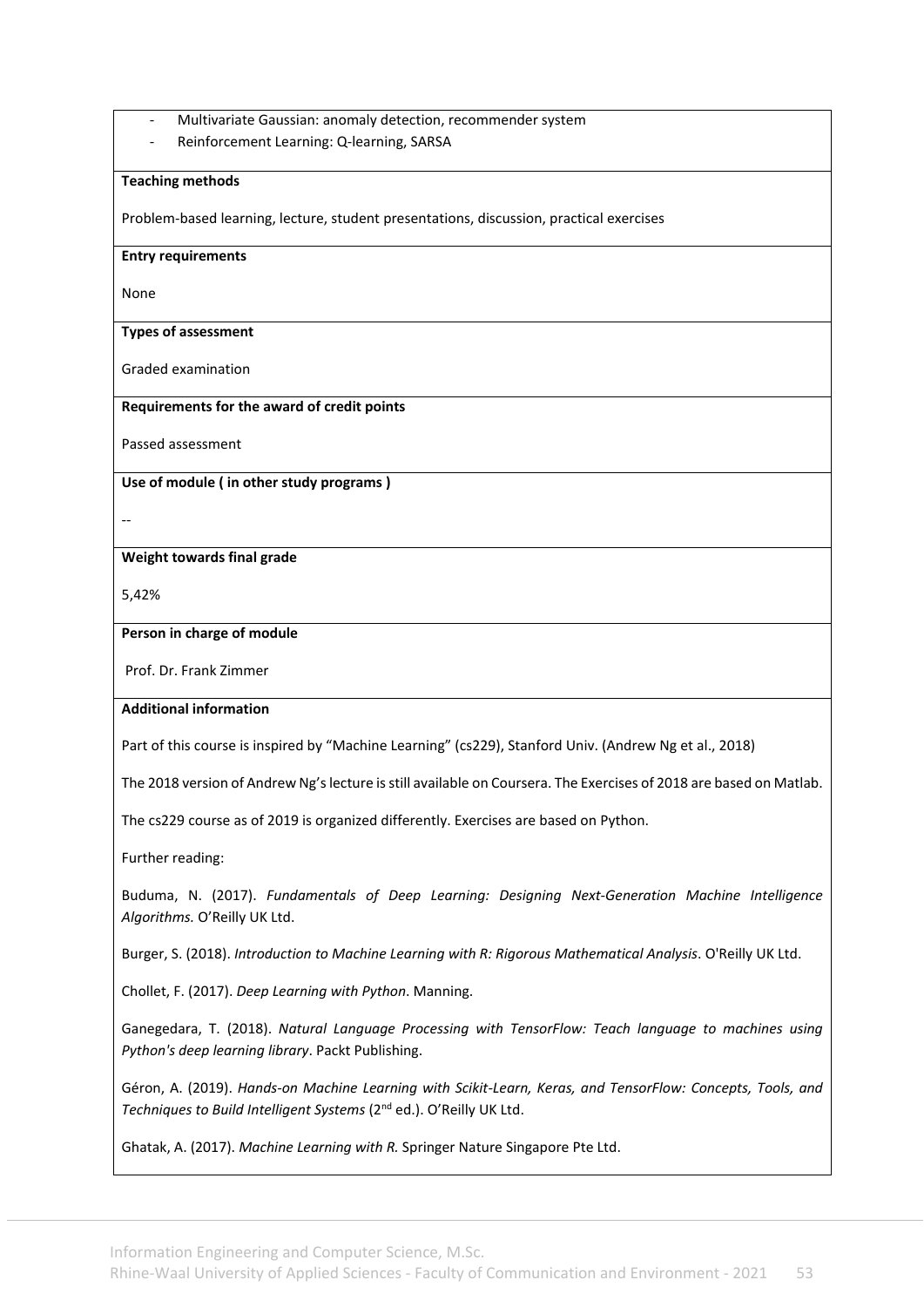Goodfellow, I., Bengiom, Y., & Courville, A. (2017). *Deep Learning.* Cambridge, MA, London: The MIT Press.

Goyal, P., Pandey, S., & Jain, K. (2018). *Deep Learning for Natural Language Processing: Creating Neural Networks with Python* (1<sup>st</sup> ed.). Apress.

Lapan, M. (2018). *Deep Reinforcement Learning Hands‐On: Apply modern RL methods, with deep Q‐networks, value iteration, policy gradients, TRPO, AlphaGo Zero and more*. Packt Publishing.

Müller, A., C.; & Guido, S. (2016). *Introduction to Machine Learning with Python: A Guide for Data Scientists.* O'Reilly UK Ltd.

Raschka, S., & Mirjalili, V. (2017). *Python Machine Learning ‐ Second Edition: Machine Learning and Deep Learning with Python, scikit‐learn, and TensorFlow* (2nd revised ed.). Packt Publishing.

Sutton, R., S.; & Barto, A. G. (2018). *Reinforcement Learning: An Introduction* (2nd ed.). Cambridge, MA: The MIT Press.

Vasilev, I., Slater, D., Sopacagna, G., Roelants, P., & Zocca, V. (2019). *Python Deep Learning: Exploring deep learning techniques and neural network architectures with PyTorch, Keras, and TensorFlow* (2nd revised ed.). Packt Publishing.

Witten, I., H., Frank, E., & Hall, M., A. (2016). *Data Mining: Practical Machine Learning Tools and Techniques* (4th ed.). Cambridge, MA: Morgan Kaufmann, Elsevier.

Zafar, I., Tzanidou, G., Burton, R., Patel, N., & Araujo, L. (2018). *Hands‐On Convolutional Neural Networks with TensorFlow: Solve computer vision problems with modeling in TensorFlow and Python*. Packt Publishing.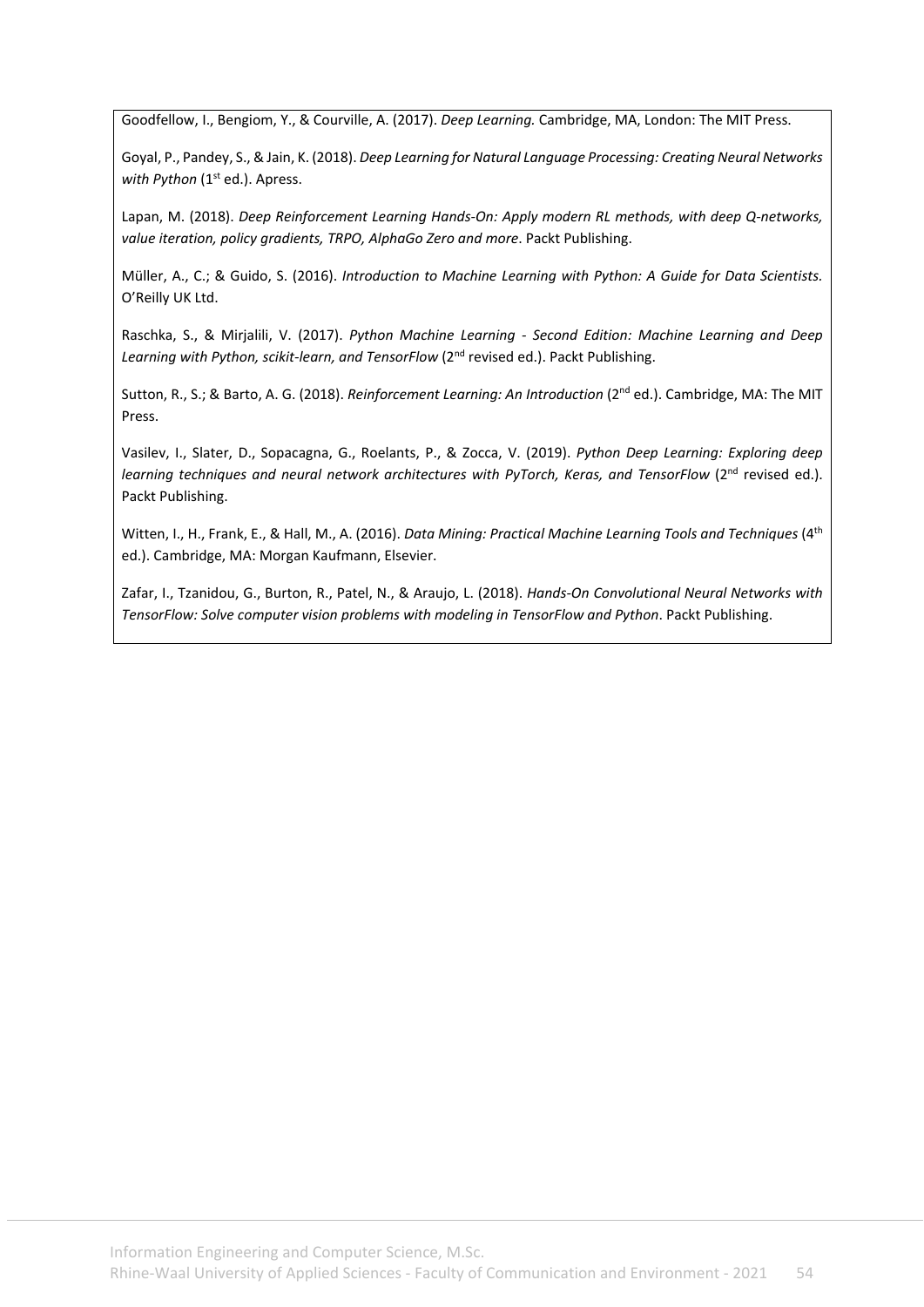# **M‐IE\_AI.03 Advanced AI Application**

| Code                                              | <b>Workload</b> | <b>Credits</b>       | Level of module          | οf<br>Frequency | <b>Duration</b>         |
|---------------------------------------------------|-----------------|----------------------|--------------------------|-----------------|-------------------------|
| M-IE AI.03                                        | 150 h           | 5 CP                 | 2 <sup>nd</sup> semester | offer           | 1 semester              |
|                                                   |                 |                      |                          | Winter semester |                         |
| <b>Courses</b>                                    |                 | <b>Teaching time</b> | Self-study               |                 | <b>Planned</b><br>group |
| Seminar 45 h / 4 semester hours<br>per week (SWS) |                 | 45 h / 4 SWS         | 105h                     |                 | size<br>25 students     |

# **Learning outcomes / Competences and qualifications profile**

Students having attended this module are able to work scientifically on specific topics of Artificial Intelligence, such as Machine Vision, Autonomous Driving, Speech Recognition or Text Mining. They know about the present chances and risks, as well as challenges and opportunities of AI applications. They are able to design concepts for innovative AI applications including implementation concepts and related research and business plans.

Successful students also have got knowledge and experiences in:

- ‐ assessing literature and other sources presenting recent research results for their specific topic.
- ‐ finding/understanding and summarizing main ideas of scientific articles
- ‐ structuring and writing a scientific paper about a logistics topic.
- integrating their argumentation in the broader context of their specific topic.
- presenting their findings to a larger group of audients.
- ‐ discussing and defending the results of their research papers to the teacher and other students.

## **Content**

The content depends of the topics the students choose from the list of topics presented by the teacher. The topics can be in the field of production logistics, transportation logistics, supply chain management and information logistics.

# **Teaching methods**

Tuition in seminars and presentations

#### **Entry requirements**

None

‐‐

# **Types of assessment**

Graded examination

# **Requirements for the award of credit points**

Passed assessment

### **Use of module ( in other study programs )**

Information Engineering and Computer Science, M.Sc. Rhine-Waal University of Applied Sciences - Faculty of Communication and Environment - 2021 55